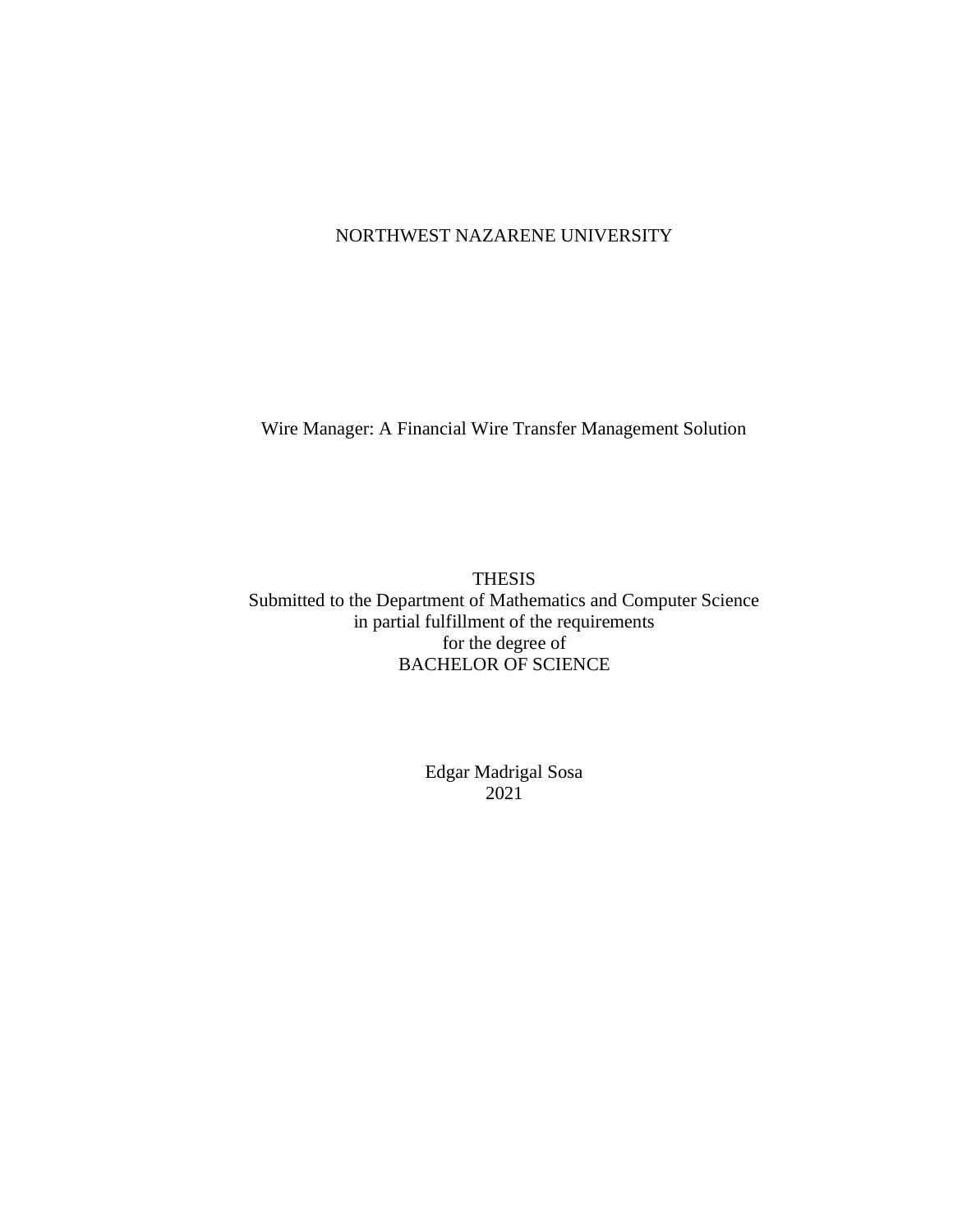## **THESIS** Submitted to the Department of Mathematics and Computer Science in partial fulfillment of the requirements for the degree of **BACHELOR OF SCIENCE**

**Edgar Madrigal Sosa** 2021

Wire Manager: A Financial Wire Transfer Management Solution

Edgar M<sup>S</sup>osa

Author:

Edgar M Sosa

Approved:

 $\frac{\beta \alpha \chi \chi}{\beta}$  Myers, Ph.D., Professor of Computer Science, Department of Mathematics and Computer Science, Faculty Advisor

Approved:

Cesar Sosa, B.S., P.A. Student

**Second Reader** 

Approved:

Barry Myers<br>Barry L. Myers, Ph.D., Chair, Department of Mathematics & Computer Science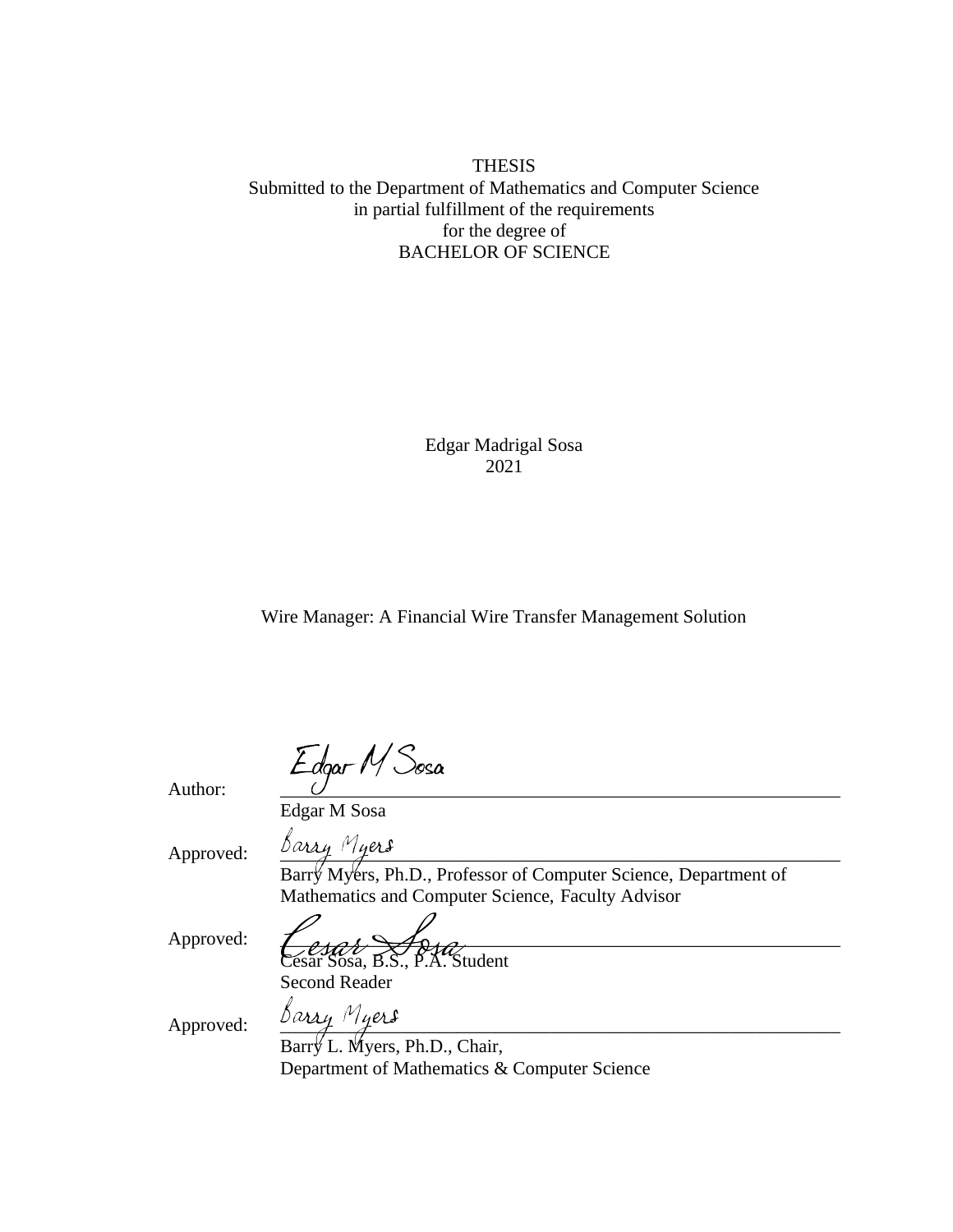## **ABSTRACT**

Wire Manager: A Financial Wire Transfer Management Solution. SOSA, EDGAR (Department of Mathematics and Computer Science), MYERS, DR. BARRY (Department of Mathematics & Computer Science).

Large financial institutions transfer millions of dollars to and from other financial institutions on a regular basis. This same process occurs on a smaller scale in between individuals. Particularly, individuals sending money abroad to other countries. Given that currency is being sent from one country to another, this process is monitored by state and federal laws that aim to stop potential criminal activity. These state and federal laws add mandatory government regulations for financial institutions that wire money. The Wire Manager program implements simple but efficient tools to help combat money laundering and prepare for company audits. Money laundering prevention can be challenging for small businesses that do not have enterprise-class software to combat this style of criminal activity. Wire Manager facilitates money-laundering prevention by providing a single software system where wire transaction data can be stored and analyzed by the application's built-in tools. Wire Manager's tools include multiple parameter filter searching, background process analysis of potential money laundering cases (based off of user-provided data), a flagging system that aids employees in identifying potential criminal activity, and persistent profile note-keeping used to communicate information about potential threats within an organization.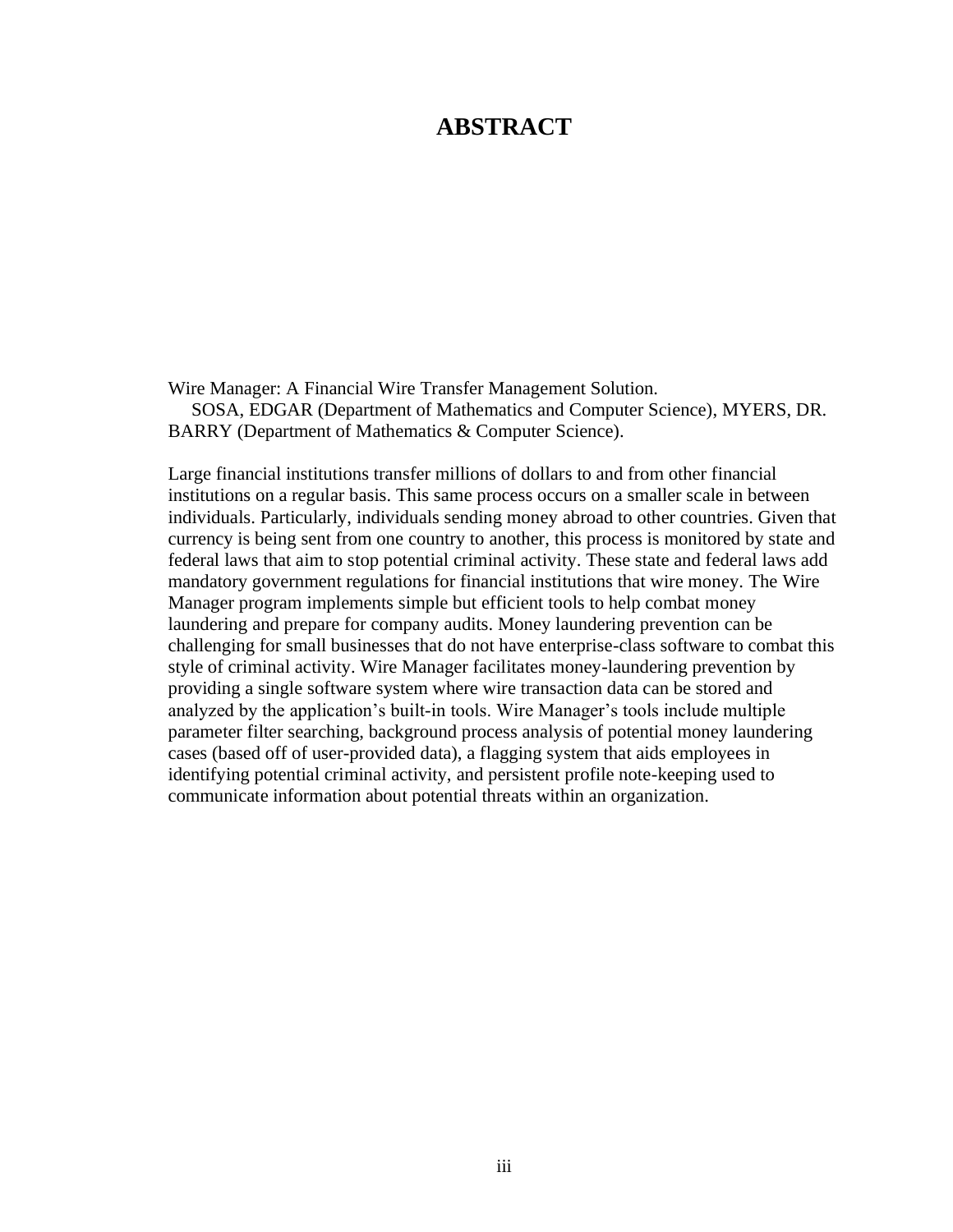## **Acknowledgements**

I would like to give special thanks to the two most influential mentors in my life; my mom and dad (Laura Sosa and Gerardo Sosa). Had it not been for them, I would not be the person I am today. I would also like to give thanks to my younger brothers (Omar Sosa and Cesar Sosa) for helping me through some of my most difficult hardships. I also want to thank Dr. Barry Myers, Dr. Dale Hamilton, and Dr. Kevin McCarty for being life shaping educators and mentors in my journey towards a computer science degree.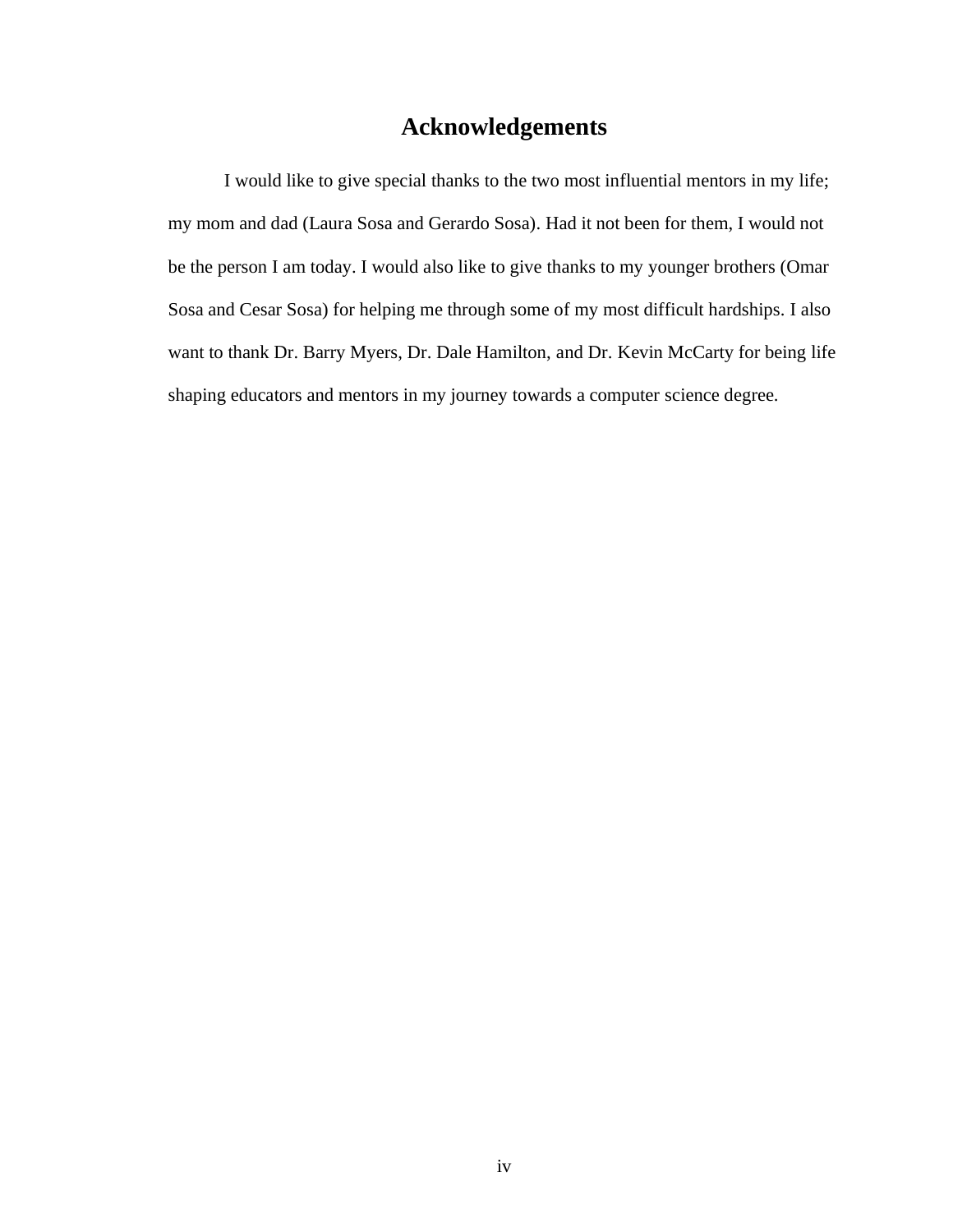# **Table of Contents**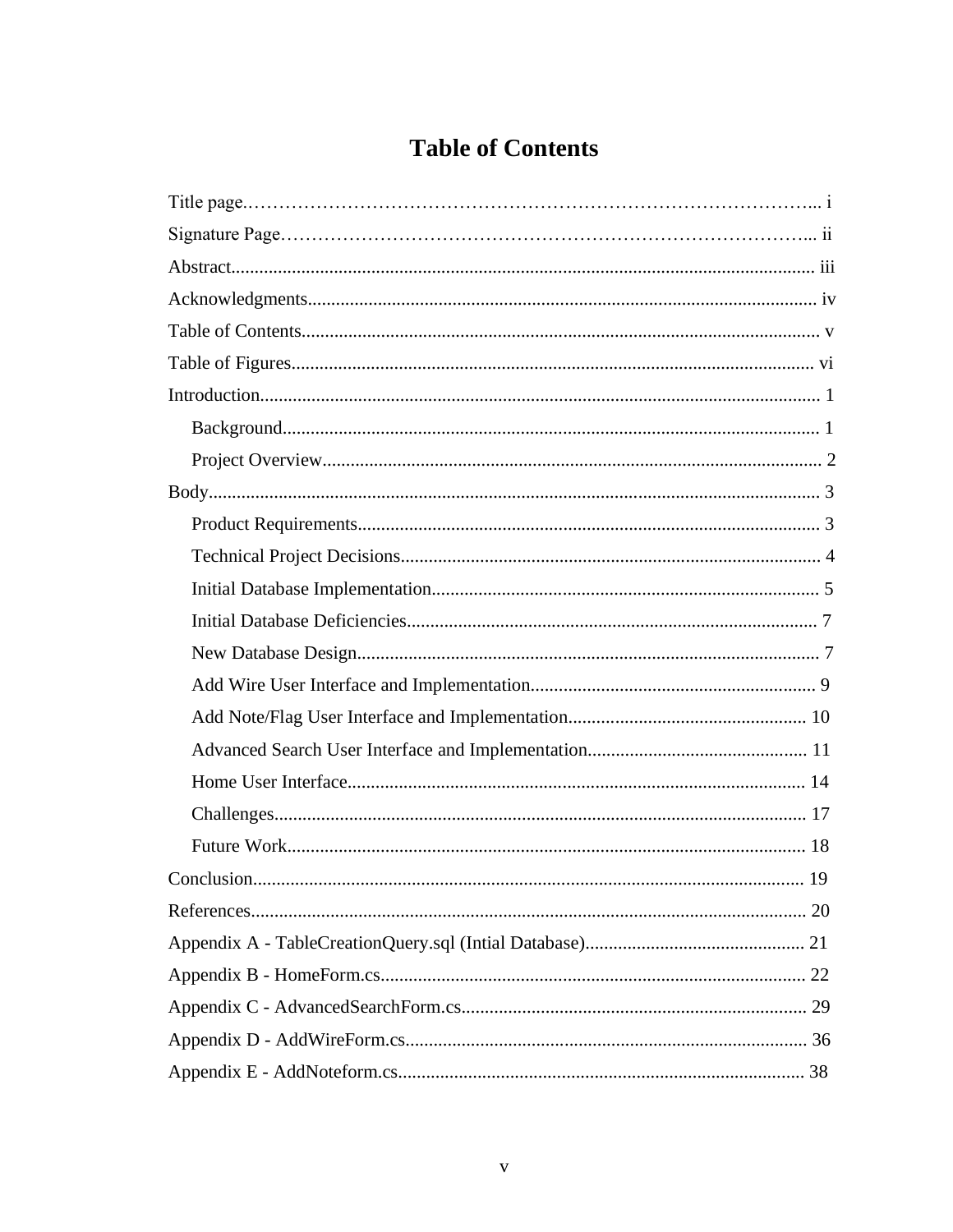# **Table of Figures**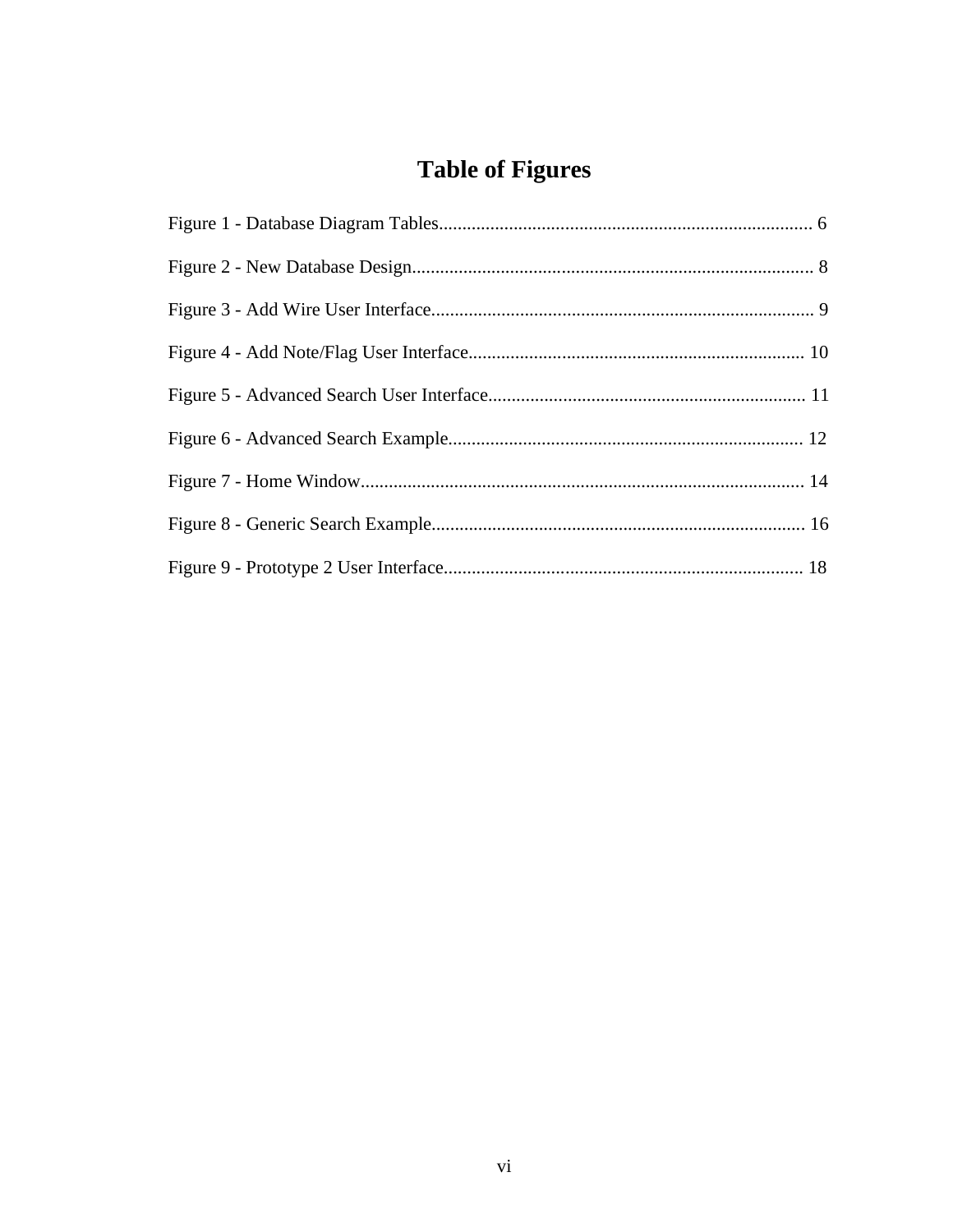## **Introduction**

The Wire Manager program originated the acknowledgment that small financial entities require a means to monitor money being wired abroad. Although larger businesses follow the same stipulations, smaller companies sometimes struggle to keep up with federal and state regulations placed on wiring money abroad due to the lack of resources and tools available to them. Wire Manager provides tools which make it easier to fulfill federal and state law regulations placed on smalls business which wire money abroad.

## **Background**

The use and transfer of currency is incredibly important in today's society. In order to create new business ventures, one must have the means to do so. In order to consume essentials (such as food, water, entertainment, etc....), one must have the means to do so. In order to do anything significant in entrepreneurship, one must have the means to do so. Here "means" deals with financial currency. With the rise of globalization, came the emphasis on national currencies. This allowed for the transfer of goods on a larger scale. Through the nature of governments came the need to regulate imports and exports, especially when observing trades in national currency.

By regulating currency, governments are able to more accurately understand how and why currency is being traded. In order to regulate currency, laws are placed at the federal and state levels to ensure each transaction is accounted for. This is the case with large financial institutions and also with smaller financial institutions. Through the use of computers and software, it became easier to analyze the trading of financial currency (the process of transferring financial currency, electronically, is also known as a wire

 $\mathbf{1}$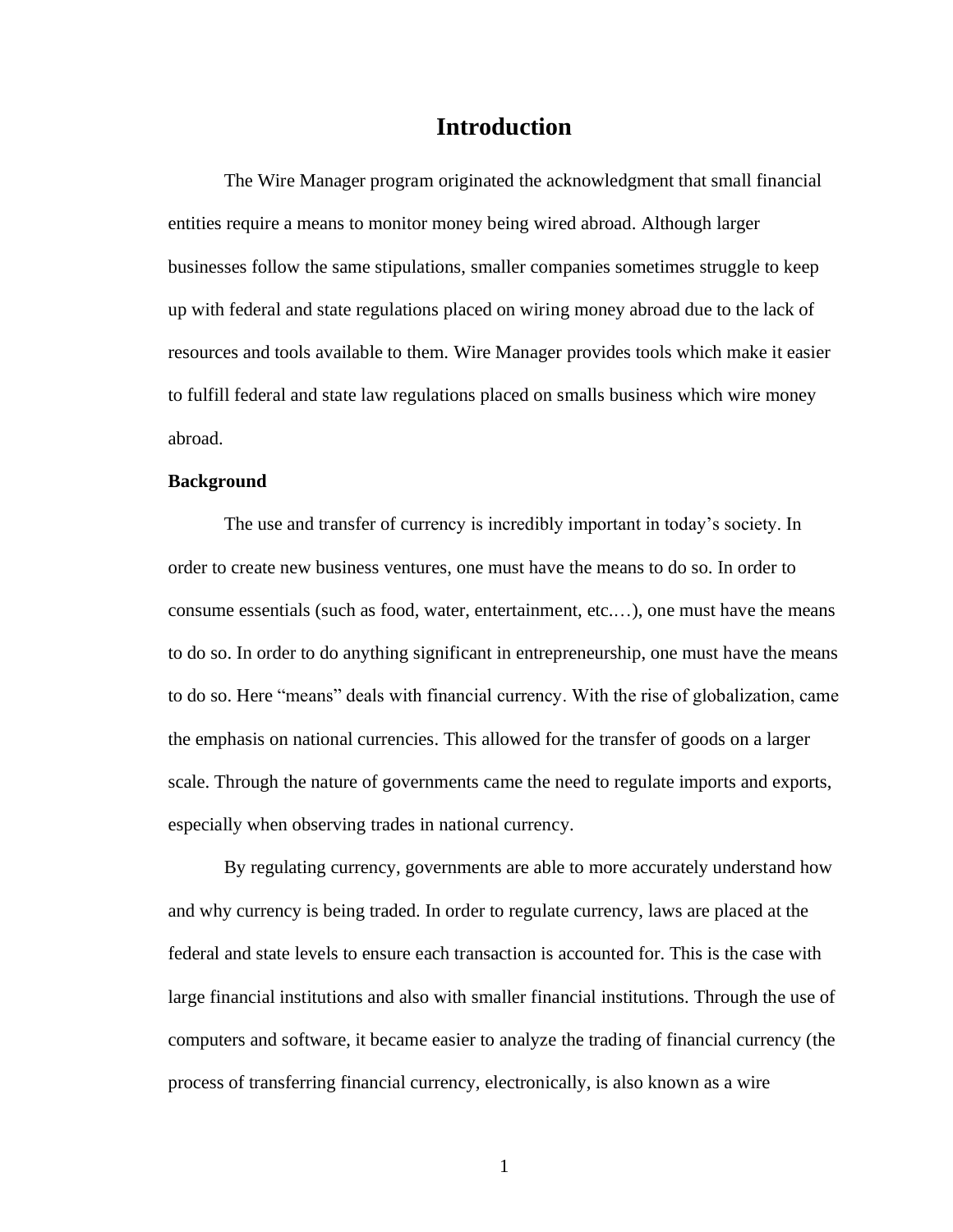transfer). The regulation of wire transfers is increasingly more important when the transfer is abroad. This allows for governments to analyze where their money is going and for what reasons.

For larger institutions there are more resources available to purchase and create the software necessary to ensure that all state and federal laws are being followed. For smaller institutions this can be a bit more difficult as there are less resources available to do the same thing. Software has become an important tool when it comes to monitoring wire transactions (data), and by having the means to obtain this type of software it is much easier to ensure one is abiding the corresponding rules. Federal and state laws require that information be provided to the government dependent on the amount of money particular individuals are sending abroad. These same laws may also require denying a wire transfer when certain financial thresholds are met.

### **Project Overview**

The purpose of Wire Manger is to aid smaller financial institutions in analyzing the corresponding wire transaction data, in order to help them make informed decisions when needing to deny services to a client or provide necessary information to governmental authorities. Wire Manager is able to help with this process by incorporating tools which allow for:

- $\bullet$ Multiple parameter filter searching
- Background process analysis of potential money laundering cases  $\bullet$
- Flagging system aiding in identifying potential criminal activity  $\bullet$
- Persistent profile note-keeping used to communicate intraorganizational  $\bullet$ information

 $\overline{2}$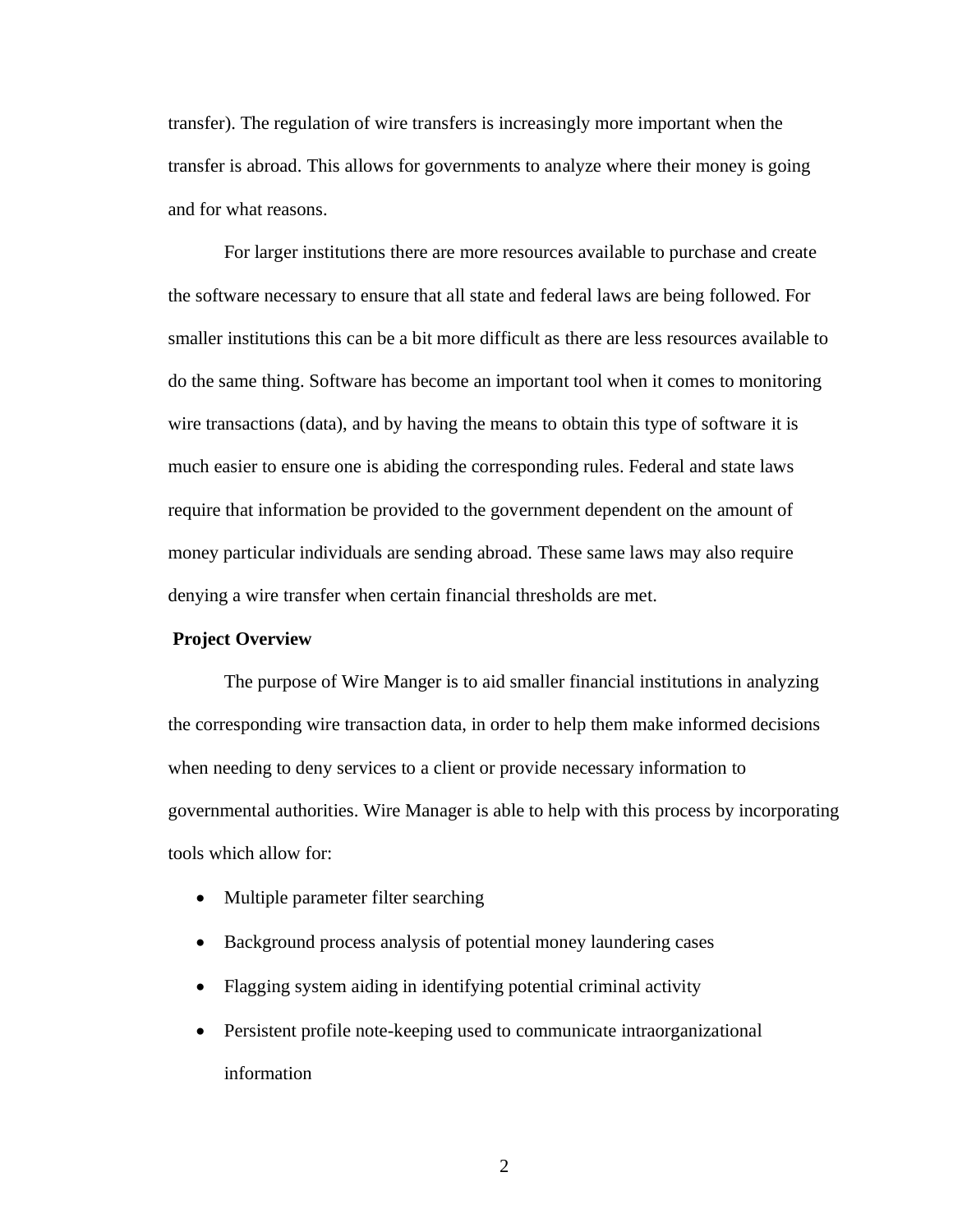## **Body**

As with any significant project, there is a process. A project requires brainstorming, research, trial and error, implementation, and revision. Wire Manager was built through these steps (sometimes going backward instead of forwards). The contents within the "Body" section elaborate on this process regarding Wire Manager. The "Body" entails the difficulties and successful implementations of this project.

### **Product Requirements**

An essential step in the software development process is understanding the problem and creating an effective solution. With this project, a problem was identified, and a resolution was built via communication with the corresponding client. The requirements for Wire Manager were determined by active communication with the client. The client needs were to have a more organized and straightforward manner of monitoring the individual wire transaction data on a customer per customer basis. In more detail, the client's needs are as follows:

- A method of quickly searching customer data to determine if they've surpassed a \$3000 limit within the last 30 days
- The ability to add notes to a customer's name and flag them if there is a potential  $\bullet$ for criminal activity
- A manner in which a more advanced search can be conducted on the wire  $\bullet$ transaction data in order to determine accumulated amounts sent and received according to user-specified dates

Meeting with the client was incredibly important in understanding how to design and implement the end product (from a computer science perspective). After meeting with the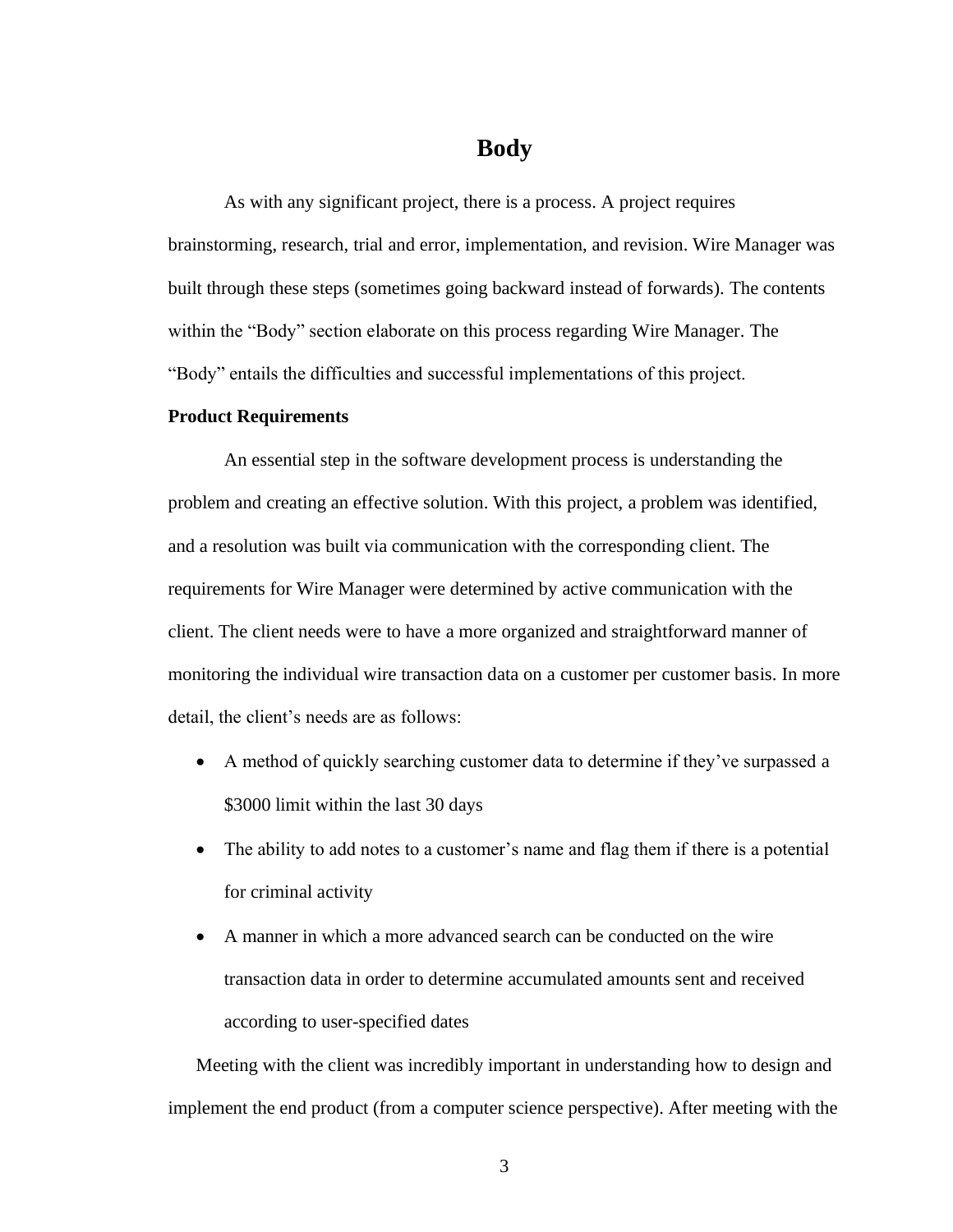client, there came the time to create the requirements necessary to implement the client's needs. These were the requirements created after understanding the client's needs:

- The ability to add wire transaction data to a database  $\bullet$
- A method of adding notes to the name of either a sender or receiver participating in a wire transaction
- The option of flagging a customer who may be of potential for criminal activity  $\bullet$
- A manner of quickly searching through wire transaction data to determine the  $\bullet$ accumulated amount of an individual given a particular date range
- A quick method of viewing the wire transaction data for an individual within the last 30 days
	- o Determining if the customer associated with the wire transaction data has surpassed the \$3000 thirty-day limit
	- o Identifying if a flag is associated with the customer in question
	- Viewing the notes attached (if any) with the customer in question

## **Technical Project Decisions**

Much consideration went into what programming language to use for the Wire Manger application. Considering the client wanted the application to be local and not web-based, all potential web-development implementations were disregarded. Two programming languages considered for a local desktop application were Java and C#. Java was considered for its ability to work on multiple operating system environments, ease of use when building a graphical user interface, and for its strong principles in object-oriented design. C# was considered for its ease of use with Windows operating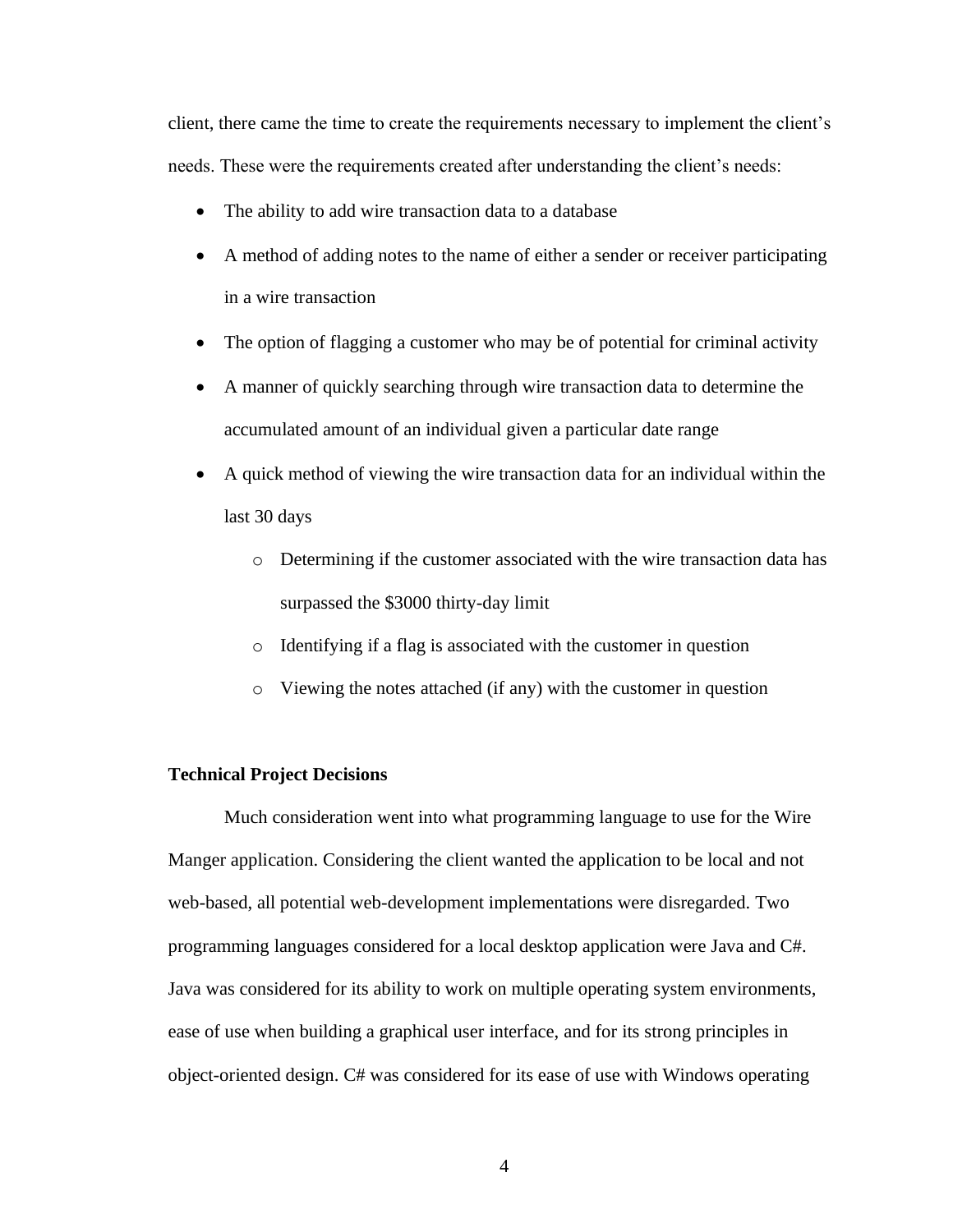system graphical user interfaces and object-oriented design principles. C# was chosen as the programming language of use as the user wanted the application to be developed for the Windows operating system. It was specified that the application would not be installed on any other platform. After researching C# and the tools it provides for frontend and back-end development, a decision was made that this language would be a strong choice for developing Wire Manager.

Having decided on the programming language, next came the choice of which database technology to use. MySQL was seriously considered for its ease of use and widespread resources. However, SQL Server became the final choice as it was highly integrated with Visual Studio (the integrated development environment to be used) and Microsoft (the creators of Windows) products. SQL Server showed significant promise in being able to scale up if ever needed. This was important from a developer standpoint.

## **Initial Database Implementation**

As mentioned earlier (under the Technical Project Decisions section), the technology of choice for the database is SQL Server. The database was important for storing the wire transaction data and allowing the application to retrieve the necessary information from it. Database experimentation and maintenance were made possible by using Microsoft SQL Server Management Studio. The following are the different database tables created and their corresponding data fields:

*Wires table* (used for wire transaction data)

- wire\_transaction\_id (PK, bigint, not null)
- amount (money, not null)  $\bullet$
- wire number (varchar $(100)$ , not null)  $\bullet$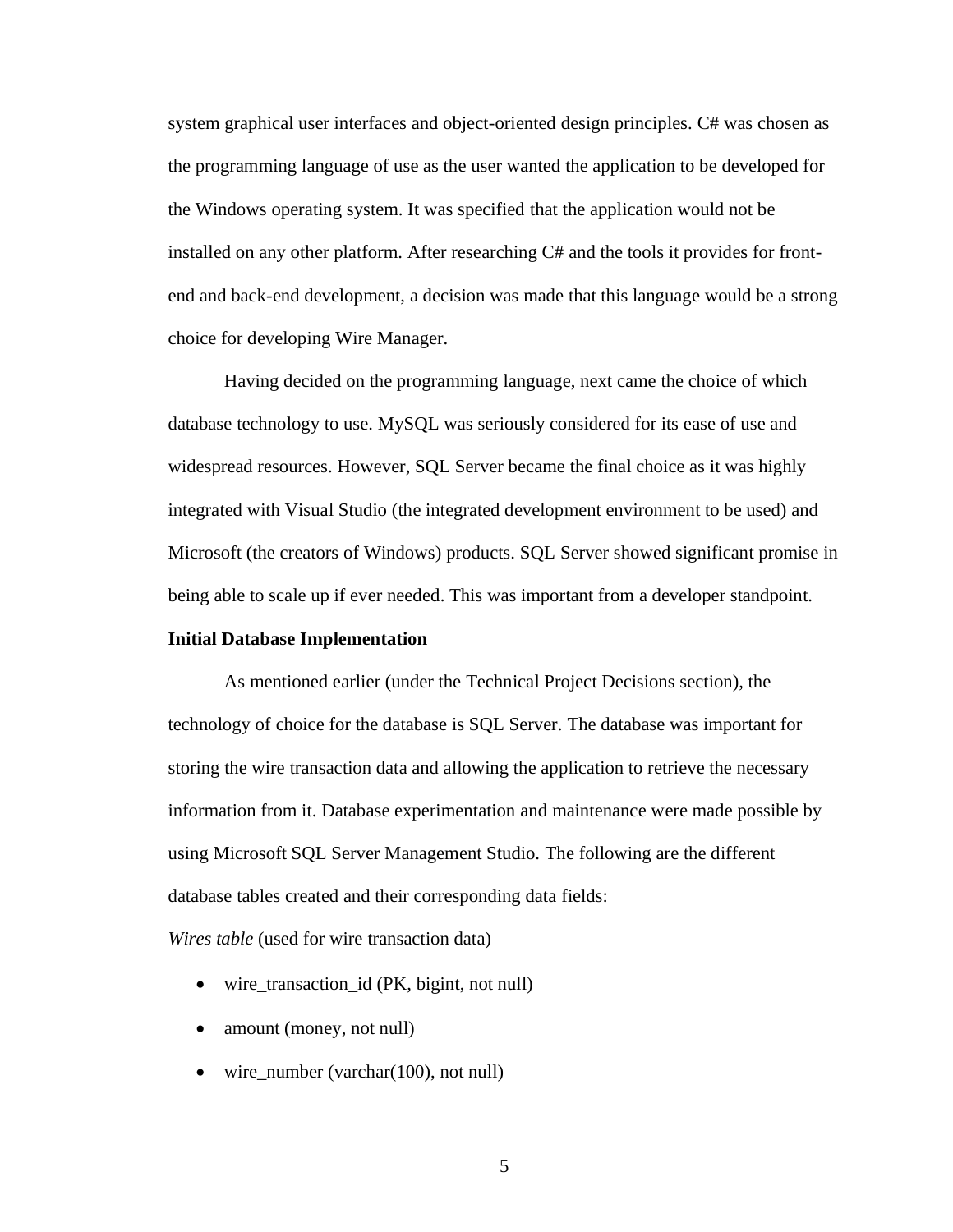- date (date, not null)  $\bullet$
- $\bullet$ agency (varchar(100), not null)
- sender\_name (varchar(100), not null)  $\bullet$
- receiver name (varchar(100), not null)  $\bullet$

## Notes table

- note\_id (PK, bigint, not null)  $\bullet$
- date (date, not null)  $\bullet$
- client\_name (varchar(100), not null)  $\bullet$
- $\bullet$ note (varchar(1000), not null)

## Flags table

- flag\_id (PK, bigint, not null)  $\bullet$
- client\_name (varchar(100), not null)  $\bullet$
- flag\_status (bit, not null)  $\bullet$

The initial database diagram for Wire Manager can be seen in Figure 1 below.



### notes\*

? [note\_id (PK, bigint, not null)] [date (date, not null)] [client\_name (varchar(100), not null)] [note (varchar(1000), not null)]

### flags \*

[flag\_id (PK, bigint, not null)] [client\_name (varchar(100), not null)] [flag\_status (bit, not null)]

Figure 1: Database Diagram Tables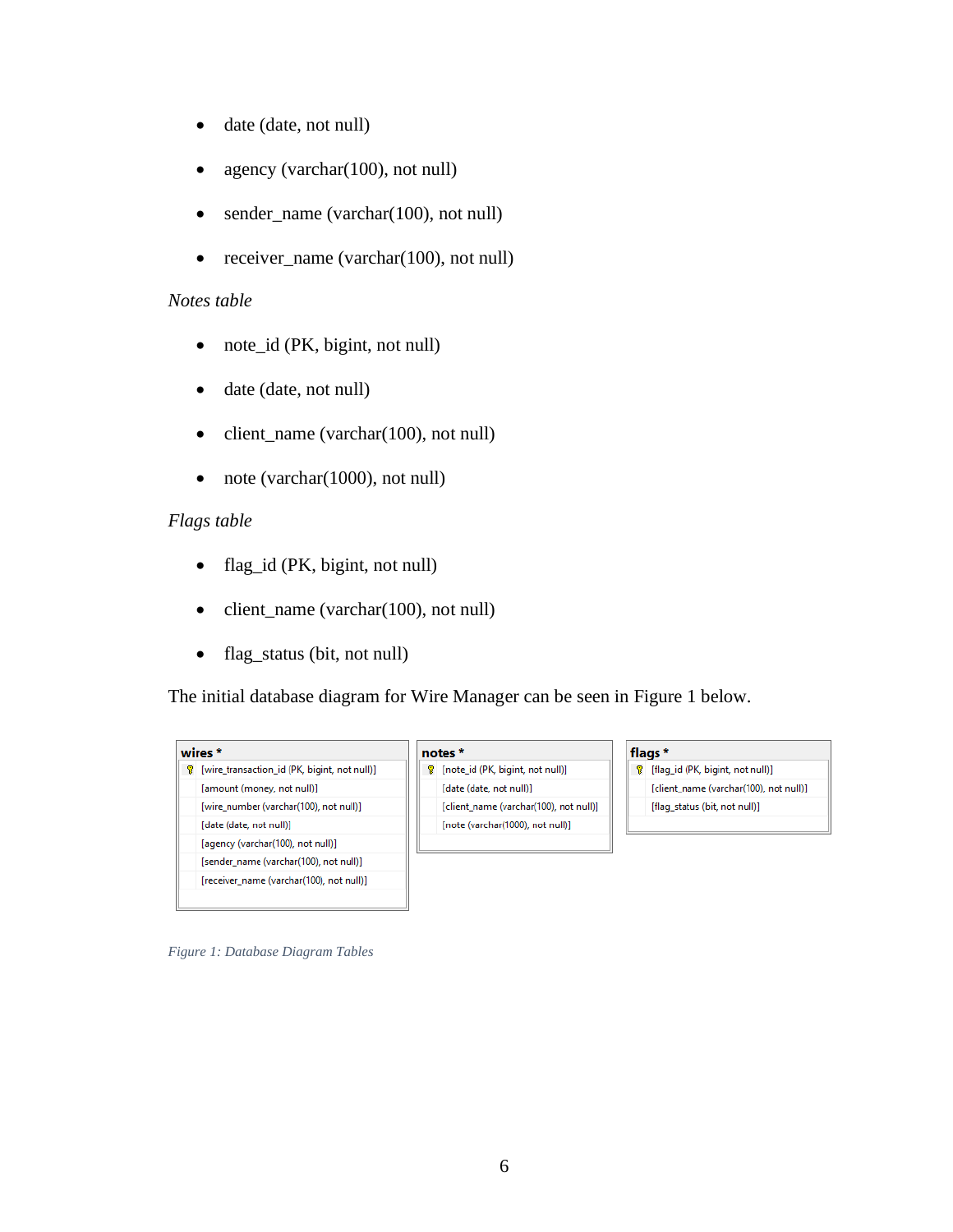## **Initial Database Deficiencies**

The purpose of the initial database design was to allow for quick data import into the application. The client requesting this application currently uses Microsoft Excel to store all of their wire transaction data. With minimal data standardization, it was easy to quickly import thousands of existing records into the database without creating a separate data import application using a sophisticated parser.

While functional, there are some database deficiencies presented in the Figure 1 Database Diagram. The initial database did not take advantage of a database's relational capabilities. Having not taken advantage of a database's relational capabilities led to redundancy in data. Data redundancy is a problem for the Wire Manager application because it could later lead to extra storage allocation for the overall application when it's not necessary. Furthermore, as the data set continues to grow, the overall performance of this application could be affected because of the length of time it takes to retrieve the required information. The initial database diagram does not best support a scalable application and requires a different design that would allow it to be more scalable for future development. With this in mind, it is best to approach a data import technique (for records already stored in Microsoft Excel) with a parsing method so a different database design can be used.

### **New Database Design**

A new database schematic was designed to meet the deficiencies of the current database diagram. While not yet implemented, this design will be used in the future as development on Wire Manager continues. This diagram can be seen in the figure below:

 $\overline{7}$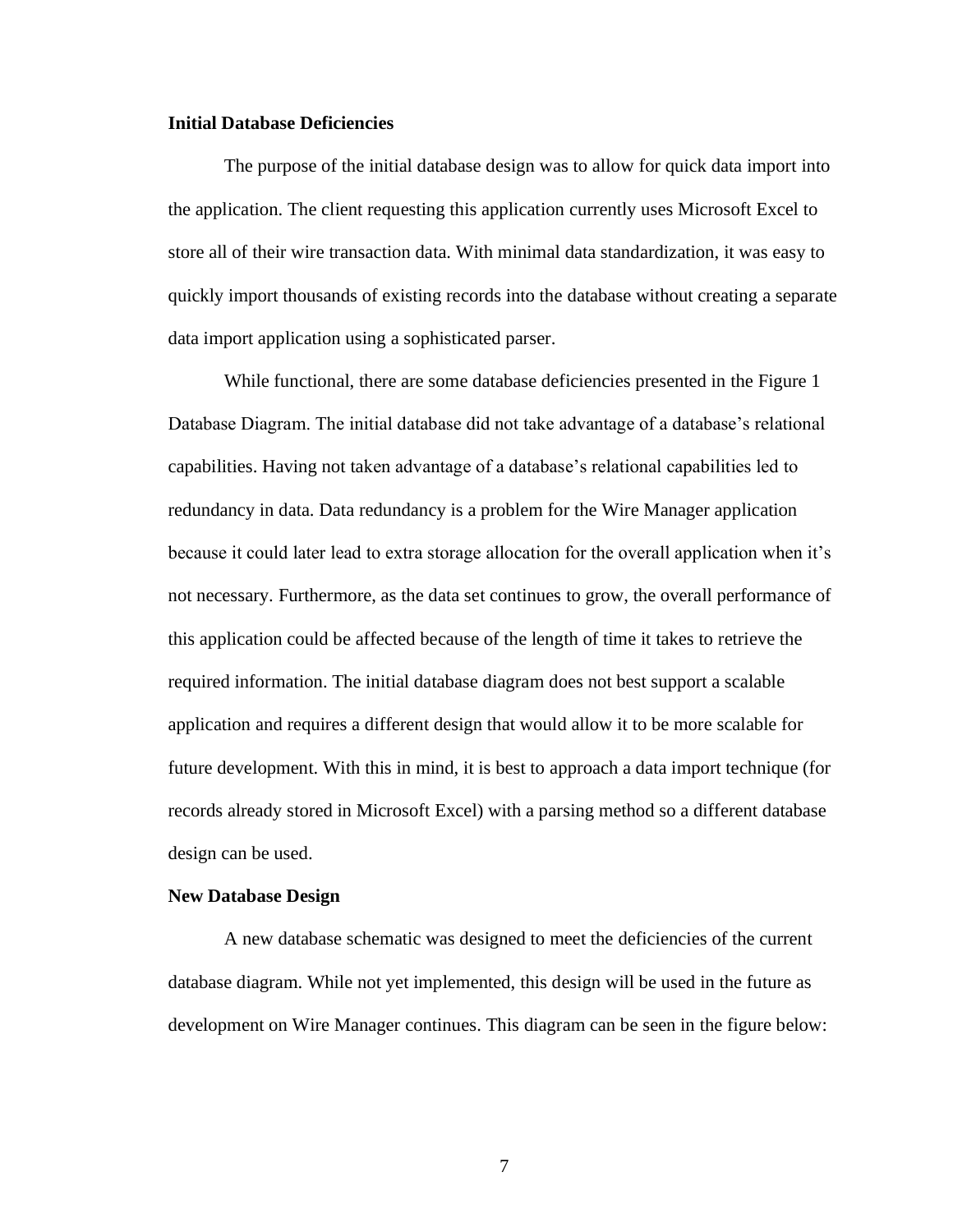



The entity-relationship diagram above more appropriately uses relationships to address the scalability and redundancy issues seen in the original database diagram. There are 1-to-1 relationships between the wires table to the clients table and the wires table to the agencies table. There are also appropriate 1-to-many relationships between the wires table and the clients table to the notes table. These relationships significantly reduce the amount of information needing to be held in the database. There are also some extra fields added, which allow more bookkeeping on the different notes and clients added.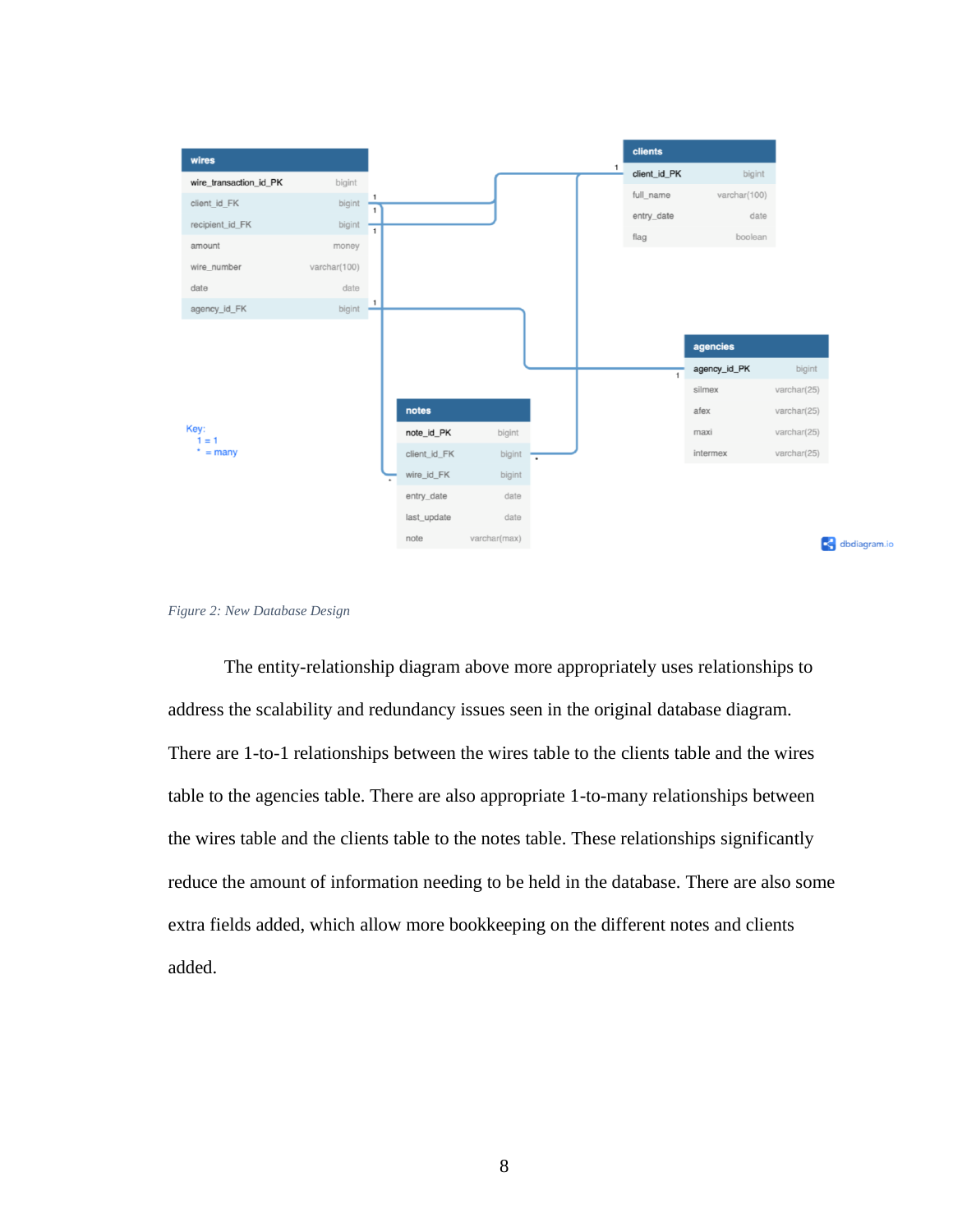## **Add Wire User Interface and Implementation**

A key part of Wire Manager is to add wire transaction data. The user interface for this functionality can be seen in Figure 3 below.

| ■ Add Wire              |                           |  | п            | $\times$ |
|-------------------------|---------------------------|--|--------------|----------|
| <b>Sender Name</b>      |                           |  |              |          |
| <b>Receiver Name</b>    |                           |  |              |          |
| Amount                  |                           |  |              |          |
| <b>Wire Number</b>      |                           |  |              |          |
| Agency                  |                           |  | $\checkmark$ |          |
| <b>Transaction Date</b> | Thursday, October 1, 2020 |  | ▦▾           |          |
|                         |                           |  | Add          |          |

### Figure 3: Add Wire User Interface

It is essential to note the "Agency" field dropdown. There are multiple agencies that the client for this project uses to fulfill wire transactions. The dropdown displays a list of the different agencies available. At the moment, the four different agencies were manually programmed into the dropdown as they are the only agencies used by the user. The new database diagram shows how this will be managed once it is implemented. Instead of inputing a new string into the table each time, the agencies table will be referenced in order to make better use of data storage. After a user adds the information, the Add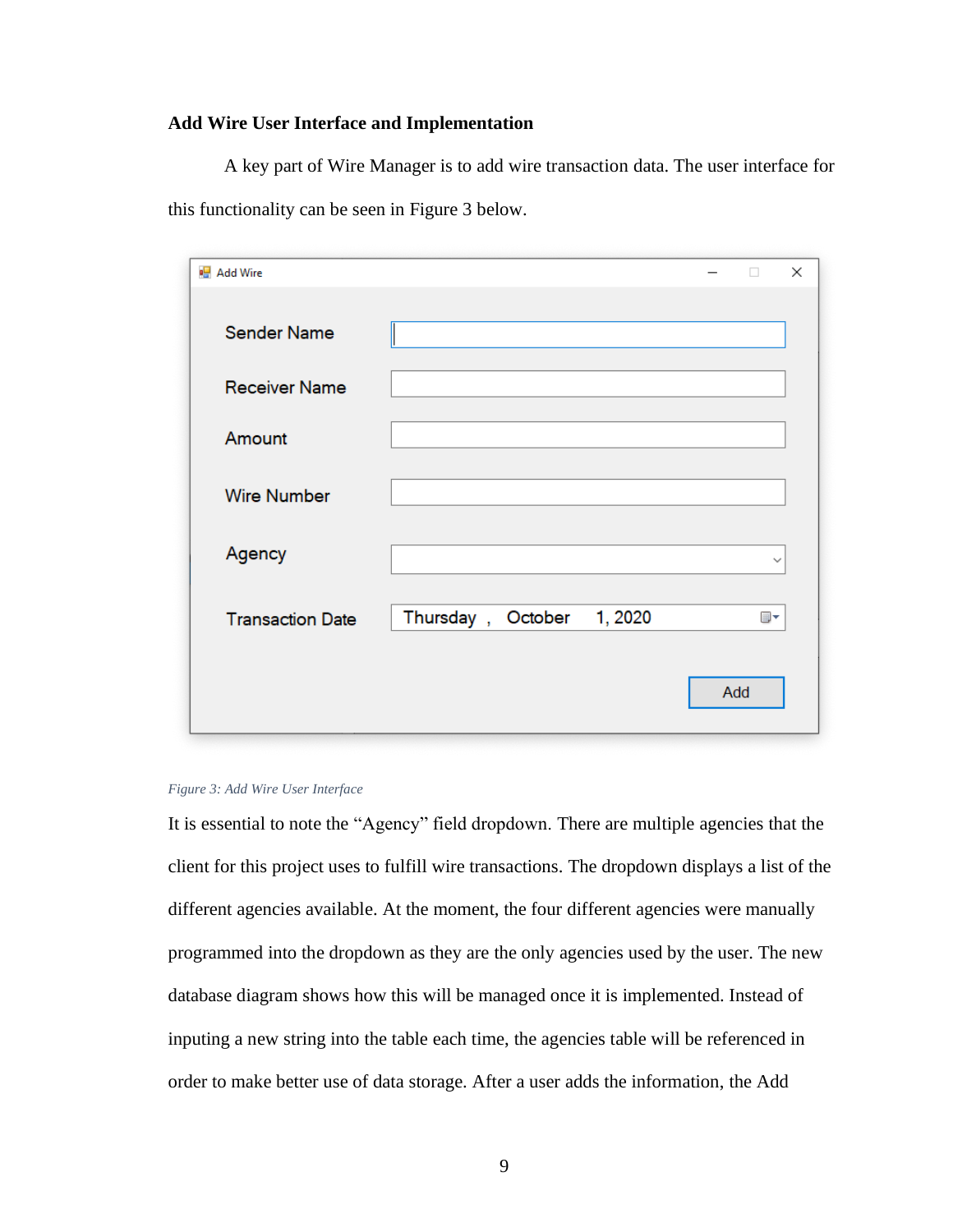button is selected, and the program adds the information to the database (so long as all fields are valid). An error or success message is then displayed to the user to verify if the information was successfully added to the database or not. Within the wires table, a new transaction id is created using the auto-increment capability in SQL server.

## **Add Note/Flag User Interface and Implementation**

Adding notes and/or flagging a customer is done through the Add Note window. This window can be seen in Figure 4 below.

| Today's Date: Thursday , October 1, 2020 W |                 |  |            |
|--------------------------------------------|-----------------|--|------------|
|                                            |                 |  |            |
|                                            |                 |  |            |
|                                            |                 |  |            |
|                                            |                 |  |            |
|                                            |                 |  |            |
|                                            |                 |  |            |
|                                            |                 |  |            |
|                                            |                 |  |            |
|                                            |                 |  |            |
|                                            |                 |  |            |
|                                            |                 |  |            |
|                                            |                 |  |            |
|                                            |                 |  |            |
|                                            | <b>Add Note</b> |  | □ Add Flag |

### Figure 4: Add Note/Flag User Interface

This form allows a user (in this case, an employee) to add a customer's name (a customer coming to the store wishing to perform a transaction) to the name text box. A note can then be added to the corresponding customer. A date for the note can then be selected, and the note is added to the corresponding text box. An add flag checkbox is provided if a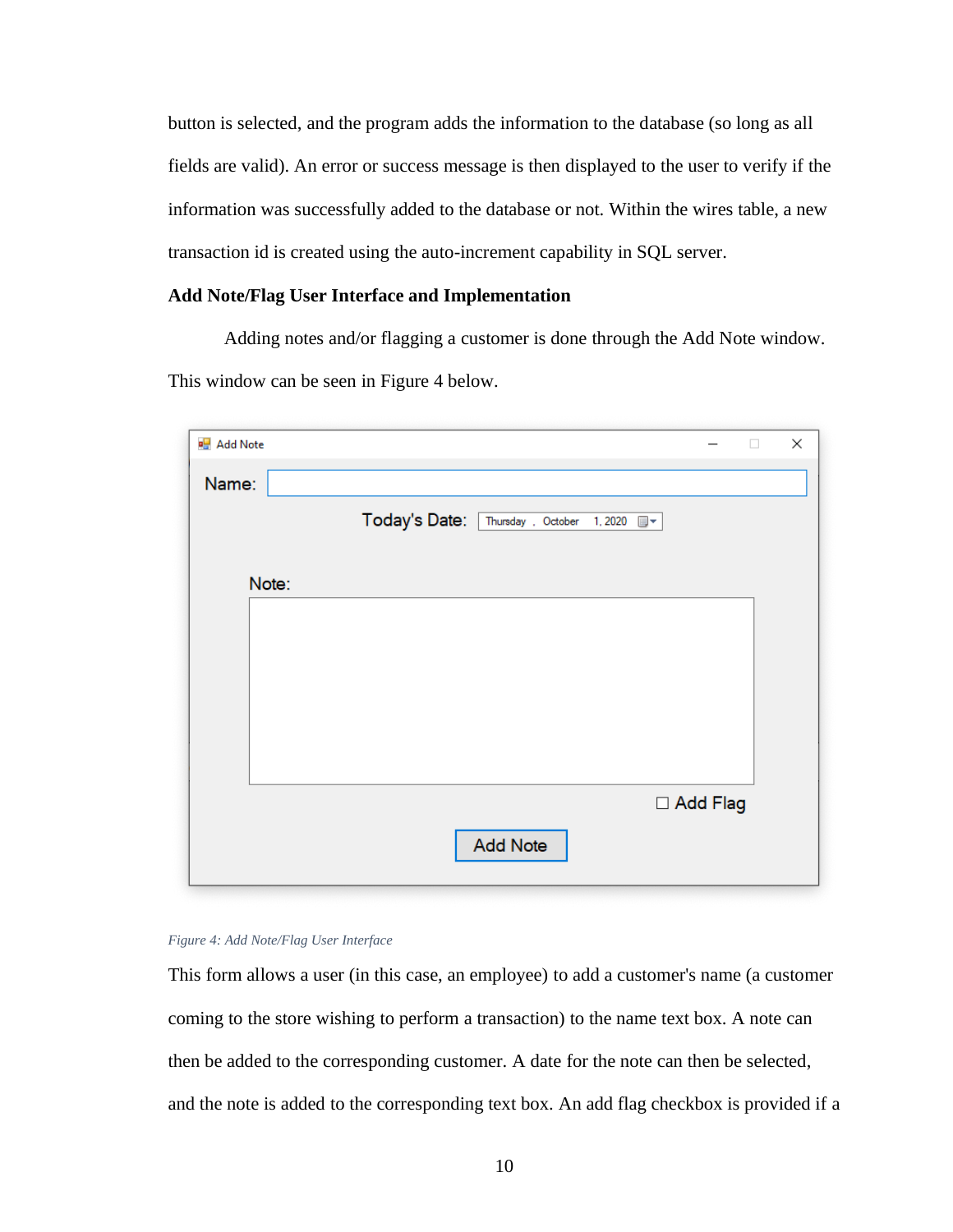user (employee) would like to add a flag to the customer in question. After add note is selected, the application adds the corresponding information to the database. If adding the information to the database was successful, a success message is displayed. Otherwise, an error message is shown to the user.

## **Advanced Search User Interface and Implementation**

A slightly more sophisticated search is performed through the advanced search window. This figure can be seen in Figure 5 below.

| <b>Advanced Search</b>                         |                                    | $\Box$<br>$\times$<br>$\overline{\phantom{0}}$ |
|------------------------------------------------|------------------------------------|------------------------------------------------|
|                                                |                                    | Search                                         |
| Sender:                                        |                                    |                                                |
| <b>Start Date</b><br>Wednesday, March 31, 2021 | End Date Wednesday, March 31, 2021 | ☑ Specify Receiver<br>□ Name Contains          |
| Receiver:                                      |                                    |                                                |
|                                                |                                    |                                                |
| <b>Wire Transactions:</b>                      |                                    | <b>Accumulated Amount:</b>                     |
|                                                |                                    |                                                |
|                                                |                                    |                                                |
|                                                |                                    |                                                |
|                                                |                                    |                                                |
|                                                |                                    |                                                |
|                                                |                                    |                                                |
|                                                |                                    |                                                |
|                                                |                                    |                                                |
|                                                |                                    |                                                |
|                                                |                                    |                                                |
|                                                |                                    |                                                |
|                                                |                                    |                                                |
|                                                |                                    |                                                |
|                                                |                                    |                                                |
|                                                |                                    |                                                |
|                                                |                                    |                                                |
|                                                |                                    |                                                |
|                                                |                                    |                                                |
|                                                |                                    |                                                |

### Figure 5: Advanced Search User Interface

The advanced search adds the ability to specify a date range, sender, and receiver. There are two check boxes which allow for extra functionality. These two are shown as: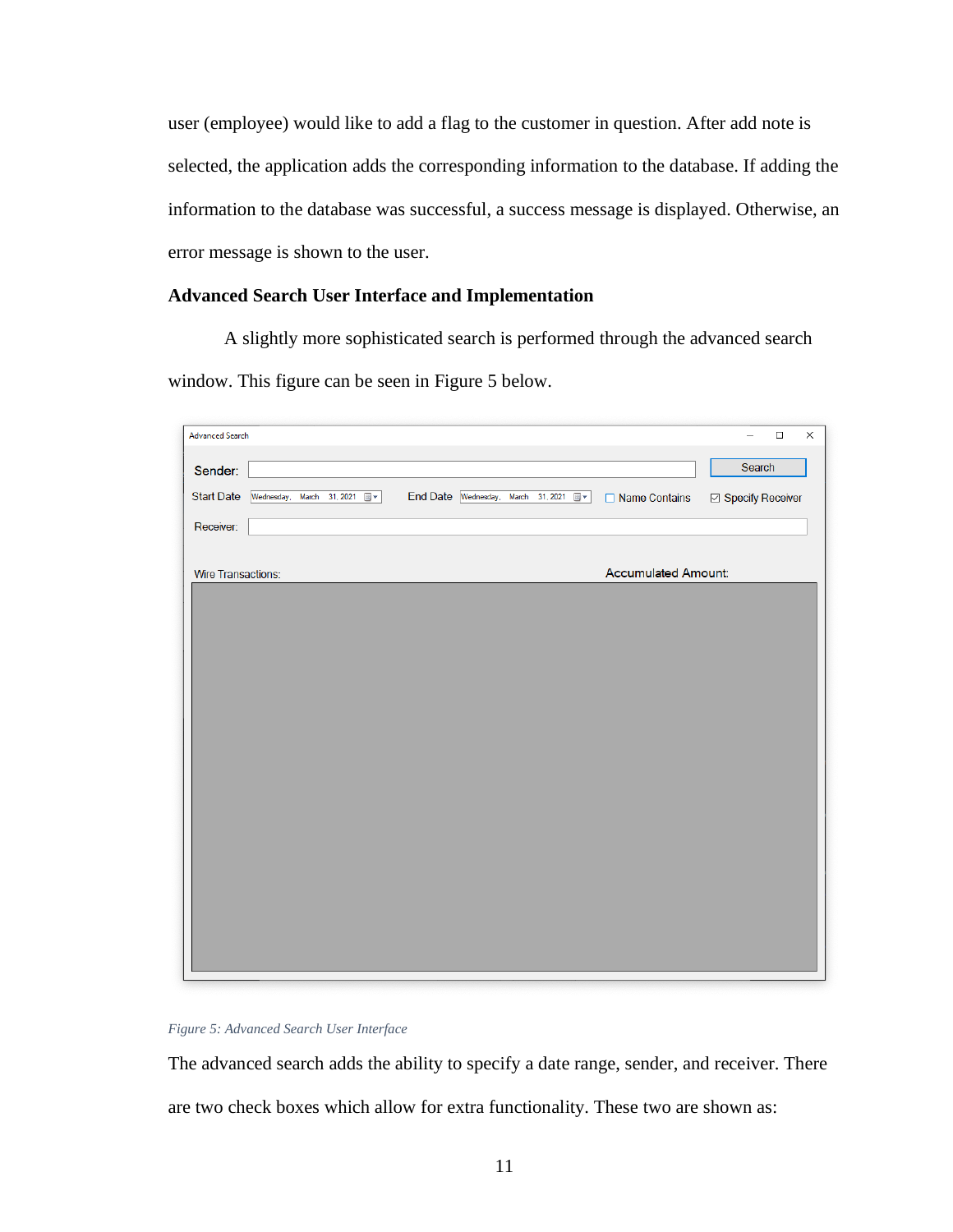- Name Contains  $\bullet$
- $\bullet$ **Specify Receiver**

Without selecting any of the checkboxes, a search is done on the given date range querying the database for the given "Sender" name. The wire transaction details are then displayed along with the accumulated amount. An example of this can be seen in Figure 6 below.

|   | <b>Advanced Search</b>    |                     |                    |                |           |          |                                    |                            |  |                    | $\Box$ | $\times$ |
|---|---------------------------|---------------------|--------------------|----------------|-----------|----------|------------------------------------|----------------------------|--|--------------------|--------|----------|
|   |                           |                     |                    |                |           |          |                                    |                            |  |                    |        |          |
|   |                           |                     |                    |                |           |          |                                    |                            |  |                    |        |          |
|   | Sender:                   | John                |                    |                |           |          |                                    |                            |  | Search             |        |          |
|   | <b>Start Date</b>         | Monday              | March<br>1, 2021   | $\blacksquare$ |           |          | End Date Wednesday, March 31, 2021 | ☑ Name Contains            |  | □ Specify Receiver |        |          |
|   |                           |                     |                    |                |           |          |                                    |                            |  |                    |        |          |
|   | <b>Wire Transactions:</b> |                     |                    |                |           |          |                                    | Accumulated Amount: \$4700 |  |                    |        |          |
|   |                           | wire_transaction_id | amount             | wire_number    | date      | agency   | sender_name                        | receiver_name              |  |                    |        |          |
| Þ | $\vert$ 2                 |                     | 1000.0000 8932568  |                | 3/30/2021 | Agency 1 | John Smith                         | <b>Maria Martinez</b>      |  |                    |        |          |
|   | 3                         |                     | 2500.0000 0234897  |                | 3/30/2021 |          | Agency 2 John Smith                | <b>Robert Eyer</b>         |  |                    |        |          |
|   | 4                         |                     | 1200.0000 83045813 |                |           |          | 3/30/2021 Agency 3 John Smith      | <b>Bob Riley</b>           |  |                    |        |          |
| ٠ |                           |                     |                    |                |           |          |                                    |                            |  |                    |        |          |
|   |                           |                     |                    |                |           |          |                                    |                            |  |                    |        |          |
|   |                           |                     |                    |                |           |          |                                    |                            |  |                    |        |          |
|   |                           |                     |                    |                |           |          |                                    |                            |  |                    |        |          |
|   |                           |                     |                    |                |           |          |                                    |                            |  |                    |        |          |
|   |                           |                     |                    |                |           |          |                                    |                            |  |                    |        |          |
|   |                           |                     |                    |                |           |          |                                    |                            |  |                    |        |          |
|   |                           |                     |                    |                |           |          |                                    |                            |  |                    |        |          |
|   |                           |                     |                    |                |           |          |                                    |                            |  |                    |        |          |
|   |                           |                     |                    |                |           |          |                                    |                            |  |                    |        |          |
|   |                           |                     |                    |                |           |          |                                    |                            |  |                    |        |          |
|   |                           |                     |                    |                |           |          |                                    |                            |  |                    |        |          |
|   |                           |                     |                    |                |           |          |                                    |                            |  |                    |        |          |
|   |                           |                     |                    |                |           |          |                                    |                            |  |                    |        |          |
|   |                           |                     |                    |                |           |          |                                    |                            |  |                    |        |          |
|   |                           |                     |                    |                |           |          |                                    |                            |  |                    |        |          |
|   |                           |                     |                    |                |           |          |                                    |                            |  |                    |        |          |
|   |                           |                     |                    |                |           |          |                                    |                            |  |                    |        |          |
|   |                           |                     |                    |                |           |          |                                    |                            |  |                    |        |          |
|   |                           |                     |                    |                |           |          |                                    |                            |  |                    |        |          |
|   |                           |                     |                    |                |           |          |                                    |                            |  |                    |        |          |
|   |                           |                     |                    |                |           |          |                                    |                            |  |                    |        |          |
|   |                           |                     |                    |                |           |          |                                    |                            |  |                    |        |          |
|   |                           |                     |                    |                |           |          |                                    |                            |  |                    |        |          |

## Figure 6: Advanced Search Example

Elaborating on the "Name Contains" and the "Specify Receiver" option ... The "Name Contains" option allows for a database search without an exact match of the given string. Without the "Name Contains" option selected, the given name in the Sender textbox will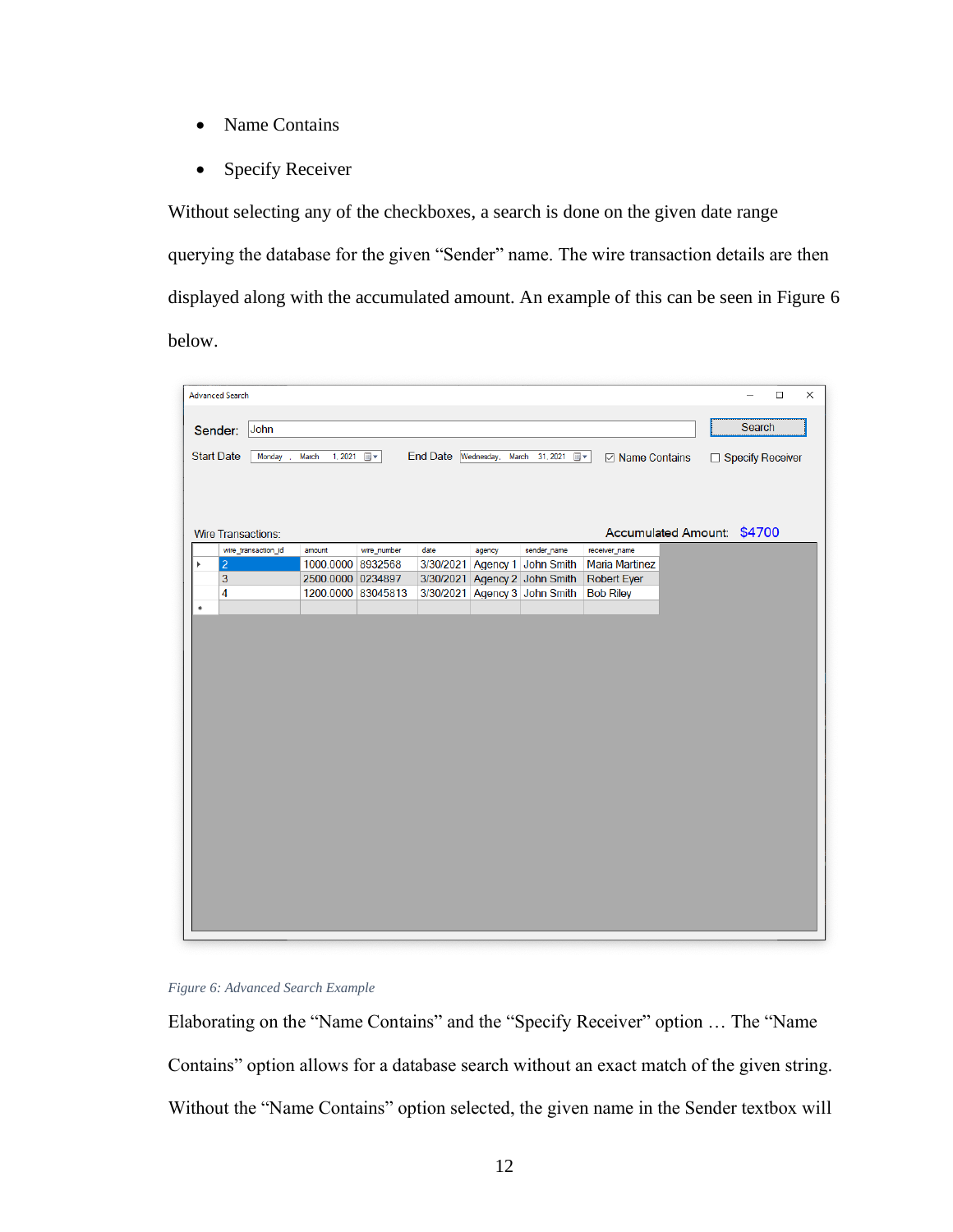have to exactly match a name inside of the database in order for anything to be presented to the user. The "Specify Receiver" option allows for a user to search wire transaction data for either a given sender name sending money to a given receiver or just a receiver. In such scenario the "name contains" option can also be selected.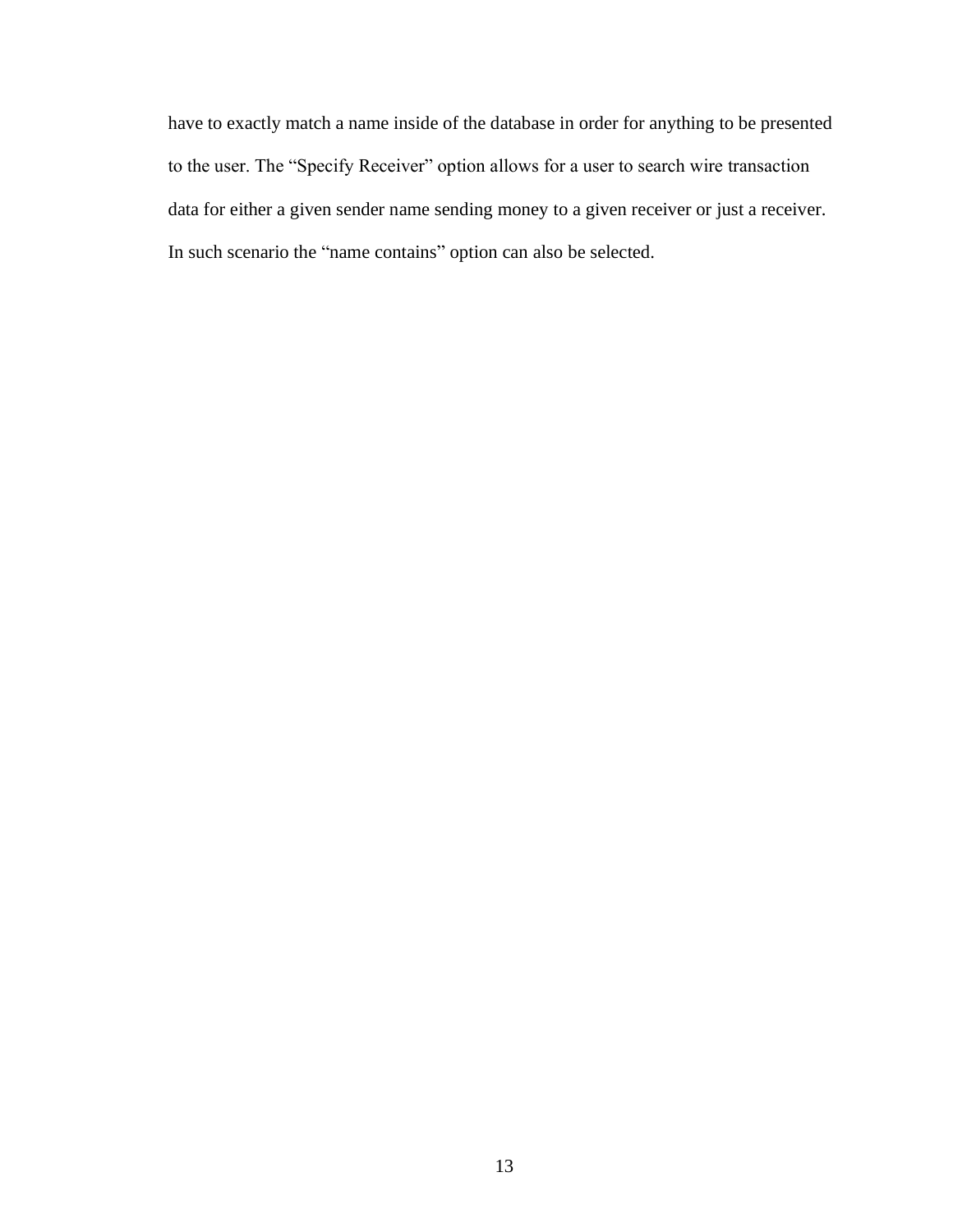## **Home User Interface**

The previous interfaces (Add Wire, Add Note, and Advanced Search) are all options which can be selected from the Home window. The Home window can be seen in the Figure 7 below.

| Sender<br>$\backsim$<br>Search |
|--------------------------------|
|                                |
|                                |
|                                |
| <b>Client Name:</b>            |
| Amount:                        |
|                                |
| Wire Transactions:             |
|                                |
|                                |
|                                |
|                                |
|                                |
|                                |
|                                |
|                                |
|                                |
| Notes:                         |
|                                |
|                                |
|                                |
|                                |
|                                |
|                                |
|                                |
|                                |
| <b>Add Note</b><br>Add Wire    |
| <b>Advanced Search</b>         |

Figure 7: Home Window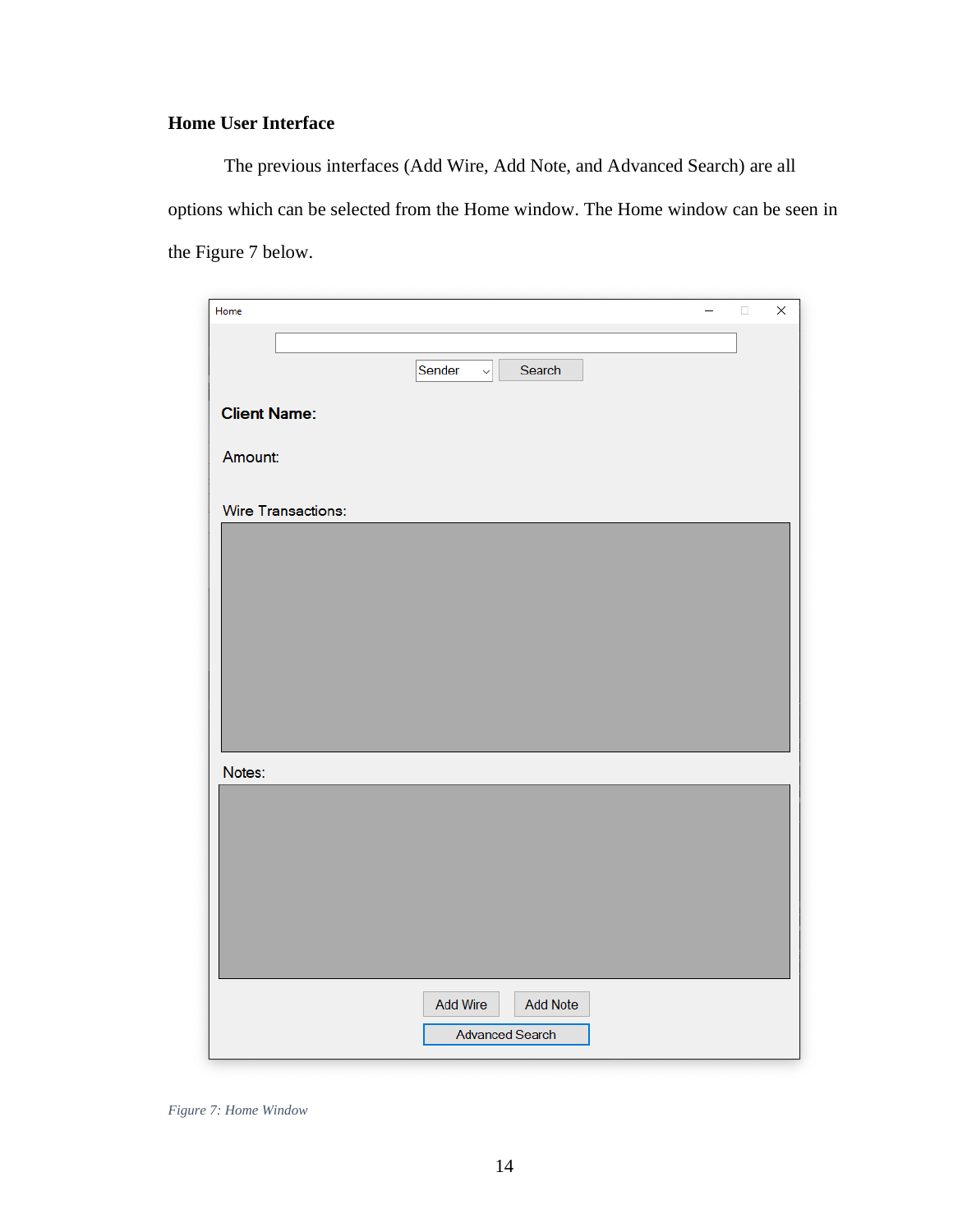The navigation between windows is made possible through the use of Windows Forms with .NET Framework 4.7.2. When a button to open a new window is selected the Home form remains open (as the parent form) and the corresponding child form is opened. Once a child form is terminated, the resources for the child form are purged to preserve memory.

The Home form allows for a quick generic search where either a Sender or Receiver is specified. When the search button is selected, the application queries the Wires table, Notes table, and Flags table. It then displays the corresponding information in the appropriate format. This generic search also identifies if the individual in question has sent or received an accumulated amount of over \$3000 within the last 30 days. Figure 8 below shows an example of this.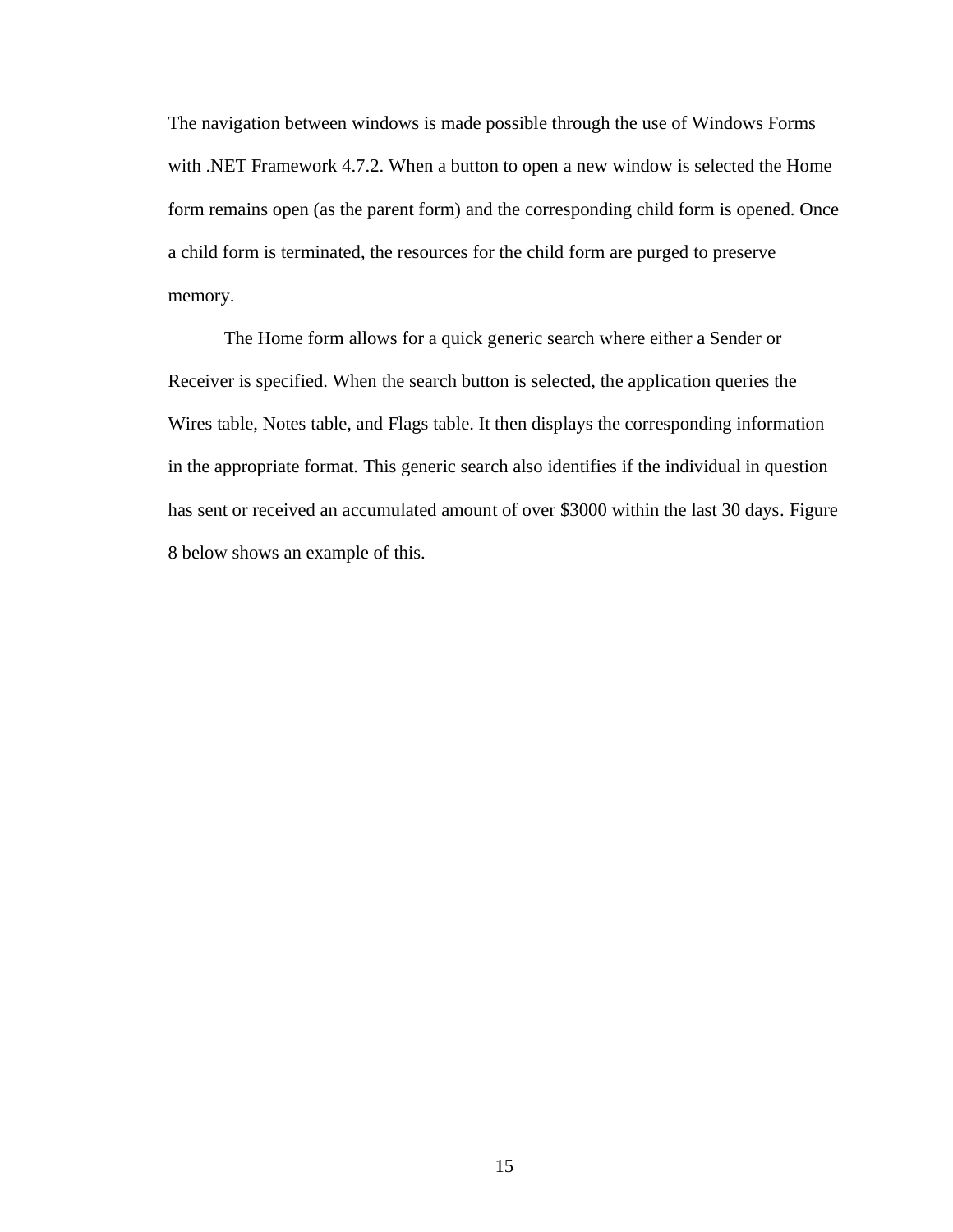| Home   |                                                 |           |                    |                 |              |                 |          |                                                   | 0                     | × |
|--------|-------------------------------------------------|-----------|--------------------|-----------------|--------------|-----------------|----------|---------------------------------------------------|-----------------------|---|
|        | john smith                                      |           |                    |                 |              |                 |          |                                                   |                       |   |
|        |                                                 |           |                    | Sender          | $\checkmark$ | Search          |          | <b>WARNING!!!</b>                                 |                       |   |
|        |                                                 |           |                    |                 |              |                 |          |                                                   |                       |   |
|        | Client Name: JOHN SMITH                         |           |                    |                 |              |                 |          |                                                   |                       |   |
|        | Amount: \$4700 accumulated in the last 30 days! |           |                    |                 |              |                 |          |                                                   |                       |   |
|        |                                                 |           |                    |                 |              |                 |          |                                                   |                       |   |
|        | <b>Wire Transactions:</b>                       |           |                    |                 |              |                 |          |                                                   |                       |   |
|        | wire_transaction_id                             |           | amount             |                 | wire_number  | date            | agency   | sender_name                                       | receiver_name         |   |
| Þ      | $\overline{c}$                                  |           | 1000.0000          | 8932568         |              | 3/30/2021       | Agency 1 | John Smith                                        | <b>Maria Martinez</b> |   |
|        | 3                                               |           | 2500.0000 0234897  |                 |              | 3/30/2021       | Agency 2 | John Smith                                        | Robert Eyer           |   |
|        | 4                                               |           | 1200.0000 83045813 |                 |              | 3/30/2021       | Agency 3 | John Smith                                        | <b>Bob Riley</b>      |   |
| 廣      |                                                 |           |                    |                 |              |                 |          |                                                   |                       |   |
| Notes: |                                                 |           |                    |                 |              |                 |          |                                                   |                       |   |
|        | note_id                                         | date      | client_name        |                 | note         |                 |          |                                                   |                       |   |
| ▶      | $\overline{2}$                                  | 3/31/2021 | john smith         |                 |              |                 |          | Make sure to ask for two types of identification. |                       |   |
| à      |                                                 |           |                    |                 |              |                 |          |                                                   |                       |   |
|        |                                                 |           |                    |                 |              |                 |          |                                                   |                       |   |
|        |                                                 |           |                    |                 |              |                 |          |                                                   |                       |   |
|        |                                                 |           |                    |                 |              |                 |          |                                                   |                       |   |
|        |                                                 |           |                    |                 |              |                 |          |                                                   |                       |   |
|        |                                                 |           |                    |                 |              |                 |          |                                                   |                       |   |
|        |                                                 |           |                    |                 |              |                 |          |                                                   |                       |   |
|        |                                                 |           |                    | <b>Add Wire</b> |              | <b>Add Note</b> |          |                                                   |                       |   |

## Figure 8: Generic Search Example

As seen in Figure 8 (above), the notes associated with John Smith and the wire transaction data in question are listed. Furthermore, John Smith has been flagged and the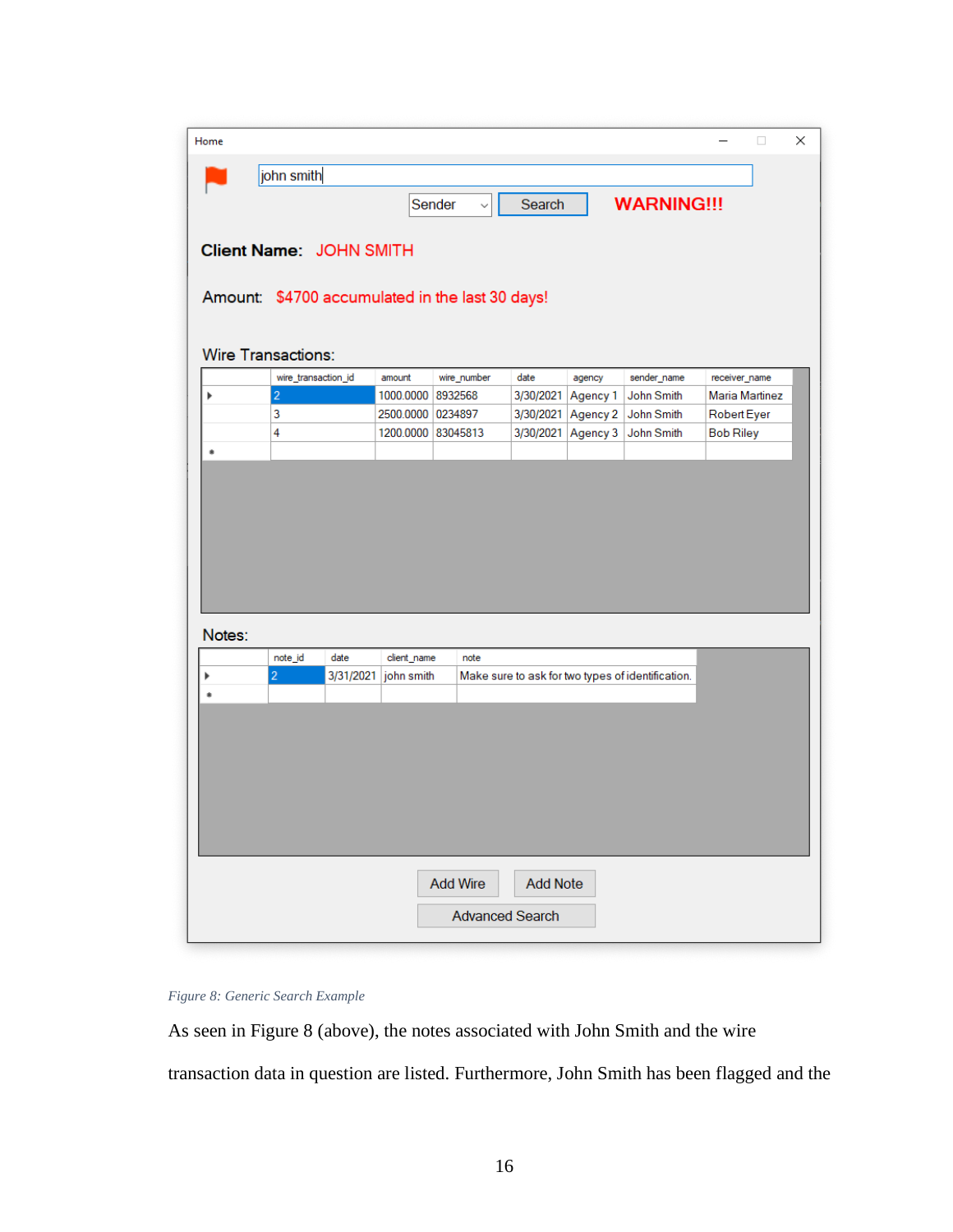flag can be seen in the upper left-hand corner along with a warning because John has surpassed the \$3000 threshold within the last 30 days.

### **Challenges**

While exciting, the development of Wire Manger was no easy task. Multiple hurdles were faced during the development process. Initially the Wire Manger program was a daunting task because of the unfamiliarity with a user interface-based application, the challenge of connecting the database with the application, and designing the user interface. Visual Studio, C#, .NET, and Windows Forms were technologies that I had not previously worked with. Working with these technologies required much experimentation and research. One of the more difficult aspects of the user interface was understanding how to appropriately spin off new forms without having memory issues. It was also necessary to specifically tell the compiler in which order to compile the forms. Navigating Visual Studio to understand how to do this was a challenge.

Appropriately connecting the database to Wire Manager was also a significant challenge. This required significant research and experimentation. Once connected it was also difficult to correctly create SQL objects within the source code and have them communicate with the database. The errors that came from the SQL objects were the most difficult to debug because Visual Studio did not give descriptive enough error message because the errors were mainly coming from the database.

Additionally, the user interface experience required back and forth communication with the client in order to design it in a way that they most preferred. This required active communication and lots of re-working of the user interface experience. The user interface design began with hand drawn sketches and eventually

17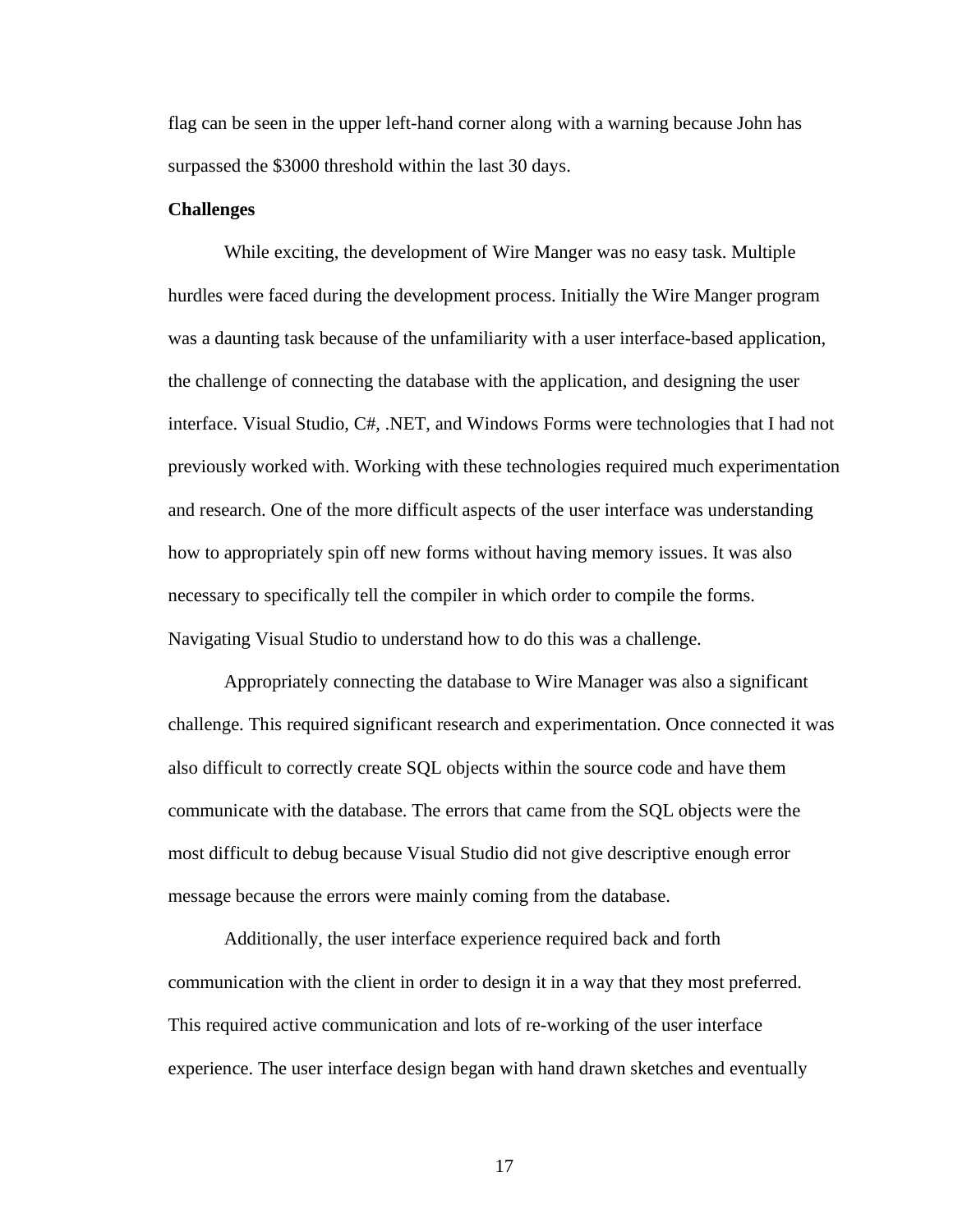took its current form. All these challenges led to a stronger understanding in the development process and how to more quickly pick up new skills and technologies.

## **Future Work**

While Wire Manager prototype 1 includes the majority of features required by the client, there are still a few tasks that must be completed and re-worked. Prototype 2 is now in the works and expands to the functionality presented in prototype 1. Prototype 2 will include a more dynamic and modern user interface. The initial design of Prototype 2 can be seen in Figure 9 below.



Figure 9: Prototype 2 User Interface

Prototype 2 is expected to be the first official beta release implementation to be used by the client. The functionality for this version will include more advanced search functionality, the ability for an administrator to mutate information within the database through the application interface, the option to export data to a CSV file, and the newly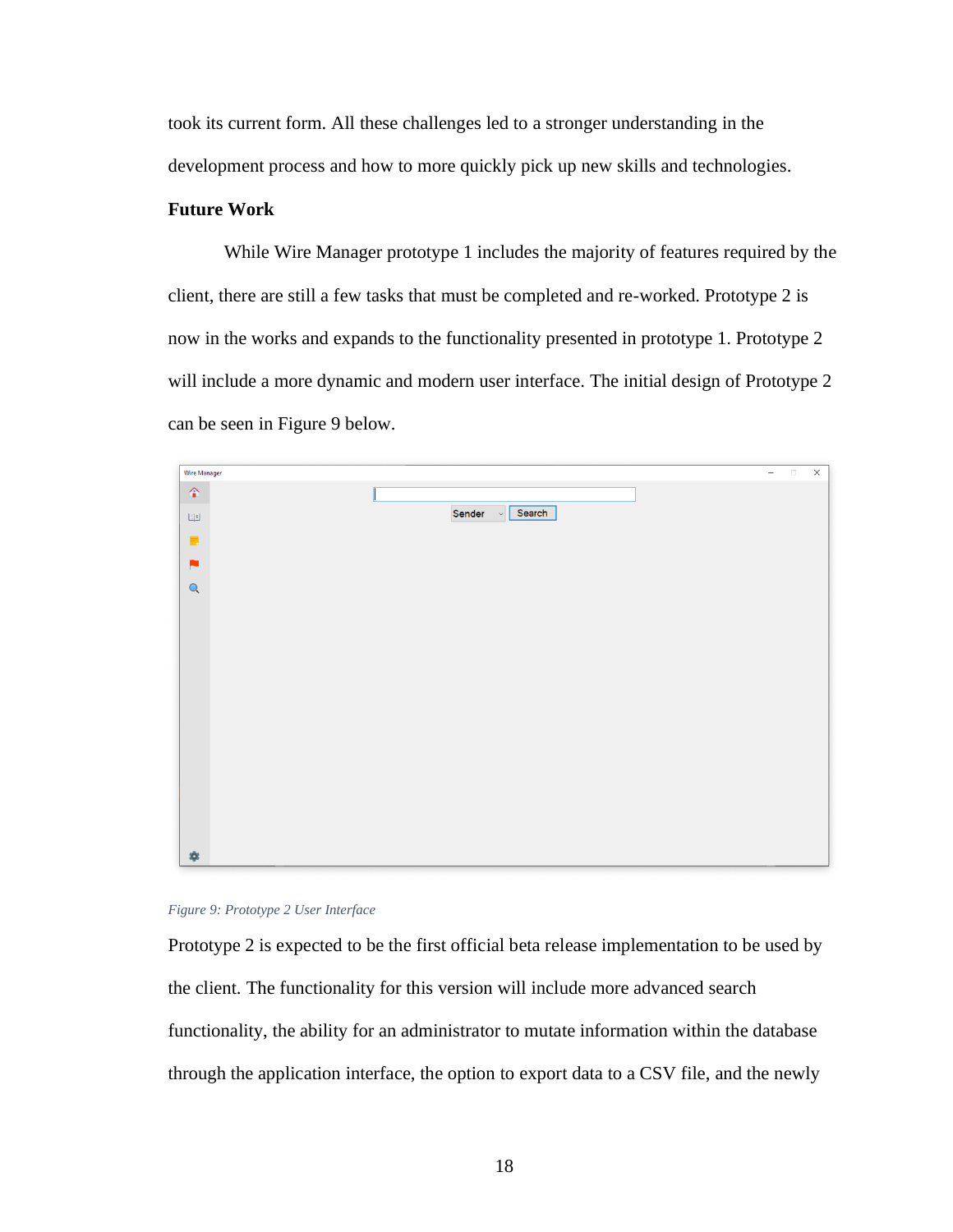improved database design. Additionally, with Prototype 2, there will be functionality to access the database from different locations instead of only locally.

## **Conclusion**

Wire Manager allows for higher accountability within small businesses which perform financial wire transactions abroad. This program aids in data entry and data search in an easy-to-use format. While there is still work to be done for the final product to be ready for distribution, Wire Manager includes the foundational tools requested by my client. Wire Manager aims at simplifying the process of meeting the federal and state laws put in place when participating in wiring money abroad. The initial set of tools includes multiple parameter filter searching, background process analysis of potential money laundering cases (based on user-provided data), a flagging system that aids employees in identifying possible criminal activity, and persistent profile note-keeping used to communicate information about potential threats within an organization.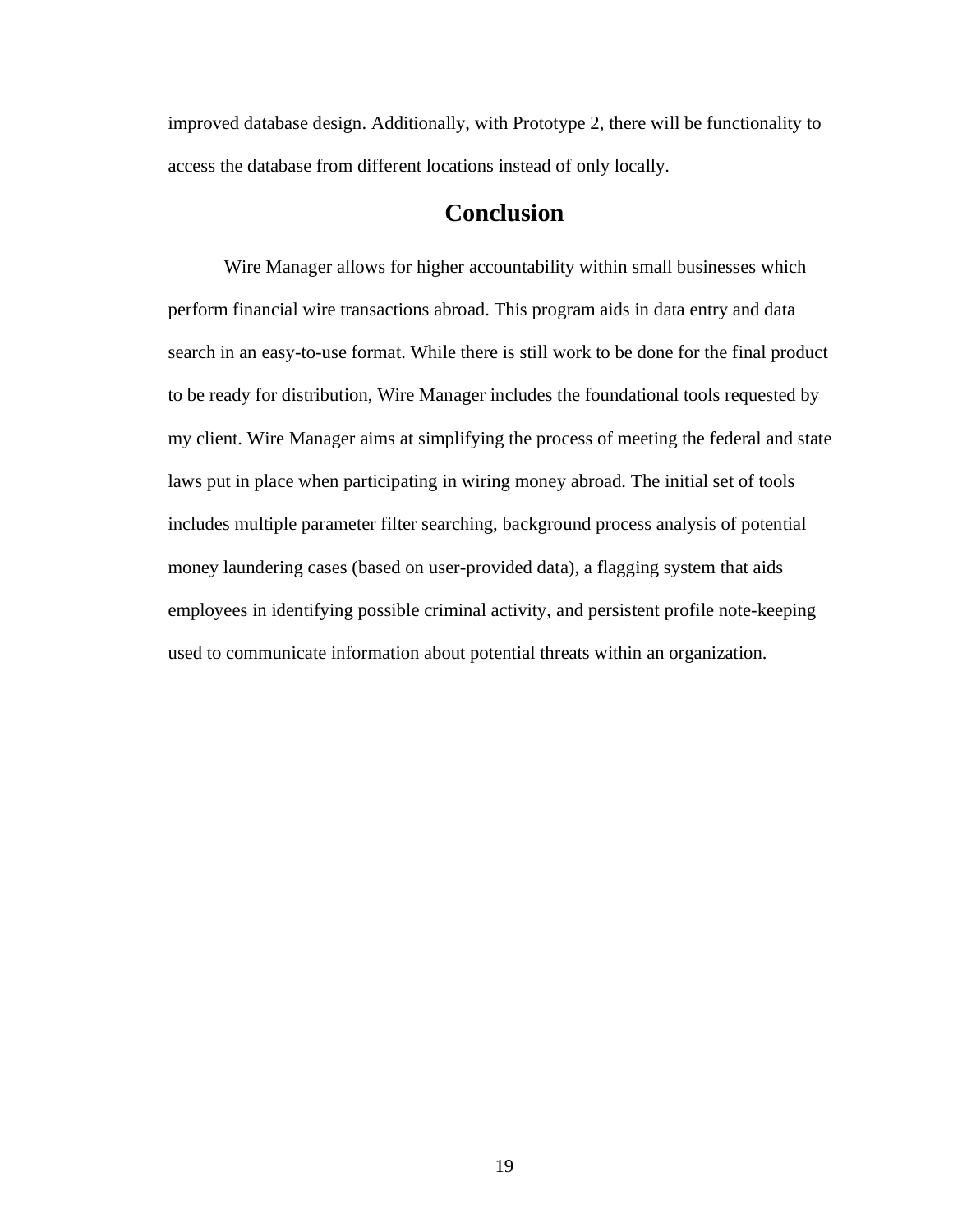## **References**

The following is a list of websites which were referenced for help with my project:

- https://www.youtube.com/watch?v=6Wwo3Dmd\_KY  $\bullet$
- https://docs.microsoft.com/en- $\bullet$
- us/dotnet/api/system.data.sqlclient.sqlconnection?view=netframework-4.8
- https://stackoverflow.com/questions/18113278/populate-a-datagridview-with-sql-query-results  $\bullet$
- https://csharp-station.com/Tutorial/AdoDotNet/Lesson06
- https://forums.asp.net/t/1989299.aspx?Get+Single+Value+From+SOL+Database+C+
- https://docs.microsoft.com/en-us/dotnet/framework/data/adonet/obtaining-a-single-value-from-a- $\bullet$ database
- https://www.microsoft.com/design/fluent/#/  $\bullet$
- https://docs.devexpress.com/WindowsForms/114555/controls-and-libraries/navigationcontrols/navigation-pane
- https://docs.microsoft.com/en-us/dotnet/framework/winforms/controls/create-a-multipane-user- $\bullet$ interface-with-wf-using-the-designer
- https://docs.microsoft.com/en-us/windows/msix/desktop/desktop-to-uwp-run-desktop-app- $\bullet$ converter
- $\bullet$ https://www.telerik.com/blogs/tips-for-publishing-winforms-wpf-apps-to-microsoft-store
- https://stackoverflow.com/questions/665129/use-of-sqlparameter-in-sql-like-clause-notworking/ $665157$
- https://stackoverflow.com/questions/7510646/like-vs-contains-on-sql-server
- https://www.google.com/search?q=how+to+add+buttons+to+all+data+grid+view+rows+in+c%23 &client=firefox-b-1d&source=lnms&tbm=isch&sa=X&ved=2ahUKEwjt3MKn6eTtAhUGqZ4KHTasBz8Q AUoAno ECA0QBA&biw=1529&bih=809#imgrc=fhESVyuz-Ra\_4M
- https://stackoverflow.com/questions/37026196/datagridview-how-to-set-the-currency-format-for- $\bullet$ a-single-column-only
- https://www.essentialsql.com/sql-reference/sql-select-as/
- https://www.zentut.com/sql-tutorial/sql-delete/
- $\bullet$ https://stackoverflow.com/questions/3554658/how-to-use-a-class-from-one-c-sharp-project-withanother-c-sharp-project
- https://www.youtube.com/watch?v=V9r-Gp3uNCE  $\bullet$
- https://www.youtube.com/watch?v=MO8t2bHtGlg
- https://www.hostingadvice.com/how-to/best-free-database-hosting/  $\bullet$
- https://www.c-sharpcorner.com/UploadFile/c56872/connecting-C-Sharp-application-to-ms-access- $\bullet$ database/
- https://www.mikesdotnetting.com/article/280/solved-the-microsoft-ace-oledb-12-0-provider-is- $\bullet$ not-registered-on-the-local-machine
- https://answers.microsoft.com/en-us/msoffice/forum/msoffice\_install-mso\_win10/office-16-click- $\bullet$ to-run-extensibility-component-64/e79ee5bd-f119-4808-9bb2-289dd815b76a
- https://docs.microsoft.com/en-us/visualstudio/data-tools/connect-to-data-in-an-access-database- $\bullet$ windows-forms?view=vs-2019
- https://social.msdn.microsoft.com/Forums/en-US/19d1ea3b-26be-4ef7-8395- $\bullet$ 5abc8fcf2024/access-unrecognized-database-format?forum=visualstudiogeneral
- https://social.msdn.microsoft.com/Forums/en-US/1d5c04c7-157f-4955-a14b-41d912d50a64/how- $\bullet$ to-fix-error-quotthe-microsoftaceoledb120-provider-is-not-registered-on-the-local?forum=vstsdb
- https://stackoverflow.com/questions/39020305/microsoft-ace-oledb-12-0-not-recognized-in- $\bullet$ windows-10
- https://answers.microsoft.com/en-us/msoffice/forum/msoffice excel-mso win10- $\bullet$ mso 2016/microsoftaceoledb120/7a8d1df5-057b-4d4f-9a50-6d0ff6d85e6d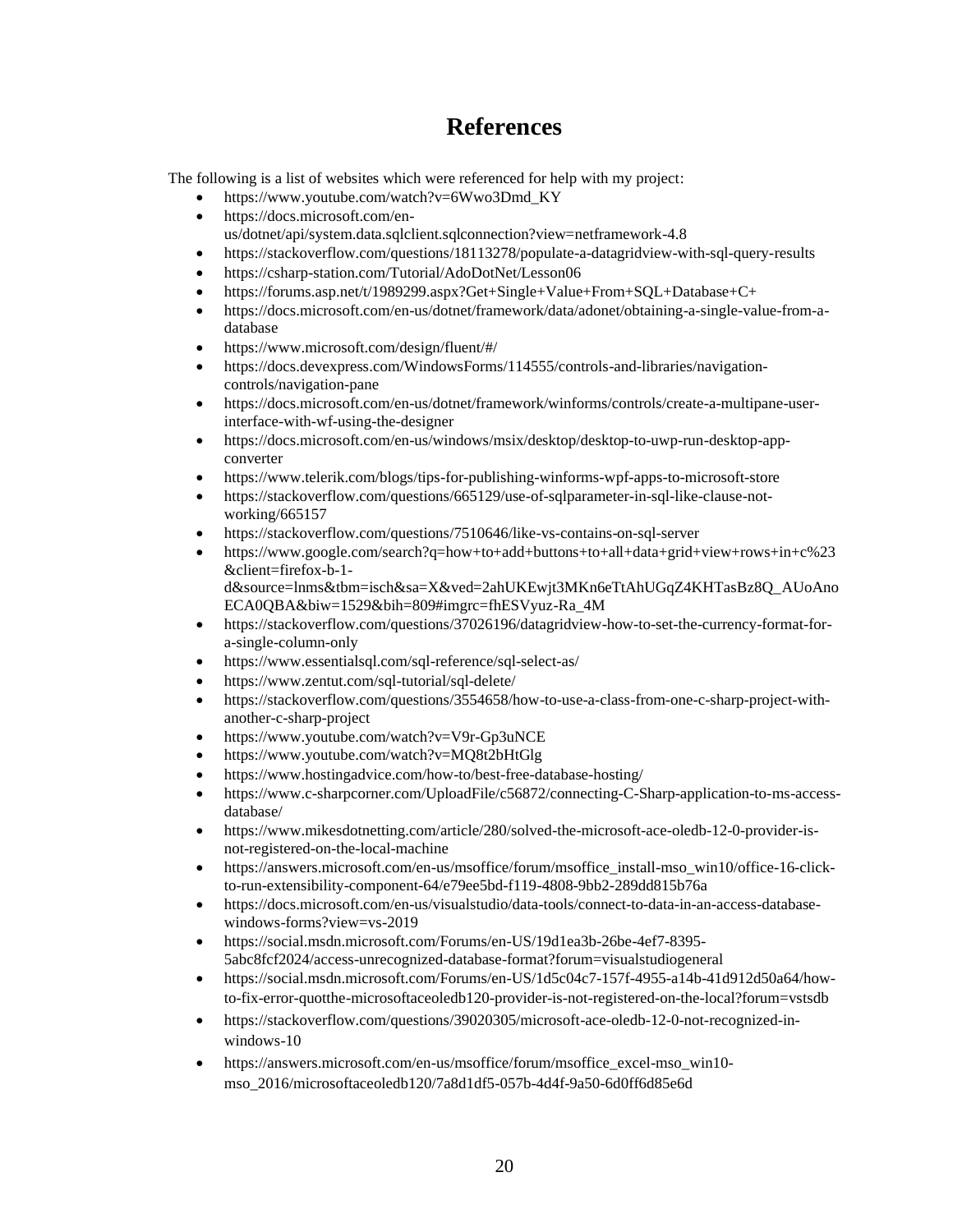## **Appendix A - TableCreationQuery.sql (Initial Database)**

-- database creation -create database wire manager; use wire\_manager;

```
--- table creation --
```

```
create table wires
```

```
\overline{(\ }
```

```
wire_transaction_id bigint identity(1,1) primary key,
amount money not null,
wire_number varchar(100) not null,
date date not null
agency varchar(100) not null,
sender_name varchar(100) not null,
receiver_name varchar(100) not null,
```

```
);
```

```
select * from notes:
```

```
create table notes
```

```
\left(
```

```
note_id bigint identity(1,1) primary key,
```
date date not null,

client\_name varchar(100) not null,

```
note varchar(1000) not null,
```

```
);
```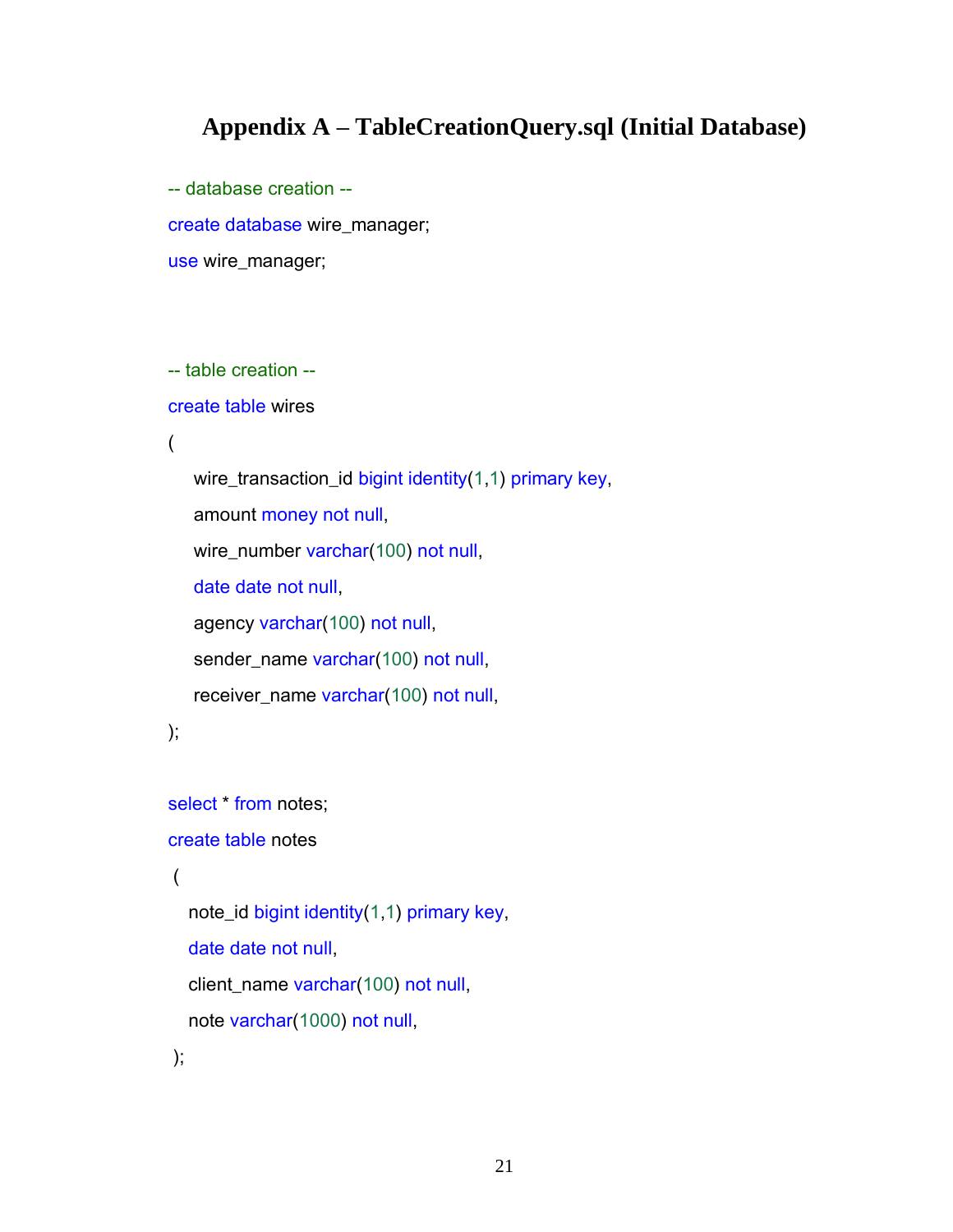```
create table flags
```

```
\overline{(}flag_id bigint identity(1,1) primary key,
  client_name varchar(100) not null,
  flag_status bit not null,
```
 $\mathcal{E}$ 

## **Appendix B - HomeForm.cs**

```
using System;
using System.Collections.Generic;
using System.ComponentModel;
using System.Data;
using System.Data.SqlClient;
using System.Drawing;
using System.Ling;
using System. Text;
using System Threading Tasks;
using System. Windows. Forms;
using System.Configuration;
using AddNote_Prototype1_WireManager;
using AddWire_Prototype1_WireManager;
using AdvancedSearch_Prototype1_WireManager;
namespace Home_Prototype1_WireManager
\{public partial class HomeForm : Form
  \left\{ \right.public HomeForm()
    \{InitializeComponent();
       comboBox.Text = "Sender"; // sets combo box text to sender
    \}private void searchButton_Click(object sender, EventArgs e)
     \left\{ \right.warningLabel.Visible = false; // changes warning visibility to false
       flagPictureBox.Visible = false; // changes flag picture visibility to false
       genericDatabaseSearch();
       checkFlag();
       populateDataGrid();
```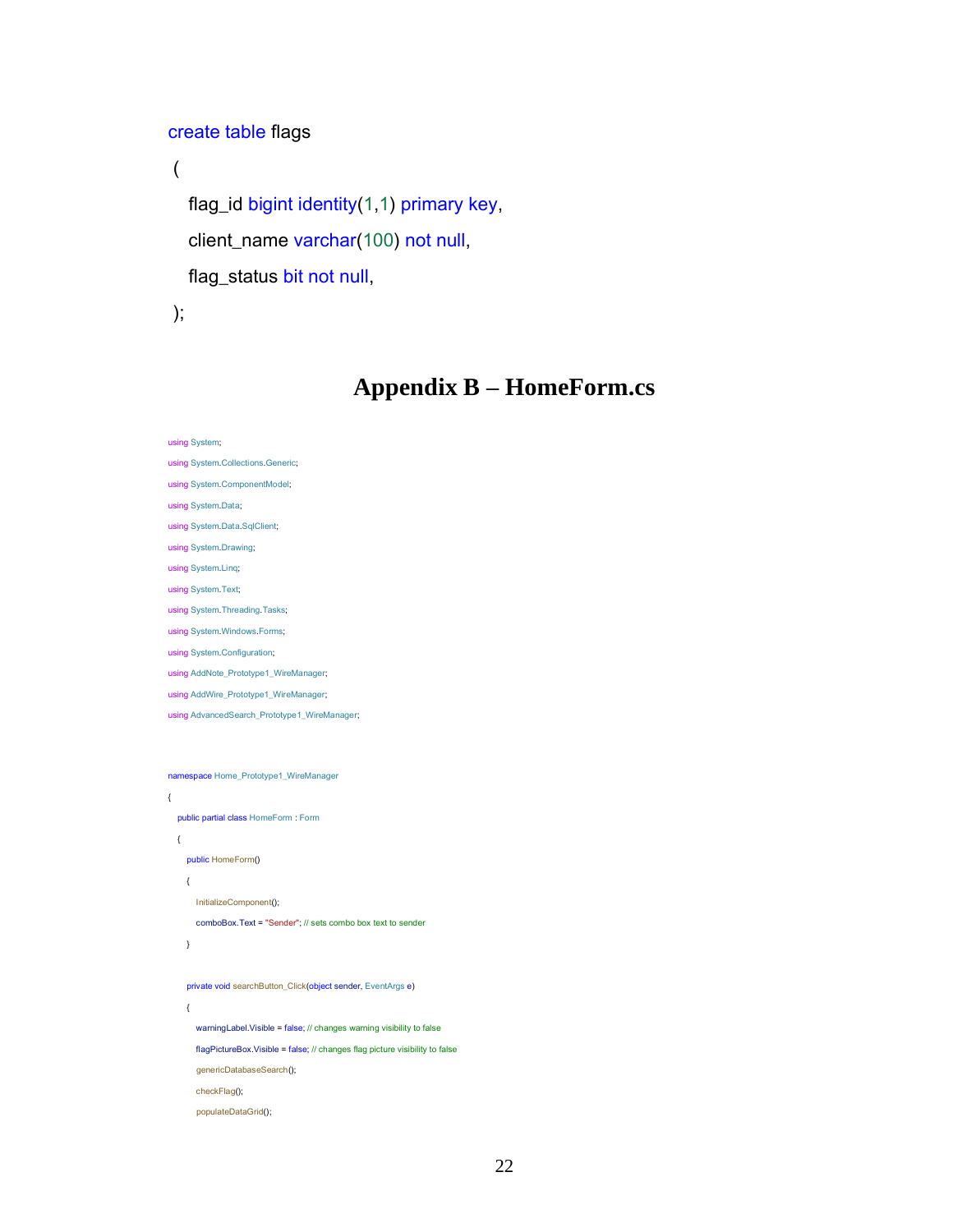```
populateWireData();
/// <summary>
/// Populates data grid for notes.
/// </summary>
private void populateDataGrid()
  SqlParameter param = new SqlParameter("@client_name", nameTextBox.Text);
```
using (var connection = new SqlConnection(ConfigurationManager.ConnectionStrings["DB"].ConnectionString)) using (SqlCommand cmd = new SqlCommand("select \* from notes where client\_name = @client\_name", connection))

```
\left\{ \right.
```
 $\,$  }

 $\left\{ \right.$ 

cmd.Parameters.Add(param); // adds parameter to SQL command

```
using (SqlDataAdapter dataAdapter = new SqlDataAdapter(cmd))
```
using (DataSet dataSet = new DataSet())

```
\{
```
dataAdapter.Fill(dataSet);

```
dataGridView.DataSource = dataSet.Tables[0];
```

```
dataGridView.AutoResizeColumns();
```

```
\overline{\phantom{a}}
```
dataGridView.AutoResizeColumns();

```
\overline{\phantom{a}}
```
/// <summary>

/// Populates wire data using generic \$3500 accumulated amount and 30-day time period.

/// </summary>

private void populateWireData()

```
\left\{ \right.
```
 $\rightarrow$ 

SqlParameter name; // declaration of "name" SqlParameter

SqlParameter todayDateParam; // today's date parameter

```
SqlParameter startDateParam; // start date paramater
```
double amount; // declaration of amount variable

```
// functionallity for sender
```
if (comboBox.Text.Equals("Sender"))

```
\left\{ \right.
```
DateTime today = DateTime.Today; // todays date

Date Time startDate = Date Time. Today.AddDays(-30); // the date thirty days ago

name = new SqlParameter("@sender", nameTextBox.Text); // initializes name parameter

todayDateParam = new SqlParameter("@todayDate", today.ToShortDateString()); // initializes today's date parameter

startDateParam = new SqlParameter("@startDate", startDate.ToShortDateString()); // initializes start date parameter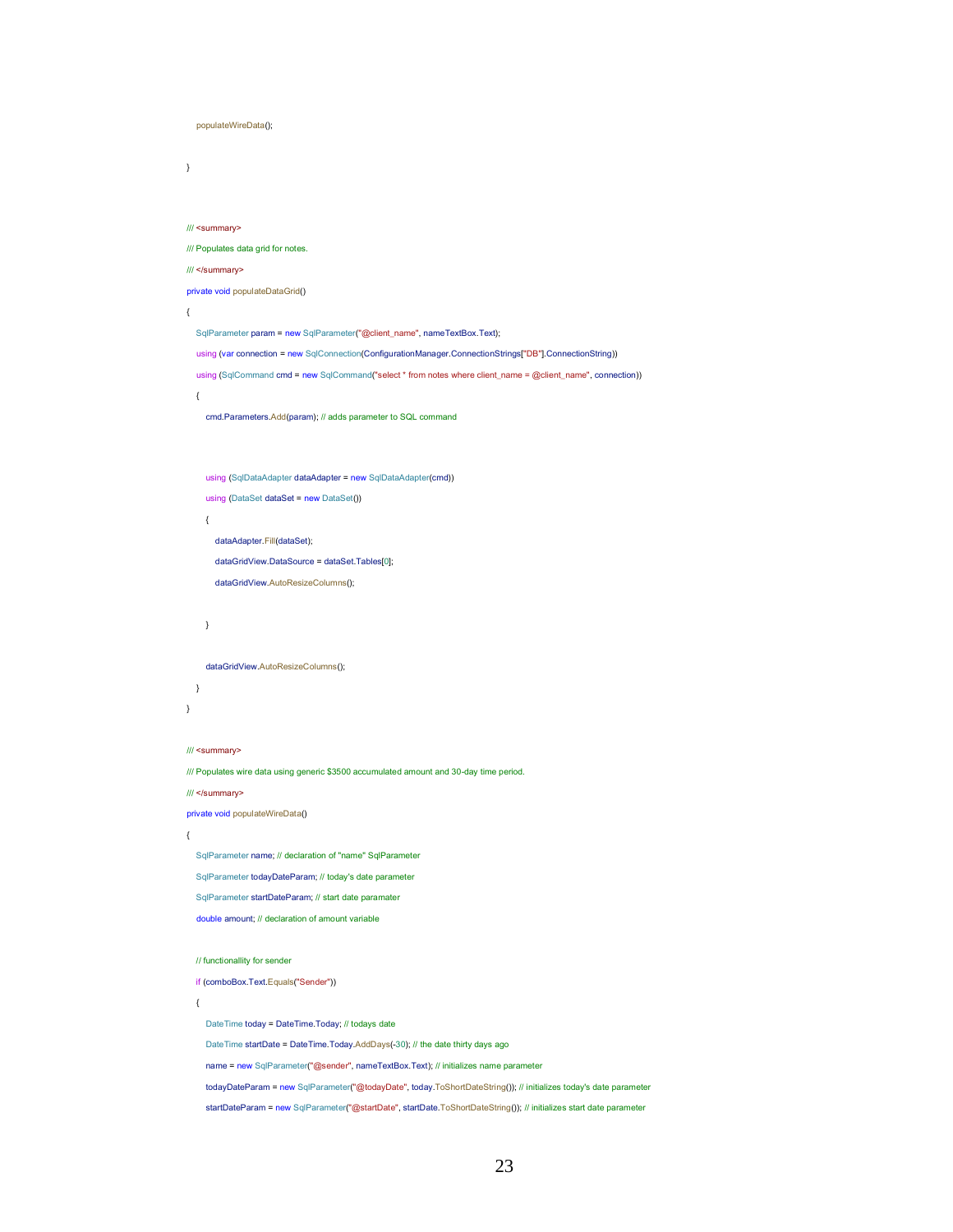```
using (SqlConnection connection = new SqlConnection(ConfigurationManager.ConnectionStrings["DB"].ConnectionString))
```
using (SqlCommand cmd = new SqlCommand("select \* from wires where date between @startDate and @todayDate and sender\_name=@sender", connection))

```
cmd.Parameters.Add(name); // adds name parameter
```
cmd.Parameters.Add(todayDateParam); // adds today's date parameter

```
cmd.Parameters.Add(startDateParam); // adds start date parameter
```
connection.Open(); // opens connection

```
amount = Convert.ToDouble(cmd.ExecuteScalar());
```
using (SqlDataAdapter dataAdapter = new SqlDataAdapter(cmd))

using (DataSet dataSet = new DataSet())

 $\overline{\mathbf{f}}$ 

 $\{$ 

dataAdapter.Fill(dataSet); // fills dataAdapter with SQL query

wireDataGridView.DataSource = dataSet.Tables[0]; // populates data grid view wireDataGridView.AutoResizeColumns(); // auto resizes columns

```
\rightarrow\overline{\phantom{a}}\mathcal{E}
```
#### // functionallity for receiver

if (comboBox.Text.Equals("Receiver"))

#### $\left\{ \right.$

DateTime today = DateTime.Today; // todays date

Date Time startDate = Date Time. Today.AddDays(-30); // the date thirty days ago

name = new SqlParameter("@receiver", nameTextBox.Text); // initializes name parameter

todayDateParam = new SqlParameter("@todayDate", today.ToShortDateString()); // initializes today's date parameter

```
startDateParam = new SqlParameter("@startDate", startDate.ToShortDateString()); // initializes start date parameter
```
using (SqlConnection connection = new SqlConnection(ConfigurationManager.ConnectionStrings["DB"].ConnectionString))

using (SqlCommand cmd = new SqlCommand("select \* from wires where date between @startDate and @todayDate and receiver\_name=@receiver", connection))

 $\overline{\mathbf{f}}$ 

```
cmd.Parameters.Add(name); // adds name parameter
```
cmd.Parameters.Add(todayDateParam); // adds today's date parameter

cmd.Parameters.Add(startDateParam); // adds start date parameter

```
connection.Open(): // opens connection
```
amount = Convert.ToDouble(cmd.ExecuteScalar());

```
using (SqlDataAdapter dataAdapter = new SqlDataAdapter(cmd))
```
using (DataSet dataSet = new DataSet())

 $\left\{ \right.$ 

 $\overline{\ }$  $\overline{\phantom{a}}$ 

dataAdapter.Fill(dataSet); // fills dataAdapter with SQL query

```
wireDataGridView.DataSource = dataSet.Tablesf01: // populates data grid view
wireDataGridView.AutoResizeColumns(); // auto resizes columns
```

```
24
```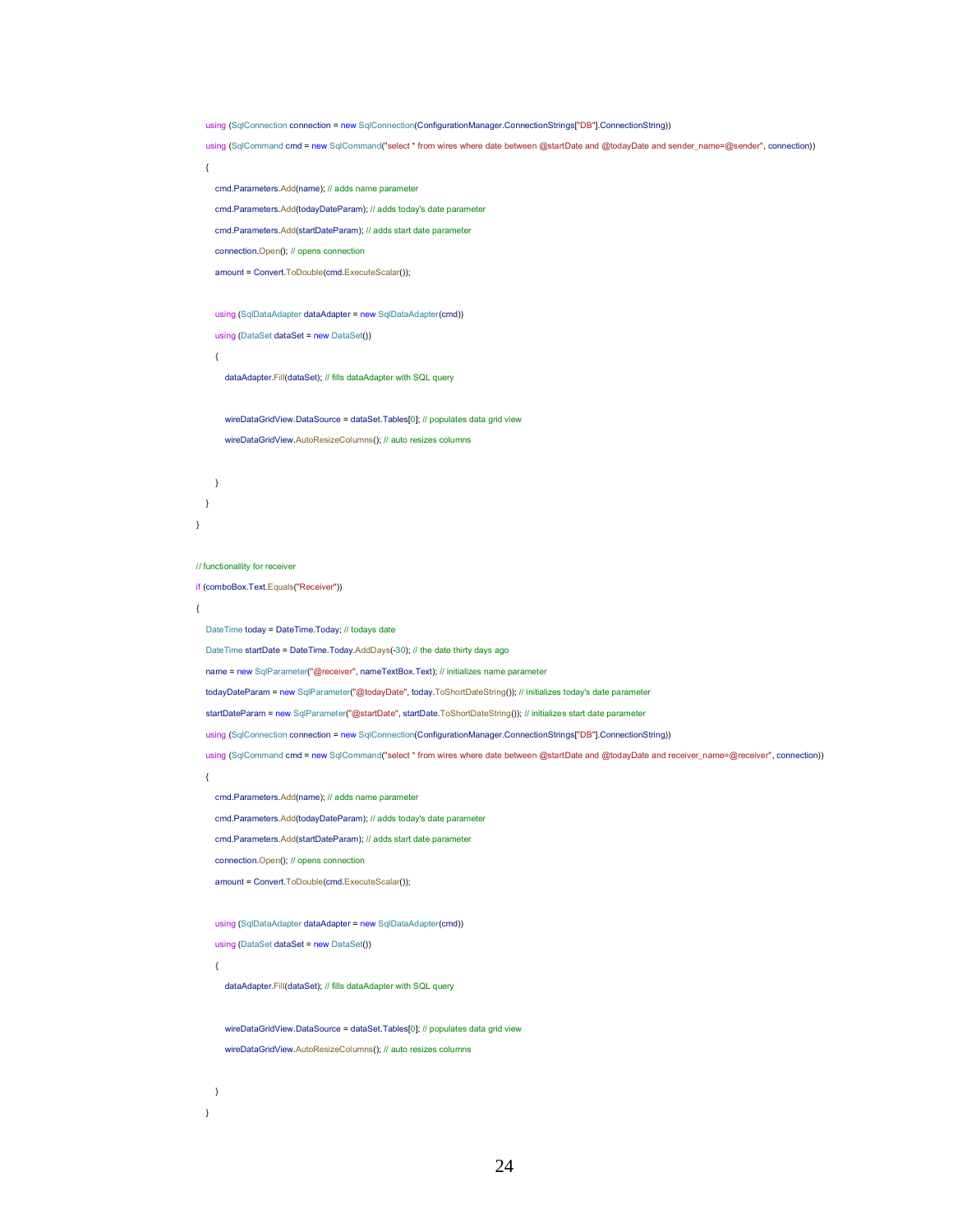```
\, \,\overline{ }
```
#### /// <summary>

/// A generic database search which looks to see if a client has surpassed the \$3500

/// over a 30-day period.

/// </summary>

private void genericDatabaseSearch()

#### $\left\{ \right.$

SqlParameter name; // declaration of "name" SqlParameter

double amount =  $0$ : // declaration of amount variable

if (comboBox.Text.Equals("Sender"))

#### $\{$

name = new SqlParameter("@sender", nameTextBox.Text);

using (SqlConnection connection = new SqlConnection(ConfigurationManager.ConnectionStrings["DB"].ConnectionString))

using (SqlCommand cmd = new SqlCommand("select sum(amount) from wires where sender\_name = @sender", connection))

#### $\left\{ \right.$

cmd.Parameters.Add(name); // adds name parameter

connection.Open(); // opens connection

### try

 $\{$ 

amount = Convert.ToDouble(cmd.ExecuteScalar());

#### $\lambda$

catch (Exception) { } // handles exception where return on database query is null

#### if (amount  $> 3500$ )

#### $\{$

clientNameLabel.ForeColor = Color.Red; // sets client name label to red

amountLabel.ForeColor = Color.Red; // sets amount label to red

warningLabel.Visible = true; // changes warning label visibility to true

clientNameLabel.Text = nameTextBox.Text.ToUpper(); // sets text to upper case

## $\lambda$ else  $\{$

clientNameLabel.ForeColor = Color.Green; // sets client name label to red

amountLabel.ForeColor = Color.Green; // sets amount label to green

clientNameLabel.Text = nameTextBox.Text.ToUpper(); // sets text to upper case

## $\rightarrow$

clientNameLabel.Visible = true: // make client name label visibile amountLabel.Text = "\$" + Convert.ToString(amount) + " accumulated in the last 30 days!"; // sets amount label text amountLabel.Visible = true; // makes amount label visible

#### $\lambda$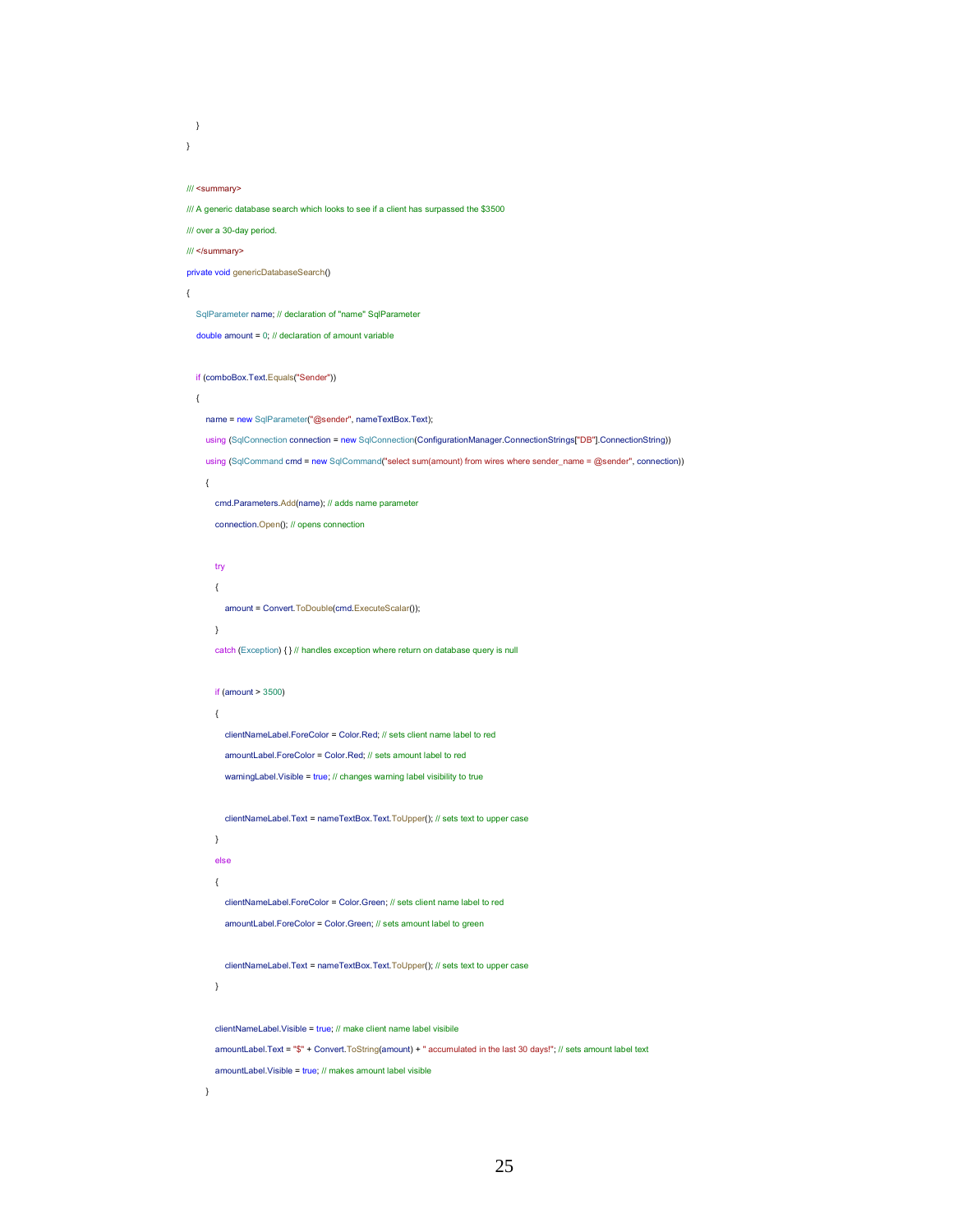```
\, \,else
  \{name = new SqlParameter("@receiver", nameTextBox.Text);
     using (SqlConnection connection = new SqlConnection(ConfigurationManager.ConnectionStrings["DB"].ConnectionString))
     using (SqlCommand cmd = new SqlCommand("select sum(Amount) from wires where receiver_name = @receiver", connection))
     \{cmd.Parameters.Add(name);
       connection.Open();
       try
       \{amount = Convert.ToDouble(cmd.ExecuteScalar());
       \}catch
      (Exception)
       \{\}if (amount > 3500)
       \left\{ \right.clientNameLabel.ForeColor = Color.Red; // sets client name label to red
          amountLabel.ForeColor = Color.Red; // sets amount label to red
          warningLabel.Visible = true; // changes warning label visibility to true
          clientNameLabel.Text = nameTextBox.Text.ToUpper(); // sets text to upper case
       \}else
       \left\{ \right.clientNameLabel.ForeColor = Color.Green; // sets client name label to red
          amountLabel.ForeColor = Color.Green; // sets amount label to green
          clientNameLabel.Text = nameTextBox.Text.ToUpper(); // sets text to upper case
       \mathcal{Y}clientNameLabel.Visible = true; // make client name label visibile
       amountLabel.Text = "$" + Convert.ToString(amount) + " accumulated in the last 30 days!"; // sets amount label text
       amountLabel.Visible = true; // makes amount label visible
    \rightarrow\rightarrow\mathcal{E}/// <summary>
/// When button is clicked add note form is displayed.
/// </summary>
/// <param name="sender"></param>
/// <param name="e"></param>
```
private void addNoteButton\_Click(object sender, EventArgs e)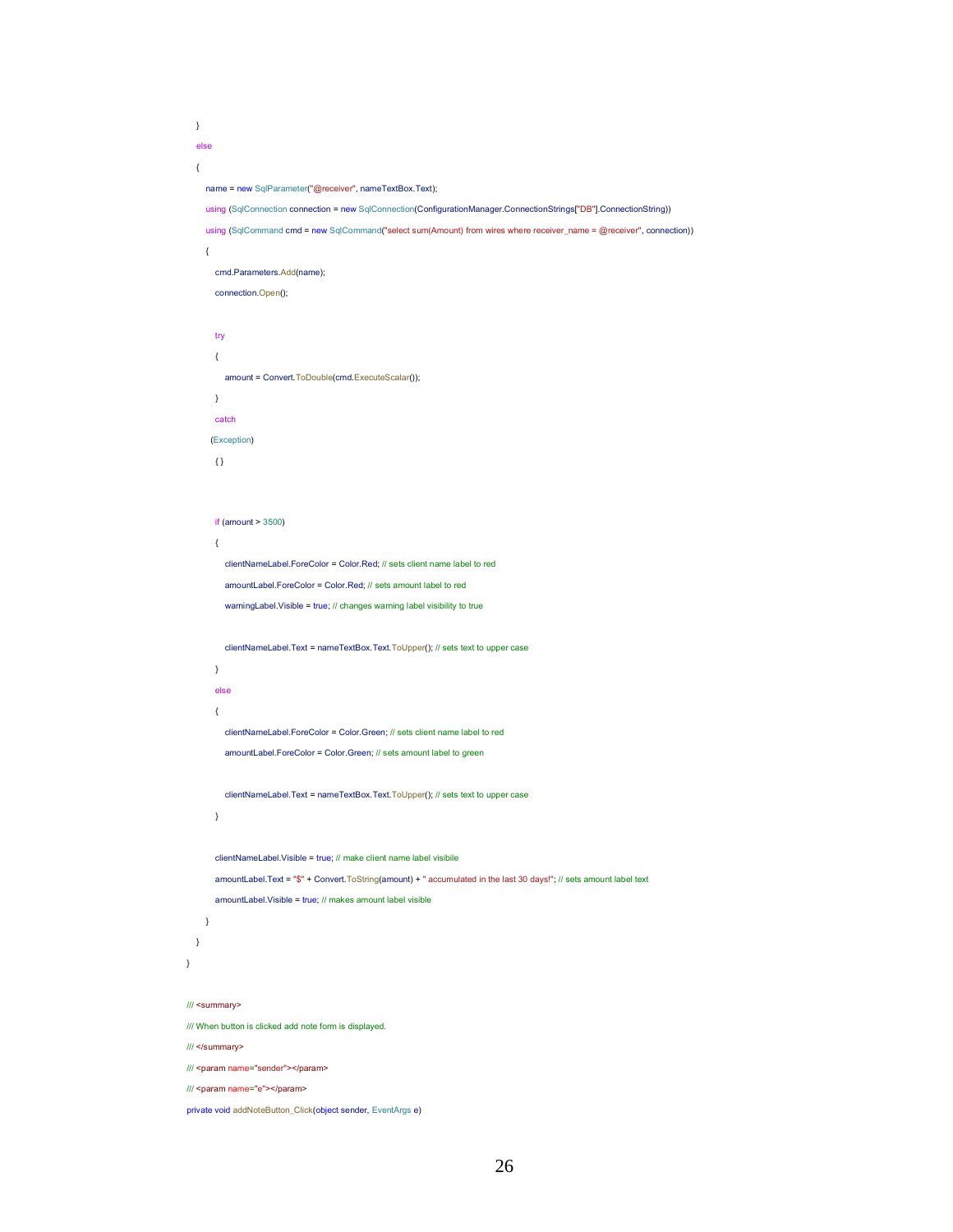```
\{clearForm();
  using (AddNoteForm form = new AddNoteForm())
  \{form.ShowDialog();
  \overline{\phantom{a}}\overline{\phantom{a}}III <summary>
/// Check if flag exists and if so flag is set to be visibile.
/// </summary>
private void checkFlag()
\{SqlParameter name = new SqlParameter("@client_name", nameTextBox.Text); // name parameter
  // pinging the database and executing a command
  using (SqlConnection connection = new SqlConnection(ConfigurationManager.ConnectionStrings["DB"].ConnectionString))
  using (SqlCommand cmd = new SqlCommand("select client_name from flags where client_name = @client_name", connection))
  \{string bit = null; // initializes bit integer to 0
     cmd.Parameters.Add(name); // adds paramater to command
     connection.Open(); // opens connection
     bit = (string)cmd.ExecuteScalar();
     if (bit != null)
     \left\{ \right.flagPictureBox.Visible = true;
     \, \,\, }
\mathcal{E}/// <summary>
/// Loads add wire form.
/// </summary>
/// <param name="sender"></param>
/// <param name="e"></param>
private void addWireButton_Click(object sender, EventArgs e)
\left\{ \right.clearForm();
  using (AddWireForm form = new AddWireForm())
  \left\{ \right.form.ShowDialog();
  \overline{\phantom{a}}\bar{1}
```

```
/// <summary>
```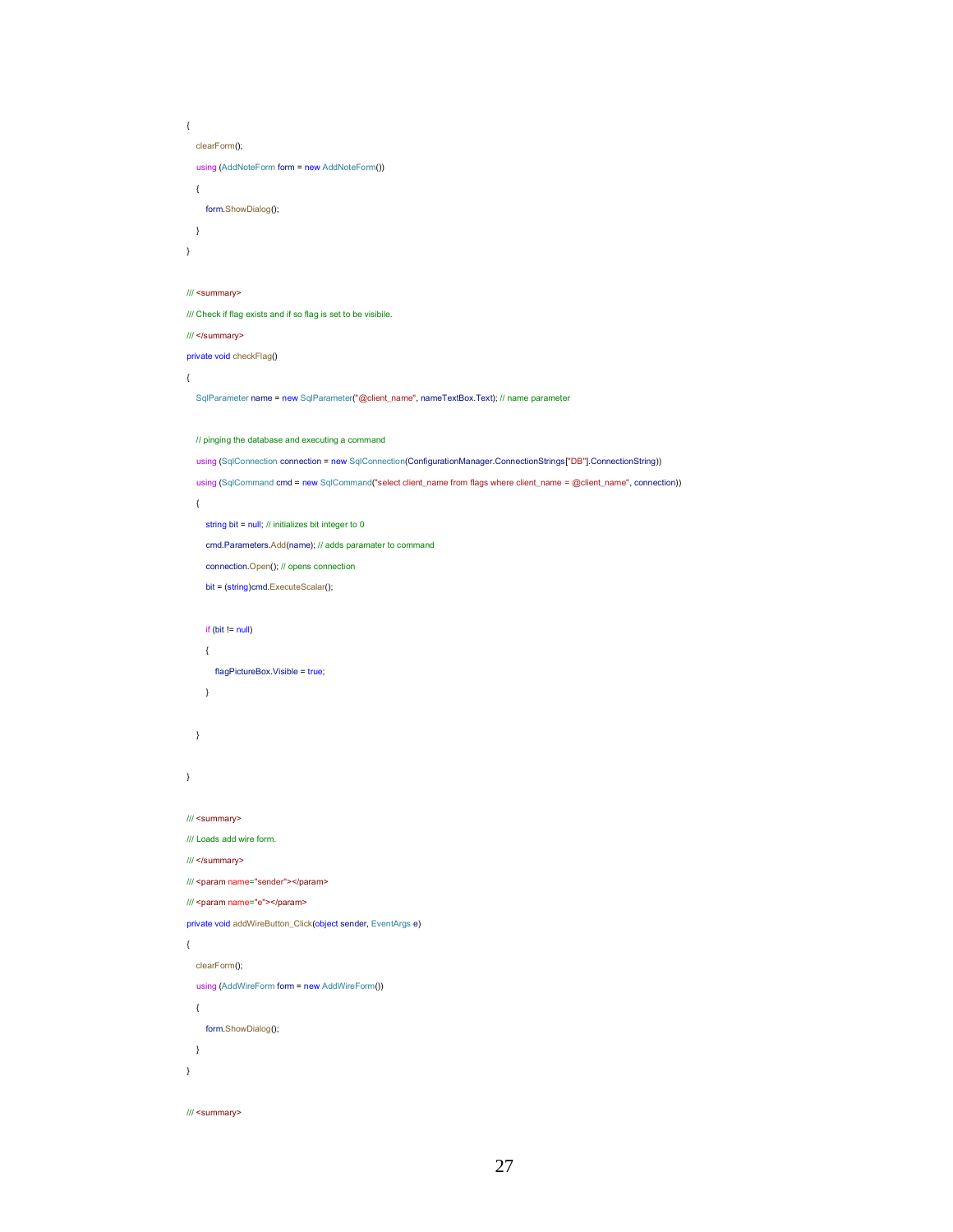```
/// Function used to clear form.
    III </summary>
    private void clearForm()
    \{nameTextBox.Clear();
       clientNameLabel.Visible = false;
       amountLabel.Visible = false;
       warningLabel.Visible = false;
       flagPictureBox.Visible = false;
       wireDataGridView.DataSource = null;
       dataGridView.DataSource = null;
    \, \,private void advancedSearchButton_Click(object sender, EventArgs e)
    \{clearForm();
       using (AdvancedSearchForm form = new AdvancedSearchForm())
      \langleform.ShowDialog();
      \bar{1}\, \,\, \,\}
```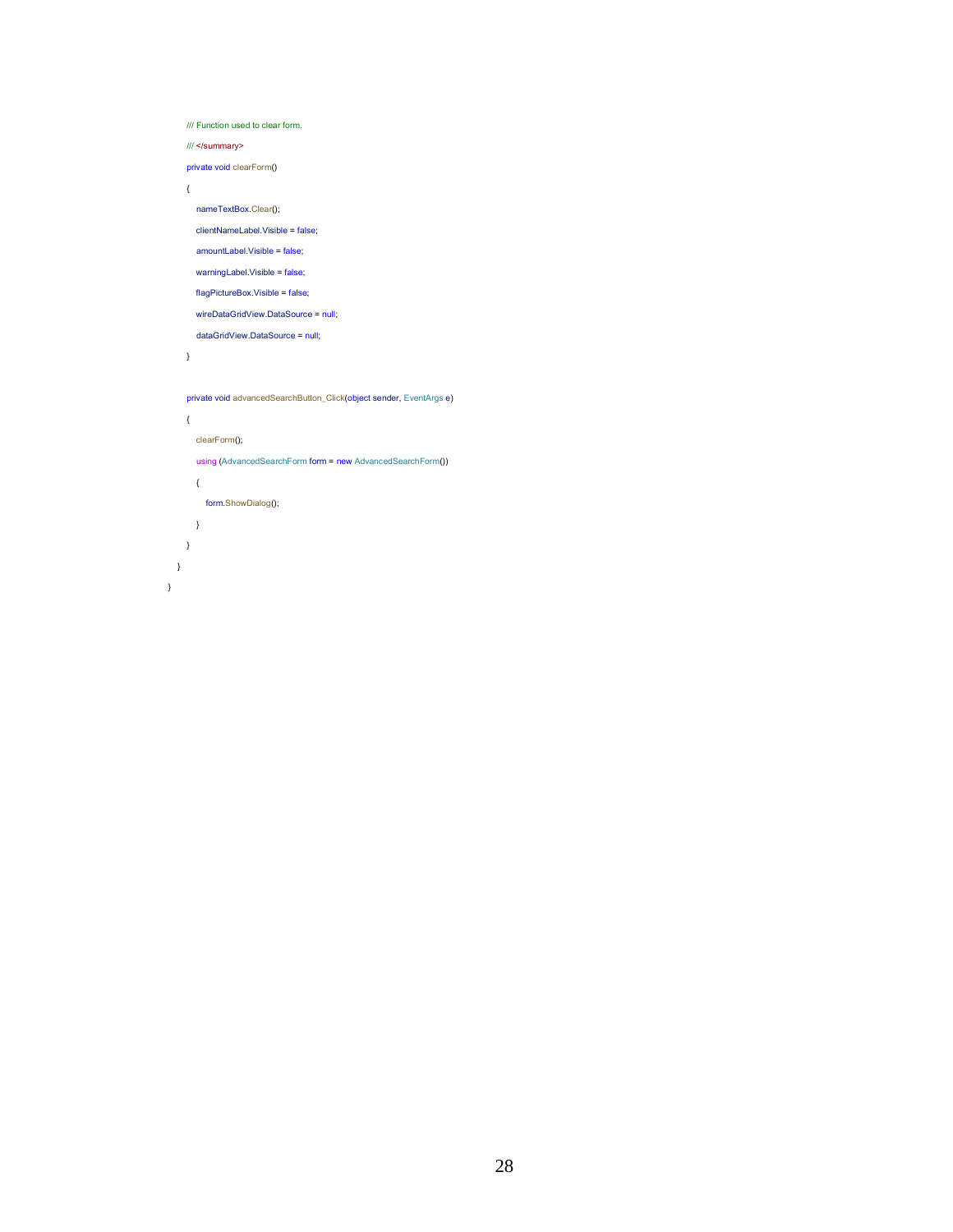## **Appendix C - AdvancedSearchForm.cs**

using System;

using System.Collections.Generic;

using System.ComponentModel;

using System.Configuration;

using System.Data;

using System.Data.SqlClient;

using System.Drawing;

using System.Ling;

 $\{$ 

using System. Text;

using System Threading Tasks;

using System.Windows.Forms;

namespace AdvancedSearch\_Prototype1\_WireManager

```
public partial class AdvancedSearchForm : Form
\left\{ \right.public AdvancedSearchForm()
  \{InitializeComponent();
  \mathcal{E}
```
private void searchButton\_Click(object sender, EventArgs e)

```
\{// generic search
  if (InameContainsCheckBox.Checked & IspecifyReceiverCheckBox.Checked)
  \left\{ \right.populateDataGridView_Generic(); // populates data grid view
    findAmount_Generic(); // finds amount
```
 $\,$   $\,$ 

 $\left\{ \right.$ 

// name contains search

if (nameContainsCheckBox.Checked && IspecifyReceiverCheckBox.Checked)

populateDataGridView\_Contains(); // populates data grid view

```
findAmount_Contains(); // finds amount
```

```
\overline{)}
```

```
// specify search
```
if (InameContainsCheckBox.Checked && specifyReceiverCheckBox.Checked)

 $\left\{ \right.$ 

populateDataGridView\_Sepcify(); findAmount\_Specify();

 $\overline{)}$ 

```
// specify and contains search
```
if (nameContainsCheckBox.Checked && specifyReceiverCheckBox.Checked)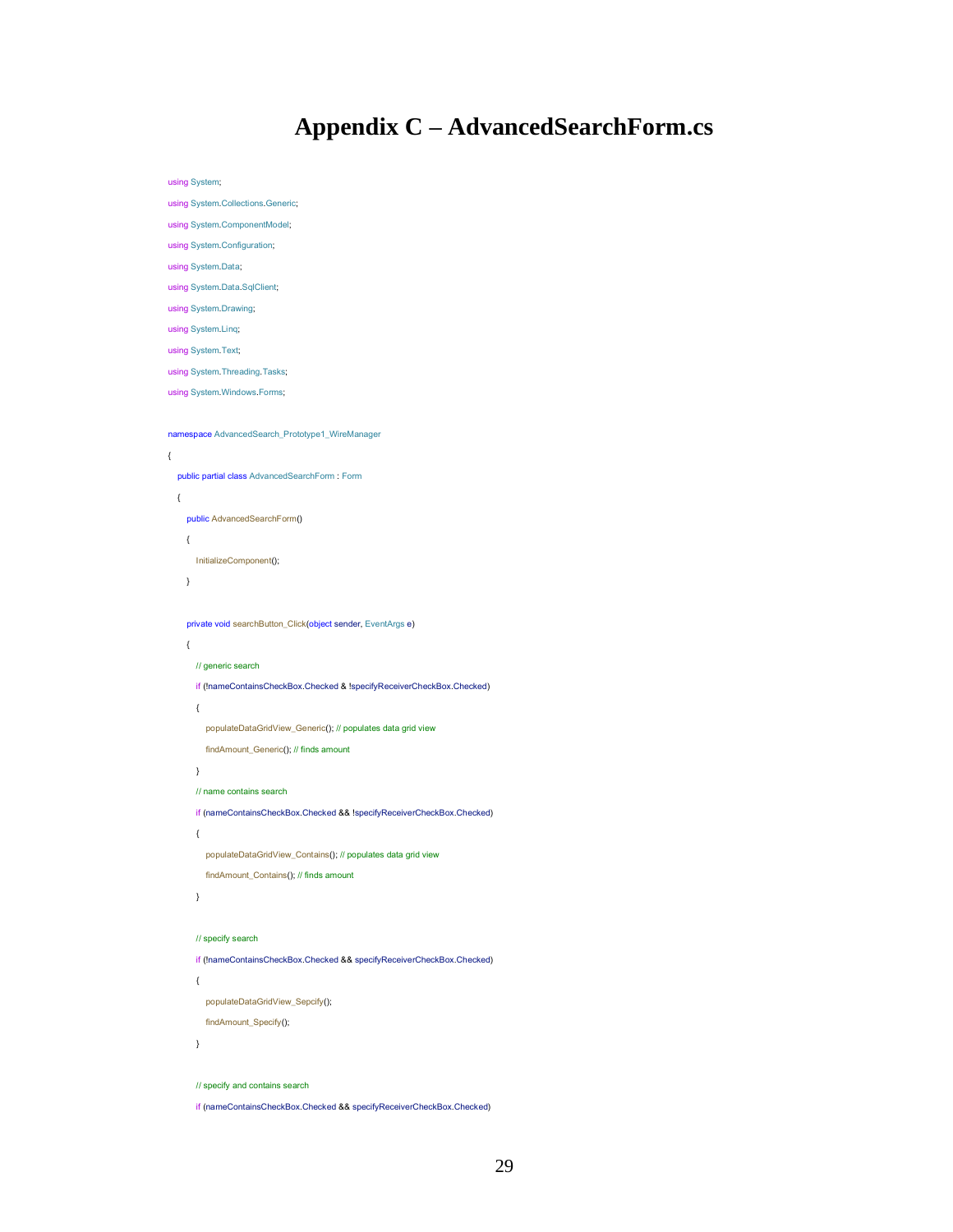```
\left\{ \right.populateDataGridView_ContainsAndSpecify();
    findAmount_ContainsAndSpecify();
  \, \,\}private void specifyReceiverCheckBox_CheckedChanged(object sender, EventArgs e)
\overline{\mathcal{L}}// if box is checked set, receiver label and text box to true
  if (specifyReceiverCheckBox.Checked)
  \{receiverLabel.Visible = true; // changes visibility for receiver label to true
    receiverTextBox.Visible = true; // changes visibility for receiver text box to true
  \mathcal{E}// if box is unchecked, set receiver label and text box to false
  if (!specifyReceiverCheckBox.Checked)
  \left\{ \right.receiverLabel.Visible = false; // changes visibility for receiver label to false
    receiverTextBox.Visible = false; // changes visibility for receiver label to true
  \}\}private void populateDataGridView_Generic()
\left\{ \right.SqlParameter senderNameParam = new SqlParameter("@senderName", senderTextBox.Text); // declares sender name parameter
  SqlParameter beginDateParam = new SqlParameter("@beginDate", startDateTimePicker.Value.ToShortDateString()); // declares begin date param
  SqlParameter endDateParam = new SqlParameter("@endDate", endDateTimePicker.Value.ToShortDateString()); // declares end date param
  using (SqlConnection connection = new SqlConnection(ConfigurationManager.ConnectionStrings["DB"].ConnectionString))
   using (SqlCommand cmd = new SqlCommand("select * from wires where date between @beginDate and @endDate and sender_name=@senderName", connection))
  \left\{ \right.cmd.Parameters.Add(senderNameParam); // adds sender name parameter
     cmd.Parameters.Add(beginDateParam); // add start date parameter
     cmd.Parameters.Add(endDateParam); // adds end date parameter
    connection.Open(); // opens conenctions
     using (SqlDataAdapter dataAdapter = new SqlDataAdapter(cmd))
     using (DataSet dataSet = new DataSet())
     \overline{\mathbf{f}}dataAdapter.Fill(dataSet); // fills dataAdapter with SQL query
       wireDataGridView.DataSource = dataSet.Tables[0]; // populates data grid view
       wireDataGridView.AutoResizeColumns(); // auto resizes columns
    \, \,\overline{\phantom{a}}
```

```
30
```
 $\overline{\phantom{a}}$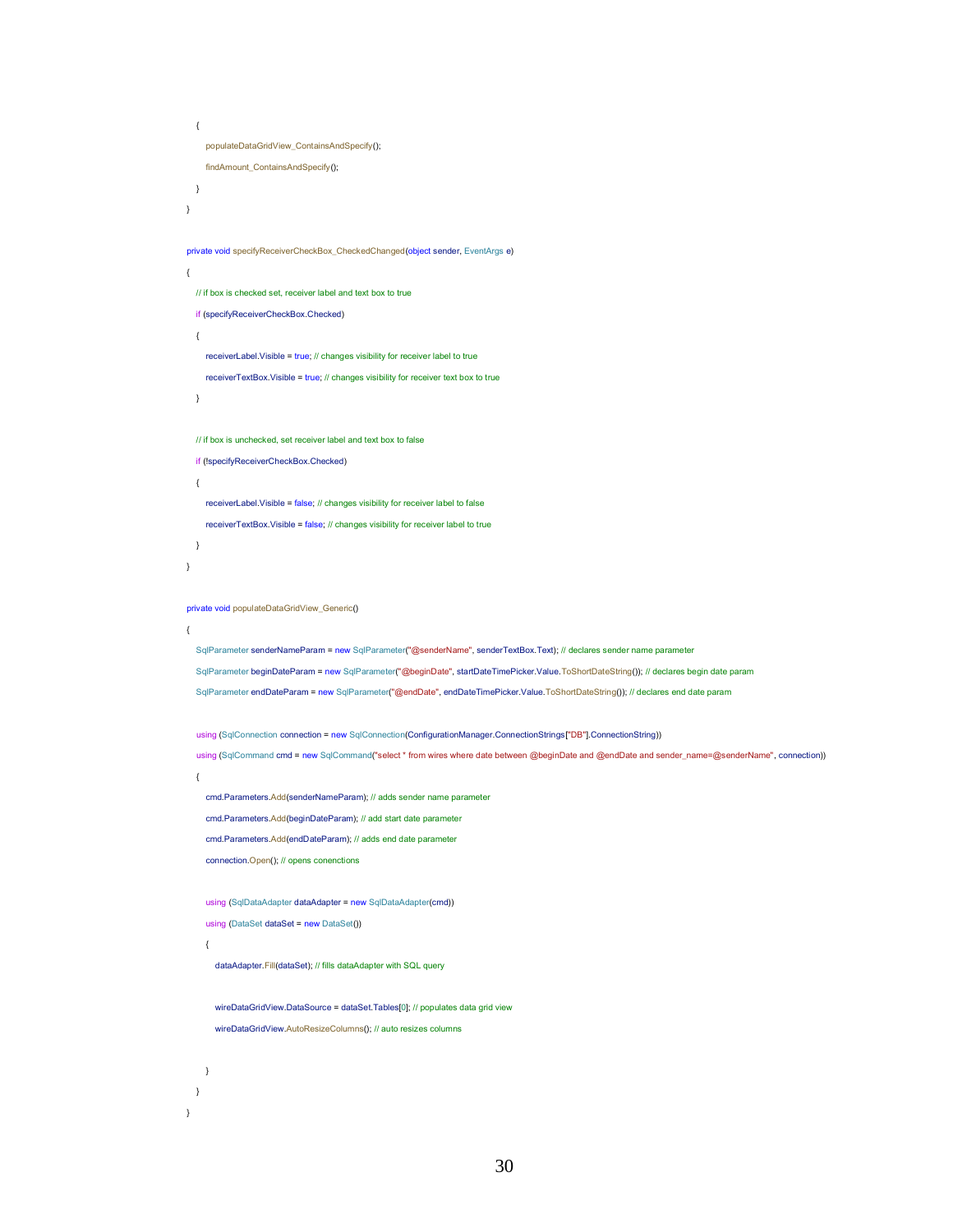```
private void findAmount_Generic()
```

```
\left\{ \right.
```
SqlParameter senderNameParam = new SqlParameter("@senderName", senderTextBox.Text); // declares sender name parameter

SqlParameter beginDateParam = new SqlParameter("@beginDate", startDateTimePicker.Value.ToShortDateString()); // declares begin date param

SqlParameter endDateParam = new SqlParameter("@endDate", endDateTimePicker.Value.ToShortDateString()); // declares end date param

using (SqlConnection connection = new SqlConnection(ConfigurationManager.ConnectionStrings["DB"].ConnectionString))

using (SqlCommand cmd = new SqlCommand("select sum(amount) from wires where date between @beginDate and @endDate and sender\_name=@senderName", connection))

 $\{$ 

cmd.Parameters.Add(senderNameParam); // adds sender name parameter

cmd.Parameters.Add(beginDateParam); // add start date parameter

cmd.Parameters.Add(endDateParam); // adds end date parameter

connection.Open(); // opens conenctions

double amount =  $0$ ; // declares amount value

```
t_{IV}\left\{ \right.
```
 $\overline{\phantom{a}}$ 

amount = Convert.ToDouble(cmd.ExecuteScalar());

catch (Exception) { } // handles exception where return on database query is null

amountLabel.Text = "\$" + Convert.ToString(amount); // converts amount to string

amountLabel.ForeColor = Color.Blue:

amountLabel.Visible = true: // sets amount visibility to true

```
\lambda
```
private void populateDataGridView\_Contains()

 $\rightarrow$ 

SqlParameter senderNameParam = new SqlParameter("@senderName","%" + senderTextBox.Text + "%"); // declares sender name parameter SqlParameter beginDateParam = new SqlParameter("@beginDate", startDateTimePicker.Value.ToShortDateString()); // declares begin date param SqlParameter endDateParam = new SqlParameter("@endDate", endDateTimePicker.Value.ToShortDateString()); // declares end date param

using (SqlConnection connection = new SqlConnection(ConfigurationManager.ConnectionStrings["DB"].ConnectionString))

using (SqlCommand cmd = new SqlCommand("select \* from wires where date between @beginDate and @endDate and sender\_name like @senderName", connection))  $\overline{\mathbf{f}}$ 

cmd.Parameters.Add(senderNameParam); // adds sender name parameter

cmd.Parameters.Add(beginDateParam); // add start date parameter

cmd.Parameters.Add(endDateParam); // adds end date parameter

connection.Open(); // opens conenctions

using (SqlDataAdapter dataAdapter = new SqlDataAdapter(cmd))

using (DataSet dataSet = new DataSet())

#### $\left\{ \right.$

dataAdapter.Fill(dataSet); // fills dataAdapter with SQL query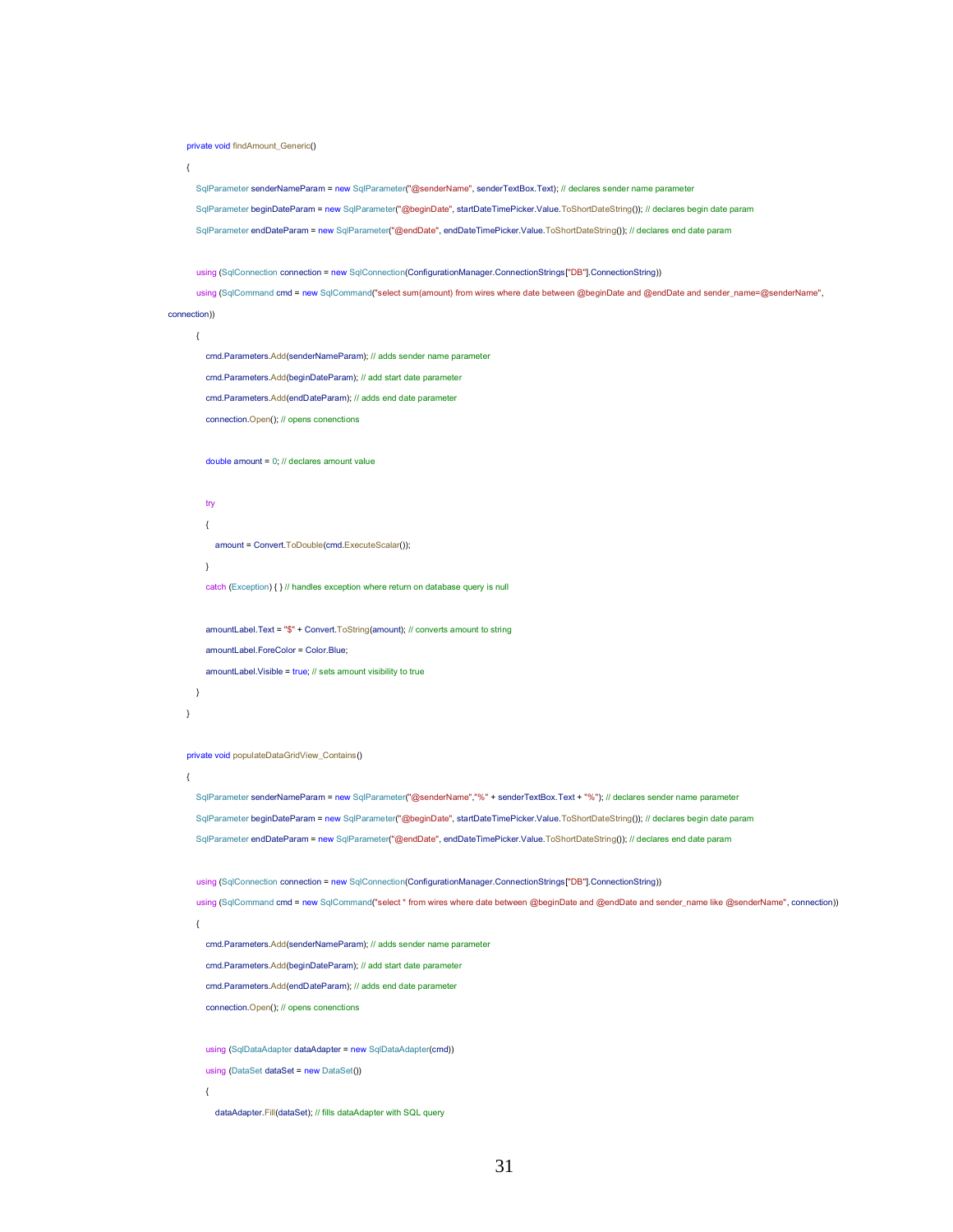```
wireDataGridView.DataSource = dataSet.Tables[0]; // populates data grid view
```

```
wireDataGridView.AutoResizeColumns(); // auto resizes columns
```

```
\overline{\phantom{a}}\overline{\mathbf{y}}\}
```
#### private void findAmount\_Contains()

 $\epsilon$ 

SqlParameter senderNameParam = new SqlParameter("@senderName", "%" + senderTextBox.Text + "%"); // declares sender name parameter SqlParameter beginDateParam = new SqlParameter("@beginDate", startDateTimePicker.Value.ToShortDateString()); // declares begin date param SqlParameter endDateParam = new SqlParameter("@endDate", endDateTimePicker.Value.ToShortDateString()); // declares end date param

using (SqlConnection connection = new SqlConnection(ConfigurationManager.ConnectionStrings["DB"].ConnectionString))

using (SqlCommand cmd = new SqlCommand("select sum(amount) from wires where date between @beginDate and @endDate and sender\_name like @senderName", connection))

## $\left\{ \right.$

cmd.Parameters.Add(senderNameParam): // adds sender name parameter cmd.Parameters.Add(beginDateParam); // add start date parameter cmd.Parameters.Add(endDateParam); // adds end date parameter connection.Open(); // opens conenctions

double amount =  $0$ ; // declares amount value

### $t_{IV}$  $\left\{ \right.$

amount = Convert.ToDouble(cmd.ExecuteScalar()):

 $\lambda$ 

catch (Exception) { } // handles exception where return on database query is null

amountLabel.Text = "\$" + Convert.ToString(amount); // converts amount to string

amountLabel.ForeColor = Color.Blue;

amountLabel.Visible = true; // sets amount visibility to true

### $\lambda$  $\rightarrow$

#### private void populateDataGridView\_Sepcify()

 $\{$ 

SqlParameter senderNameParam = new SqlParameter("@senderName", senderTextBox.Text); // declares sender name parameter SqlParameter receiverNameParam = new SqlParameter("@receiverName", receiverTextBox.Text); // declares receiver name parameter SqlParameter beginDateParam = new SqlParameter("@beginDate", startDateTimePicker.Value.ToShortDateString()); // declares begin date param SqlParameter endDateParam = new SqlParameter("@endDate", endDateTimePicker.Value.ToShortDateString()); // declares end date param

using (SalConnection connection = new SalConnection(ConfigurationManager,ConnectionStrings["DB"].ConnectionString))

using (SqlCommand cmd = new SqlCommand("select \* from wires where date between @beginDate and @endDate and sender\_name=@senderName and receiver\_name=@receiverName", connection))

#### $\{$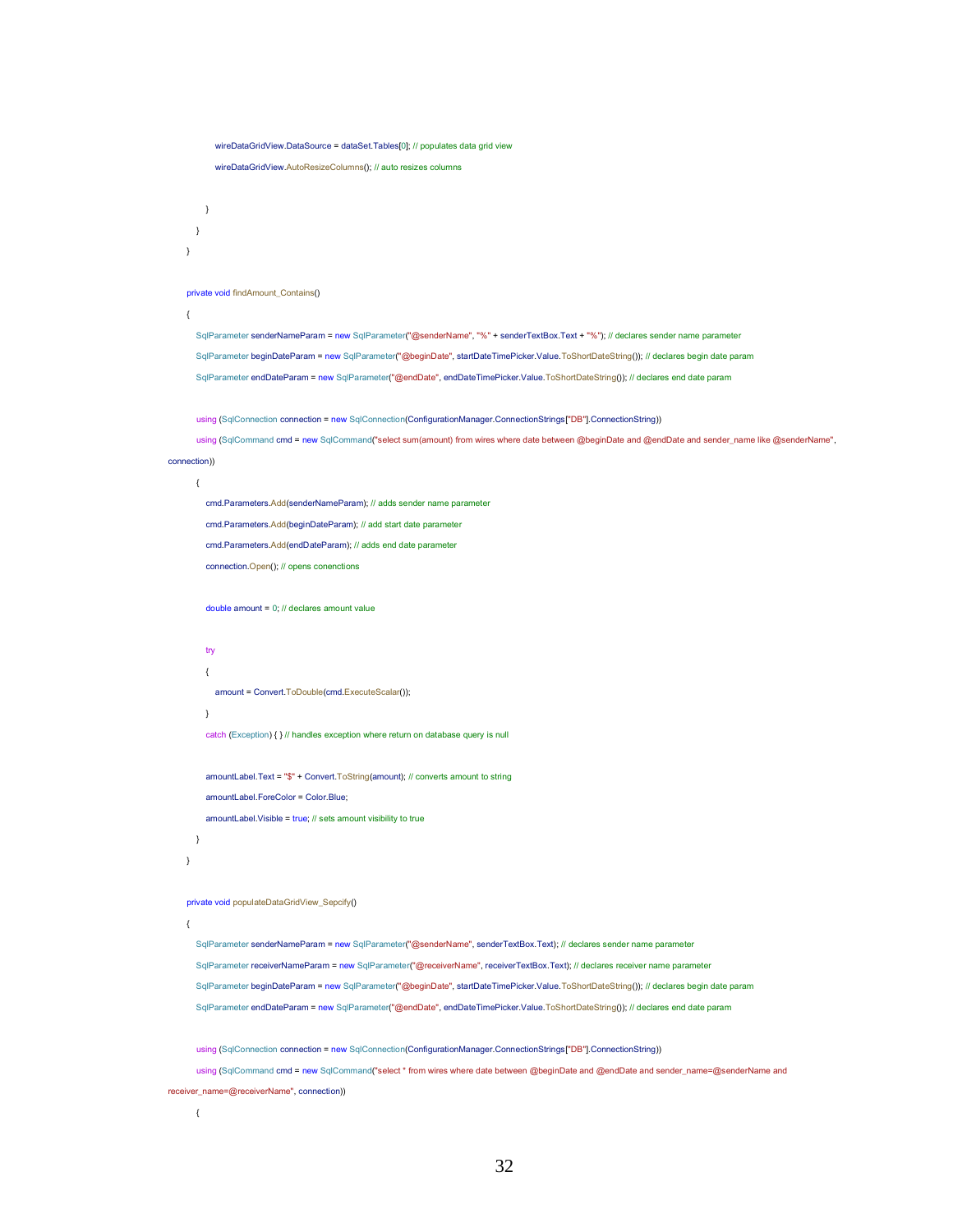```
cmd.Parameters.Add(senderNameParam): // adds sender name parameter
         cmd.Parameters.Add(receiverNameParam); // adds receiver name parameter
         cmd.Parameters.Add(beginDateParam); // add start date parameter
         cmd.Parameters.Add(endDateParam); // adds end date parameter
         connection.Open(); // opens conenctions
         using (SqlDataAdapter dataAdapter = new SqlDataAdapter(cmd))
         using (DataSet dataSet = new DataSet())
         \left\{ \right.dataAdapter.Fill(dataSet); // fills dataAdapter with SQL query
           wireDataGridView.DataSource = dataSet.Tables[0]; // populates data grid view
           wireDataGridView.AutoResizeColumns(); // auto resizes columns
        \rightarrow\overline{ }\rightarrowprivate void findAmount Specify()
    \{SqlParameter senderNameParam = new SqlParameter("@senderName", senderTextBox.Text); // declares sender name parameter
      SqlParameter receiverNameParam = new SqlParameter("@receiverName", receiverTextBox.Text); // declares receiver name parameter
      SqlParameter beginDateParam = new SqlParameter("@beginDate", startDateTimePicker.Value.ToShortDateString()); // declares begin date param
      SqlParameter endDateParam = new SqlParameter("@endDate", endDateTimePicker.Value.ToShortDateString()); // declares end date param
      using (SqlConnection connection = new SqlConnection(ConfigurationManager.ConnectionStrings["DB"].ConnectionString))
      using (SqlCommand cmd = new SqlCommand("select sum(amount) from wires where date between @beginDate and @endDate and sender_name=@senderName and
receiver_name=@receiverName", connection))
      \{cmd.Parameters.Add(senderNameParam); // adds sender name parameter
         cmd.Parameters.Add(receiverNameParam); // adds receiver name parameter
```
cmd.Parameters.Add(beginDateParam); // add start date parameter cmd.Parameters.Add(endDateParam); // adds end date parameter

connection.Open(); // opens conenctions

double amount =  $0$ : // declares amount value

### try  $\{$

 $\overline{\phantom{a}}$ 

amount = Convert.ToDouble(cmd.ExecuteScalar());

 $\overline{ }$ 

catch (Exception) { } // handles exception where return on database query is null

```
amountLabel.Text = "$" + Convert.ToString(amount); // converts amount to string
   amountLabel.ForeColor = Color.Blue:
   amountLabel.Visible = true; // sets amount visibility to true
\overline{\phantom{a}}
```
33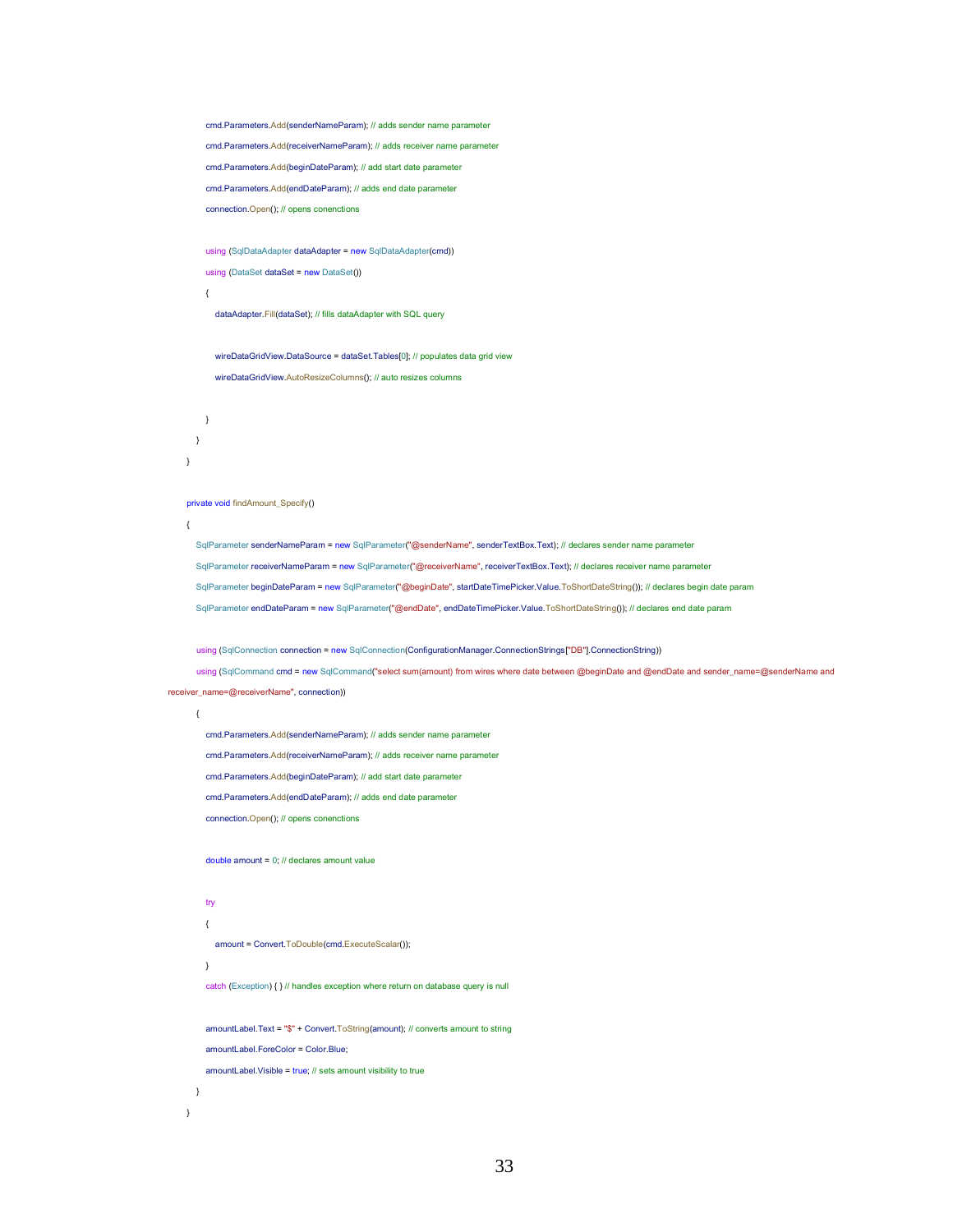private void populateDataGridView\_ContainsAndSpecify()

 $\left\{ \right.$ 

SqlParameter senderNameParam = new SqlParameter("@senderName", "%" + senderTextBox.Text + "%"); // declares sender name parameter SqlParameter receiverNameParam = new SqlParameter("@receiverName", "%" + receiverTextBox.Text + "%"); // declares receiver name parameter SqlParameter beginDateParam = new SqlParameter("@beginDate", startDateTimePicker.Value.ToShortDateString()); // declares begin date param SqlParameter endDateParam = new SqlParameter("@endDate", endDateTimePicker.Value.ToShortDateString()); // declares end date param

using (SqlConnection connection = new SqlConnection(ConfigurationManager.ConnectionStrings["DB"].ConnectionString))

using (SqlCommand cmd = new SqlCommand("select \* from wires where date between @beginDate and @endDate and sender\_name like @senderName and receiver\_name like @receiverName", connection))

 $\left\{ \right.$ 

 $\left\{ \right.$ 

cmd.Parameters.Add(senderNameParam); // adds sender name parameter cmd.Parameters.Add(receiverNameParam); // adds receiver name parameter cmd.Parameters.Add(beginDateParam); // add start date parameter cmd.Parameters.Add(endDateParam); // adds end date parameter

connection.Open(); // opens conenctions

using (SqlDataAdapter dataAdapter = new SqlDataAdapter(cmd))

using (DataSet dataSet =  $new$  DataSet())

dataAdapter.Fill(dataSet); // fills dataAdapter with SQL query

wireDataGridView.DataSource = dataSet.Tables[0]; // populates data grid view wireDataGridView.AutoResizeColumns(); // auto resizes columns

```
\rightarrow\lambda\rightarrow
```
#### private void findAmount\_ContainsAndSpecify()

SqlParameter senderNameParam = new SqlParameter("@senderName", "%" + senderTextBox.Text + "%"); // declares sender name parameter SqlParameter receiverNameParam = new SqlParameter("@receiverName", "%" + receiverTextBox.Text + "%"); // declares receiver name parameter SqlParameter beginDateParam = new SqlParameter("@beginDate", startDateTimePicker.Value.ToShortDateString()); // declares begin date param SqlParameter endDateParam = new SqlParameter("@endDate", endDateTimePicker.Value.ToShortDateString()); // declares end date param

using (SqlConnection connection = new SqlConnection(ConfigurationManager.ConnectionStrings["DB"].ConnectionString))

using (SqlCommand cmd = new SqlCommand("select sum(amount) from wires where date between @beginDate and @endDate and sender\_name like @senderName

#### and receiver\_name like @receiverName", connection))

 $\left\{ \right.$ 

cmd.Parameters.Add(senderNameParam); // adds sender name parameter

cmd.Parameters.Add(receiverNameParam); // adds receiver name parameter

cmd.Parameters.Add(beginDateParam); // add start date parameter

cmd.Parameters.Add(endDateParam); // adds end date parameter

connection.Open(); // opens conenctions

double amount =  $0$ ; // declares amount value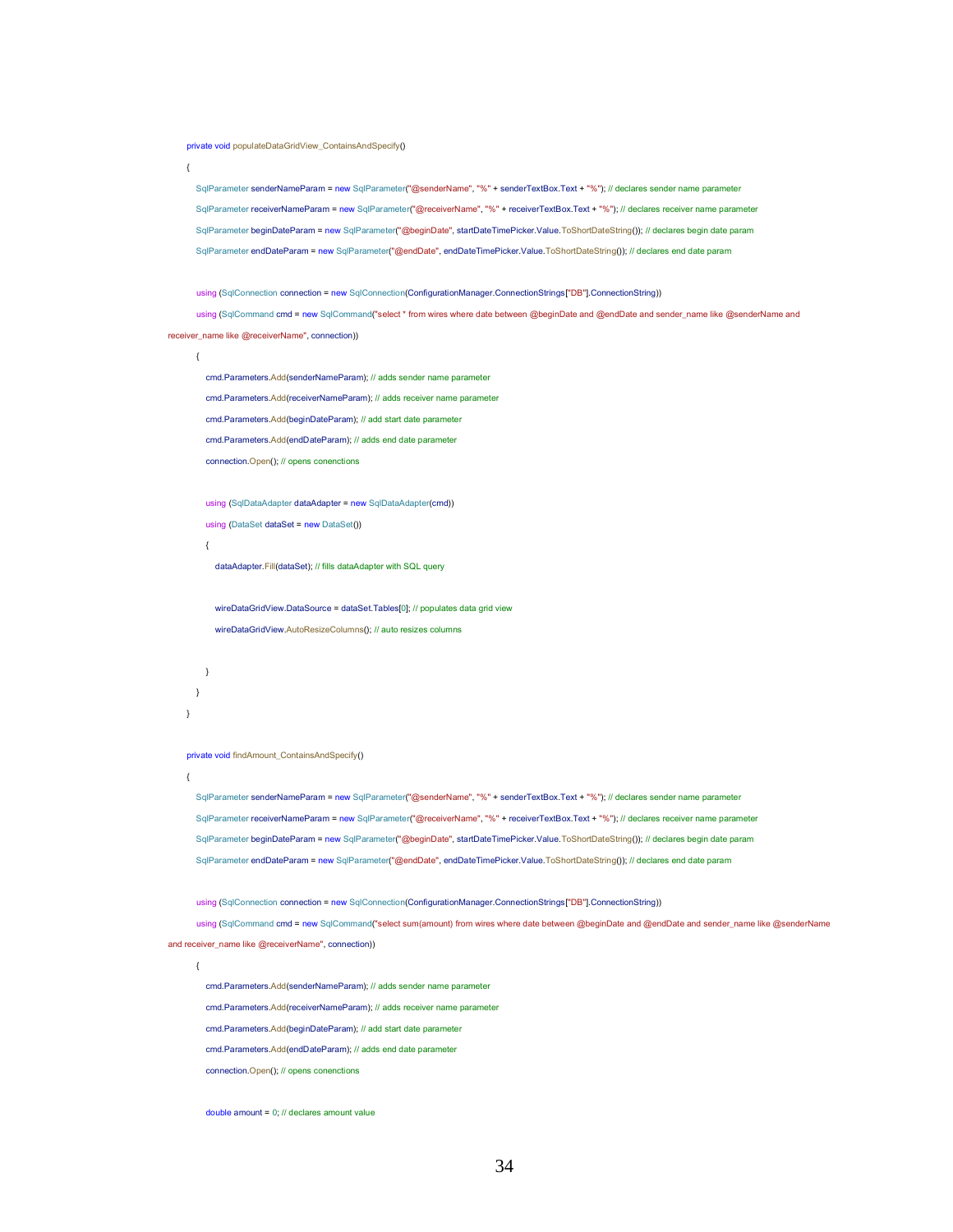$try$  $\{$ amount = Convert.ToDouble(cmd.ExecuteScalar());  $\,$   $\,$ catch (Exception) { } // handles exception where return on database query is null amountLabel.Text = "\$" + Convert.ToString(amount); // converts amount to string amountLabel.ForeColor = Color.Blue; amountLabel.Visible = true; // sets amount visibility to true  $\rightarrow$ 

 $\,$   $\,$   $\,$  $\,$   $\,$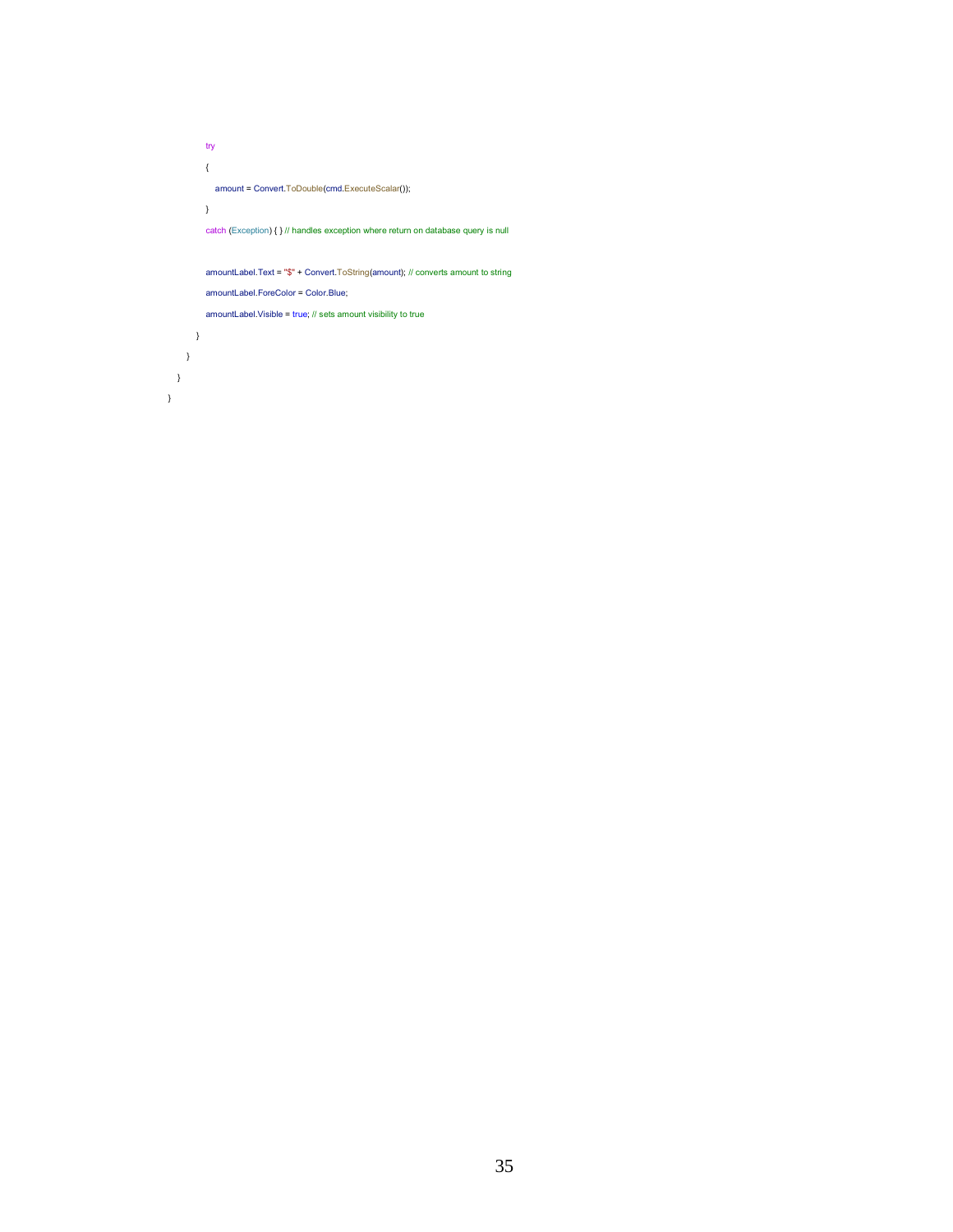## **Appendix D - AddWireForm.cs**

using System;

using System.Collections.Generic;

using System.ComponentModel;

using System.Configuration;

using System.Data;

using System.Data.SqlClient;

using System.Drawing;

using System.Globalization;

using System.Ling;

using System. Text;

using System. Threading. Tasks;

using System. Windows. Forms;

namespace AddWire\_Prototype1\_WireManager

```
\{
```
public partial class AddWireForm: Form

 $\left\{ \right.$ 

public AddWireForm()

 $\{$ 

InitializeComponent();

agencyComboBox.Text = "SILMEX"; // sets text for agency label

 $\}$ 

private void addButton\_Click(object sender, EventArgs e)

```
\{
```
addWireToDB();

// Clears corresponding text box fields.

senderTextBox.Clear();

receiverTextBox.Clear();

amountTextBox.Clear();

wireNumTextBox.Clear();

```
\}
```
private void addWireToDB()

 $\overline{f}$ 

CultureInfo cultureInfo = new CultureInfo("en-US"); // creates english CultureInfo object

SqlParameter amountParam = new SqlParameter("@amount", Convert.ToDecimal(amountTextBox.Text, cultureInfo)); // amount SQL parameter SqlParameter senderParam = new SqlParameter("@sender\_name", senderTextBox.Text); // sender\_name SQL parameter SqlParameter receiverParam = new SqlParameter("@receiver\_name", receiverTextBox.Text); // receiver\_name SQL parameter SqlParameter wireNumParam = new SqlParameter("@wire number", wireNumTextBox.Text); // wire number SQL parameter SqlParameter agencyIDParam = new SqlParameter("@agency", agencyComboBox.Text); // agency ID SQL parameter SqlParameter dateParam = new SqlParameter("@date", dateTimePicker.Value.ToShortDateString()); // date SQL parameter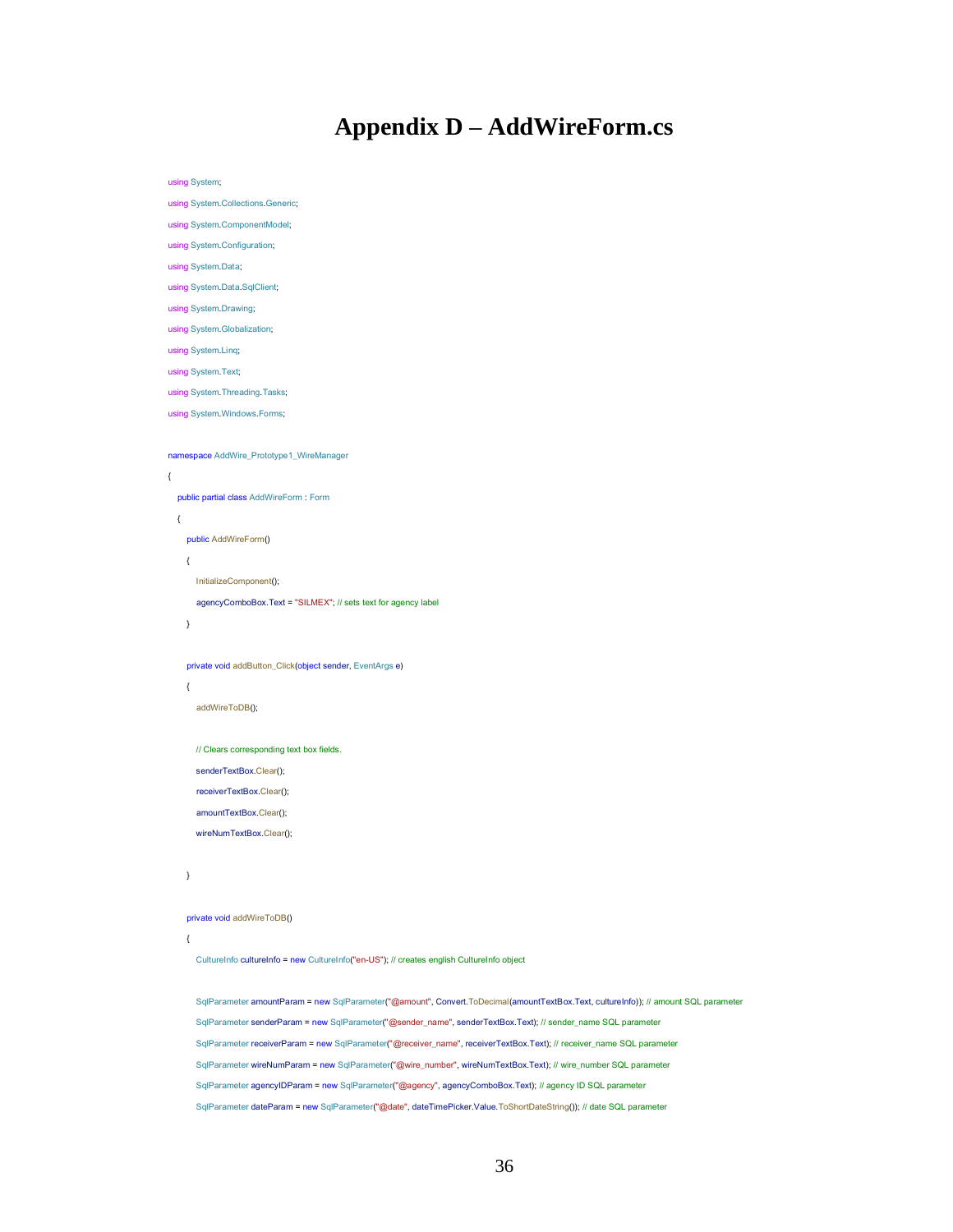```
using (SqlConnection connection = new SqlConnection(ConfigurationManager.ConnectionStrings["DB"].ConnectionString))
      using (SqlCommand cmd = new SqlCommand("insert into wires(amount, wire_number, date, agency, sender_name, receiver_name) values (@amount, @wire_number,
@date, @agency, @sender_name, @receiver_name)", connection))
      \left\{ \right.cmd.Parameters.Add(amountParam); // adds amount parameter to sql command
        cmd.Parameters.Add(senderParam); // adds sender parameter to sql command
        cmd.Parameters.Add(receiverParam); // adds receiver parameter to sql command
        cmd.Parameters.Add(wireNumParam); // adds wire number parameter to sql command
        cmd.Parameters.Add(agencyIDParam); // adds agency id parameter to sql command
        cmd.Parameters.Add(dateParam); // adds date parameter to sql command
        connection.Open(); // opens SQL connection
        cmd.ExecuteNonQuery(); // executes query
      \overline{)}successLabel.Text = senderTextBox.Text.ToUpper() + " added successfully!"; // success message
      successLabel.Visible = true;
    \, }
 \}
```

```
\overline{\phantom{a}}
```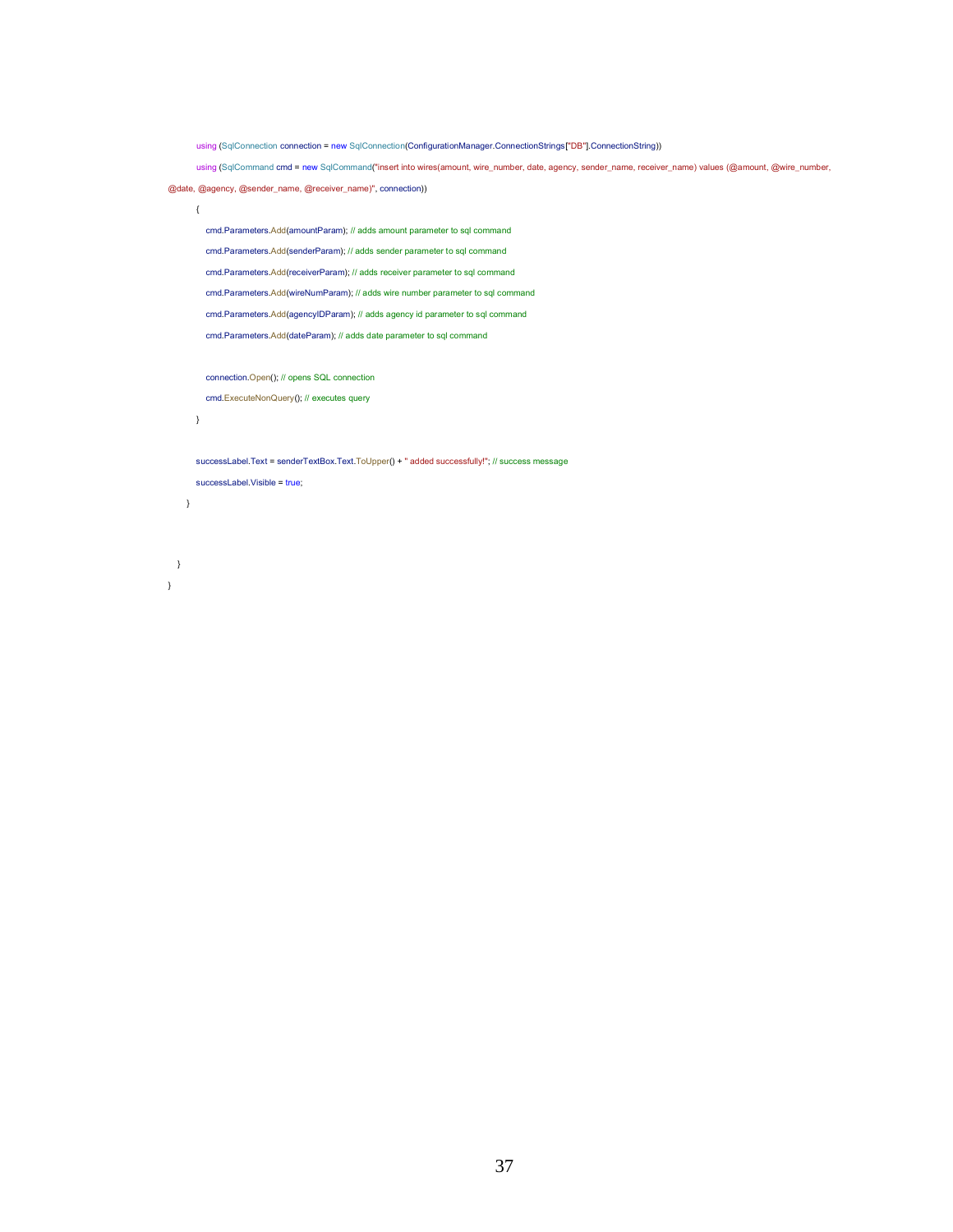## **Appendix E - AddNoteForm.cs**

```
using System;
using System.Collections.Generic;
using System.ComponentModel;
using System.Configuration;
using System.Data;
using System.Data.SqlClient;
using System Drawing;
using System.Linq;
using System. Text;
using System Threading Tasks;
using System. Windows. Forms;
namespace AddNote_Prototype1_WireManager
\left\{ \right.public partial class AddNoteForm : Form
  \{public AddNoteForm()
     \{InitializeComponent();
    \overline{\phantom{a}}private void addNoteToDB()
     \left\{ \right.SqlParameter dateParam = new SqlParameter("@date", dateTimePicker.Value.ToShortDateString());
       SqlParameter nameParam = new SqlParameter("@client_name", nameTextBox.Text);
       SqlParameter noteParam = new SqlParameter("@note", noteTextBox.Text);
       using (SqlConnection connection = new SqlConnection(ConfigurationManager.ConnectionStrings["DB"].ConnectionString))
       using (SqlCommand cmd = new SqlCommand("insert into notes(date, client_name, note) values (@date, @client_name, @note)", connection))
       \{cmd.Parameters.Add(dateParam);
         cmd.Parameters.Add(nameParam);
         cmd.Parameters.Add(noteParam);
         connection.Open();
         cmd.ExecuteNonQuery();
       \mathcal{E}\, }
     private void flagLogic()
     \{if (flagCheckBox.Checked)
```